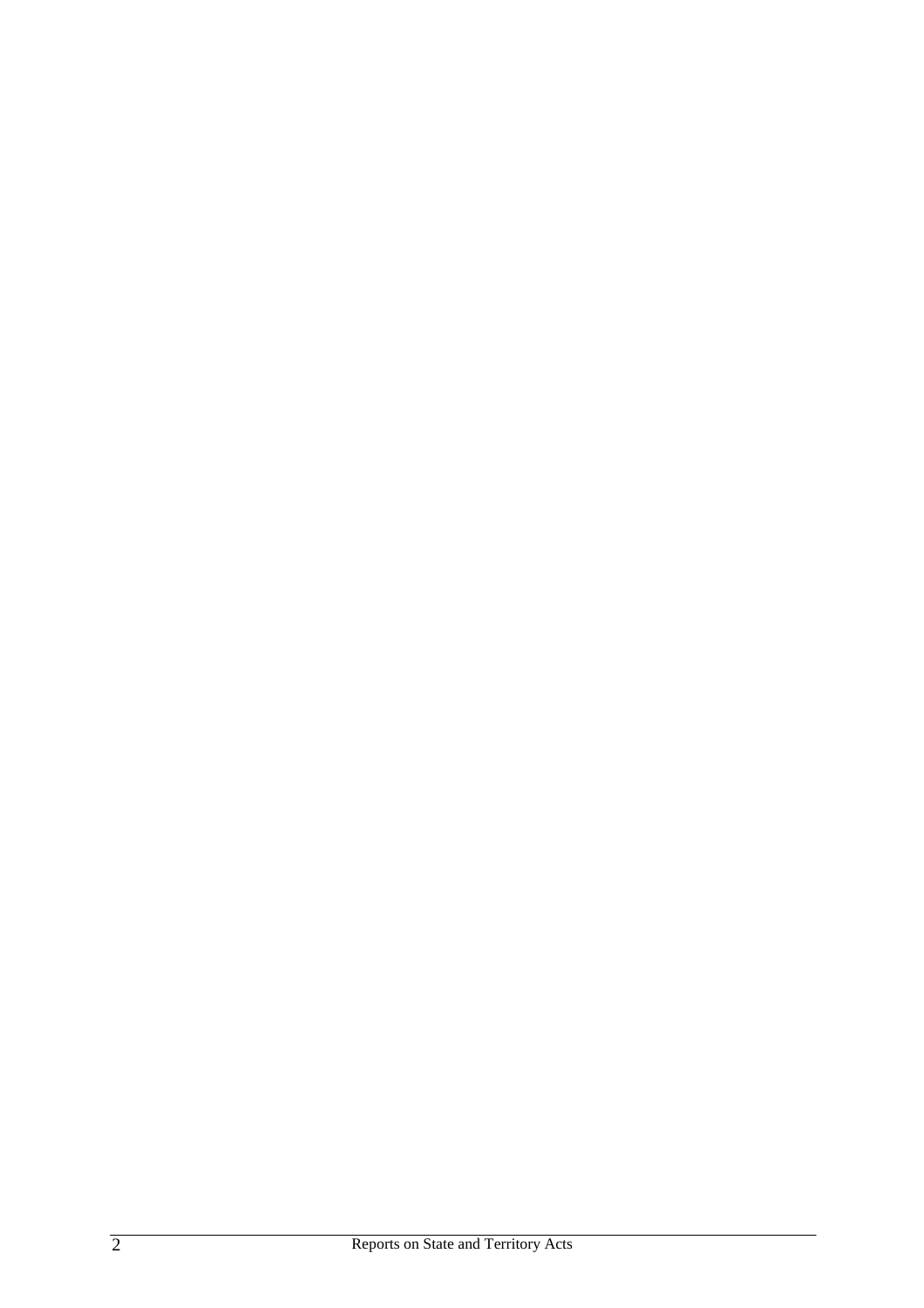# **NEW SOUTH WALES** *PHARMACY ACT 1964*

# *ASSESSMENT AGAINST THE REVIEW'S RECOMMENDATIONS*

# **1. OVERVIEW**

The *Pharmacy Act 1964* (the Act) has six Parts and two Schedules, plus two sets of Regulations, one of which has three Schedules. The principal objectives of the Act are to regulate the carrying on of business of a pharmacist and to authorise friendly societies to carry on pharmacy businesses.

The functions of the Pharmacy Board of New South Wales (the Board) are set out in Part 2 of the Act. These include "to generally carry out all matters relating to the practice of pharmacy authorised or required by [the Act]".

The *Pharmacy (General) Regulation 1998* (the General Regulation) contains details relating to a relatively small number of clauses in the Act. These include requirements for work as an assistant in a pharmacy in order to qualify for registration, the prescribed form for a certificate of registration and details of the physical requirements of pharmacies. The *Pharmacy (Elections) Regulation 1998* (the Elections Regulation) set out the requirements for elections for the Board.

# **2. OWNERSHIP OF PHARMACIES**

Ownership is dealt with in Part 5 – Control of Pharmacies. It is concerned with the registration of pharmacies and their owners, including details of business arrangements such as sale and purchase contracts and pecuniary interest. In practice the Board takes a particular interest in banner (or marketing) group agreements, all other financial arrangements and service agreements.

# *OWNERSHIP OF PHARMACIES BY PHARMACISTS (RECOMMENDATION 1)*

# **DESCRIPTION**

The relevant sections are 24C, 25 and 27A. These establish a Register of Pharmacies and prohibit the carrying on of the business of a pharmacist in any premises that are not approved by the Board and included in the Register.

In addition, the owner of the business must be included in the Register of Pharmacies. Section 25 specifies that only pharmacists or partnerships consisting solely of pharmacists may have an interest in pharmacists' businesses. No-one else is able to have any interest in a pharmacy, including a pecuniary interest, except where permitted in accordance with savings provisions set out in the Regulation 21 of the General Regulation.

The approach taken in the Act is quite clear, in that both pharmacists and pharmacy businesses are registered by the Board. Only registered pharmacists can have an interest in pharmacy businesses and these businesses must also be registered.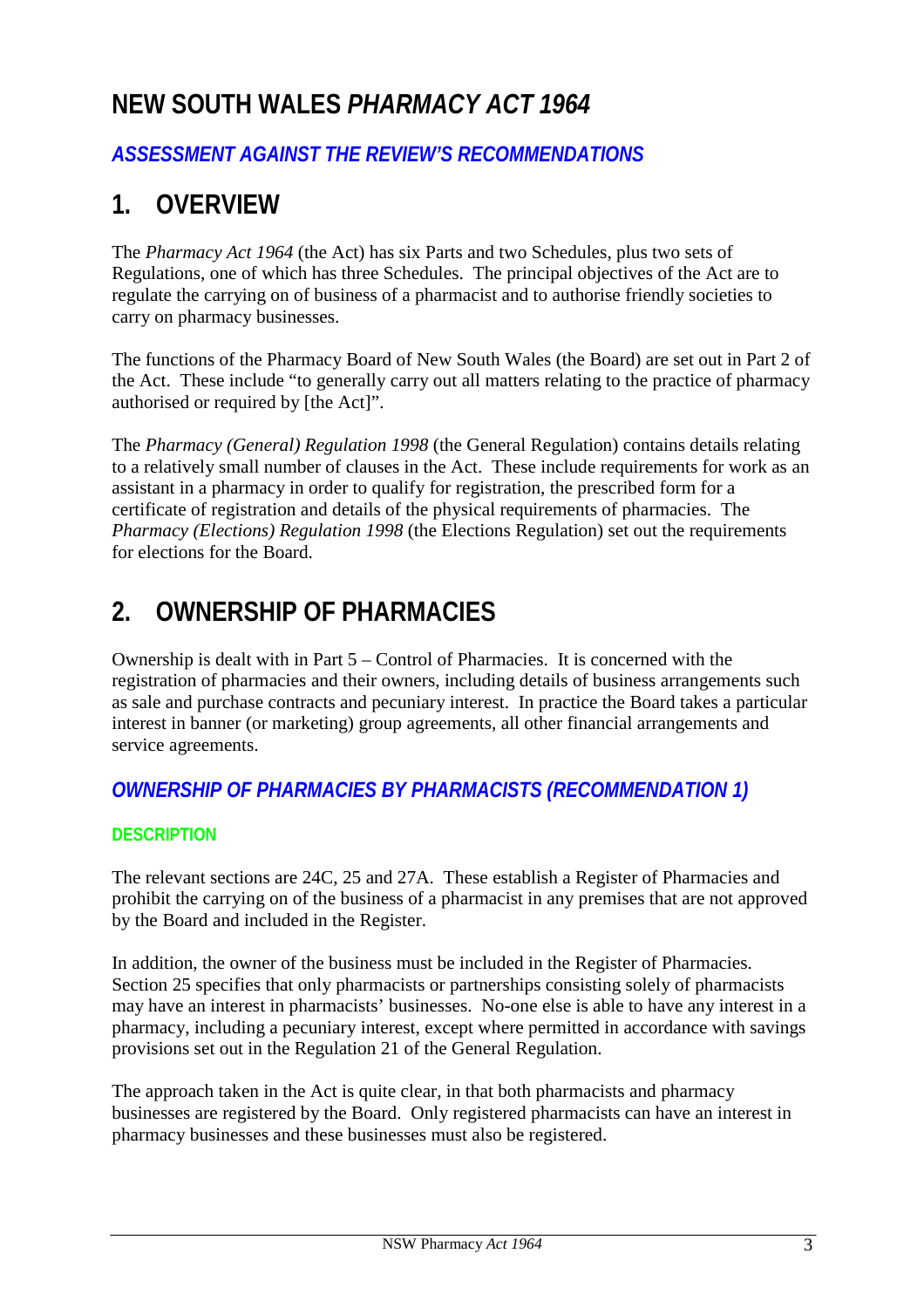## **ASSESSMENT**

These provisions are consistent with the Review's recommendation.

# *RESIDENTIAL REQUIREMENTS FOR OWNERSHIP (RECOMMENDATION 2)*

#### **DESCRIPTION**

There are no residential requirements for pharmacy ownership in the Act. "Pharmacist", as used in the section 25 ownership provisions, is defined by section 3 as a person registered under the Act.

#### **ASSESSMENT**

These provisions are consistent with the Review's recommendations

# *OWNERSHIP STRUCTURES (RECOMMENDATION 3)*

#### **DESCRIPTION**

Provisions relating to ownership structures are in Part 5 of the Act. Sub-section 25(1) specifically excludes a person who is not registered pharmacist and a corporation or an unincorporated body of persons to carry on as "owner or otherwise" the business of a pharmacist. Sub-section 25(1A) also excludes such persons and bodies from having a direct or indirect pecuniary interest in the business of a pharmacist.

A partnership consisting only of pharmacists and formed specifically to carry on, as owner or otherwise, the business of a pharmacist in a pharmacy, or for the purpose of having a direct or indirect pecuniary interest in such a business, is permitted under sub-section 25(2) .

#### **ASSESSMENT**

The Act's limitation of permitted ownership structures to sole traderships and pharmacist partnerships, and its express exclusion of bodies corporate, is very restrictive compared to a number of other jurisdictions.

While the provisions are consistent with the Review's recommendation, there may be some scope for **amending** them to include coverage of bodies corporate as outlined in the Review's recommendation.

# *NUMBER OF PHARMACIES OWNED BY A PHARMACIST AND PERSONAL SUPERVISION OF A PHARMACY BY A PHARMACIST (RECOMMENDATION 4)*

#### **DESCRIPTION**

Sub-section 26(1) of the Act limits ownership and "direct or indirect pecuniary interest" to no more than three pharmacies. This provision apples to pharmacists either alone or in partnership. Sub-section 26(2) limits the number of partnerships of which a pharmacist may be a member to one, and this applies to carrying on the business of a pharmacist or a direct or indirect pecuniary interest.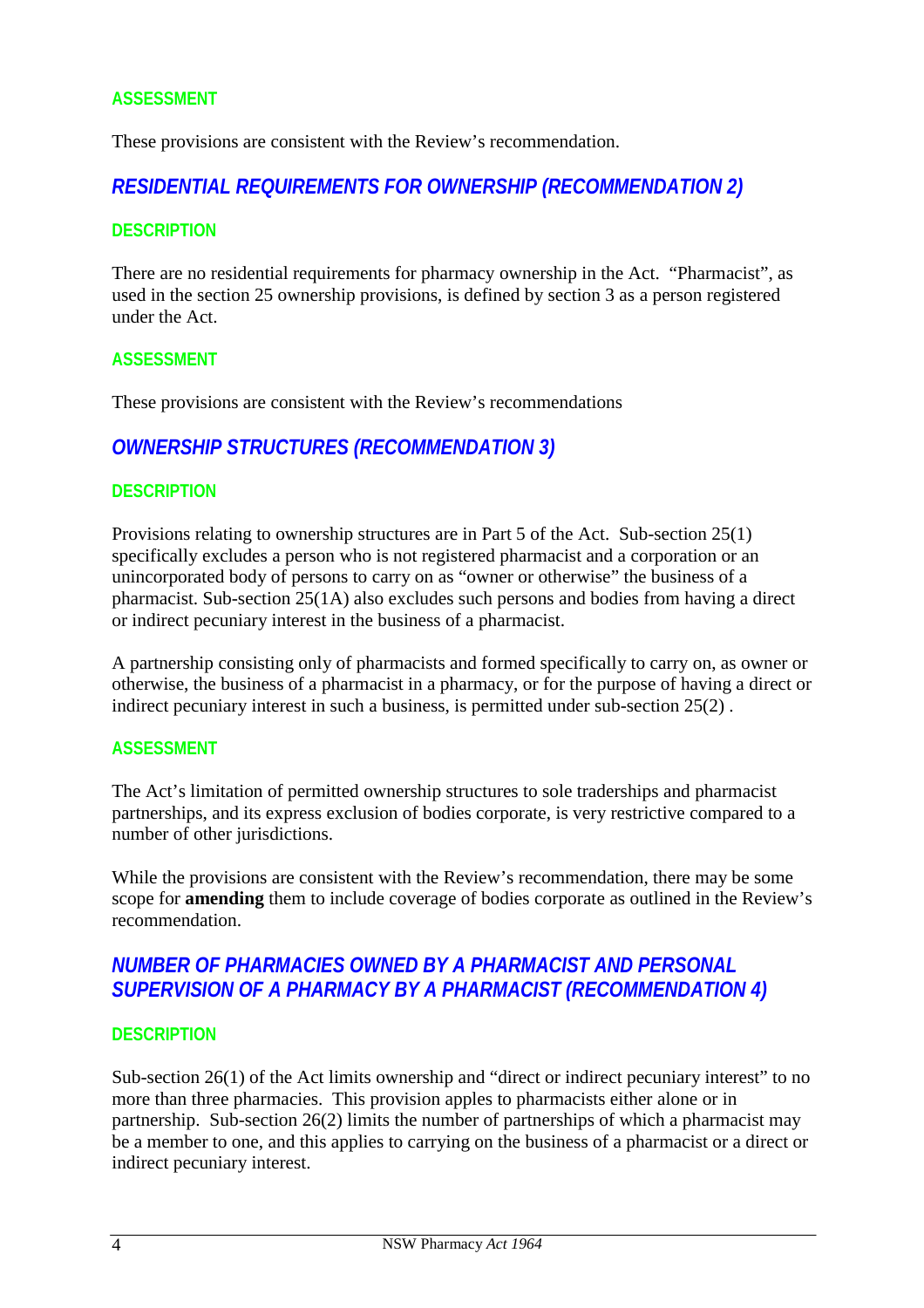There is a savings provision for ownership or pecuniary interest that exceeded this number on 27 November 1949. Friendly societies are also exempted from the restriction, as are interests in after-hours pharmacies.

Section 27 of the Act provides that a pharmacist is to be in charge, and personally superintend, every pharmacy and dispensary. Owners who allow this requirement to be breached, as well as the pharmacist in charge if he or she is an employee, are guilty of an offence under the Act.

### **ASSESSMENT**

The provisions relating to the number of pharmacies a person or partnership may own or in which they may have a pecuniary interest are not consistent with the Review's recommendation and should be **removed**.

The pharmacist supervision provisions are consistent with the Review's recommendation.

# *PERMITTED EXCEPTIONS TO PHARMACIST OWNERSHIP (RECOMMENDATION 5)*

#### **DESCRIPTION**

Section 27A of the Act exempts the conduct of a pharmacy business operated by a friendly society from certain other sections relating to the control of pharmacies. There is no actual ceiling on the number of pharmacies that can be owned by Friendly Societies.

Approval to open new pharmacies is subject to is subject to ministerial discretion under Section 27A of the Act. The approval is conditional upon the Minister being satisfied that the profits from the operation of the pharmacy are applied solely to the provision of benefits to members of the friendly society and that the operation of the pharmacy is justified in the interests of members of the friendly society or the public, or both. The approval can be subject to conditions and approval can be varied or revoked at any time. There are also restrictions on existing friendly society pharmacies relocating more than 1.6 kilometres from their present site.

In addition to the friendly societies, sub-section 26(3) provides that limitations on ownership and pecuniary interests in pharmacies do not apply to non-pharmacist owned pharmacies owned as at 27 November 1940. These provisions also permit businesses to be carried on in another pharmacy provided it is within 16 kilometres of the original pharmacy, or in the counties of Cumberland (Sydney), Northumberland (Newcastle), or the City of Greater Wollongong.

#### **ASSESSMENT**

There are 11 friendly society pharmacies currently operating in New South Wales  $<sup>1</sup>$ . The</sup> Review understands that there has only been one new friendly society pharmacy approved in the last 50 years.

 $\overline{a}$ 1 Australian Friendly Societies Pharmacies Association, *Friendly Societies Pharmacies Directory*, February 2000.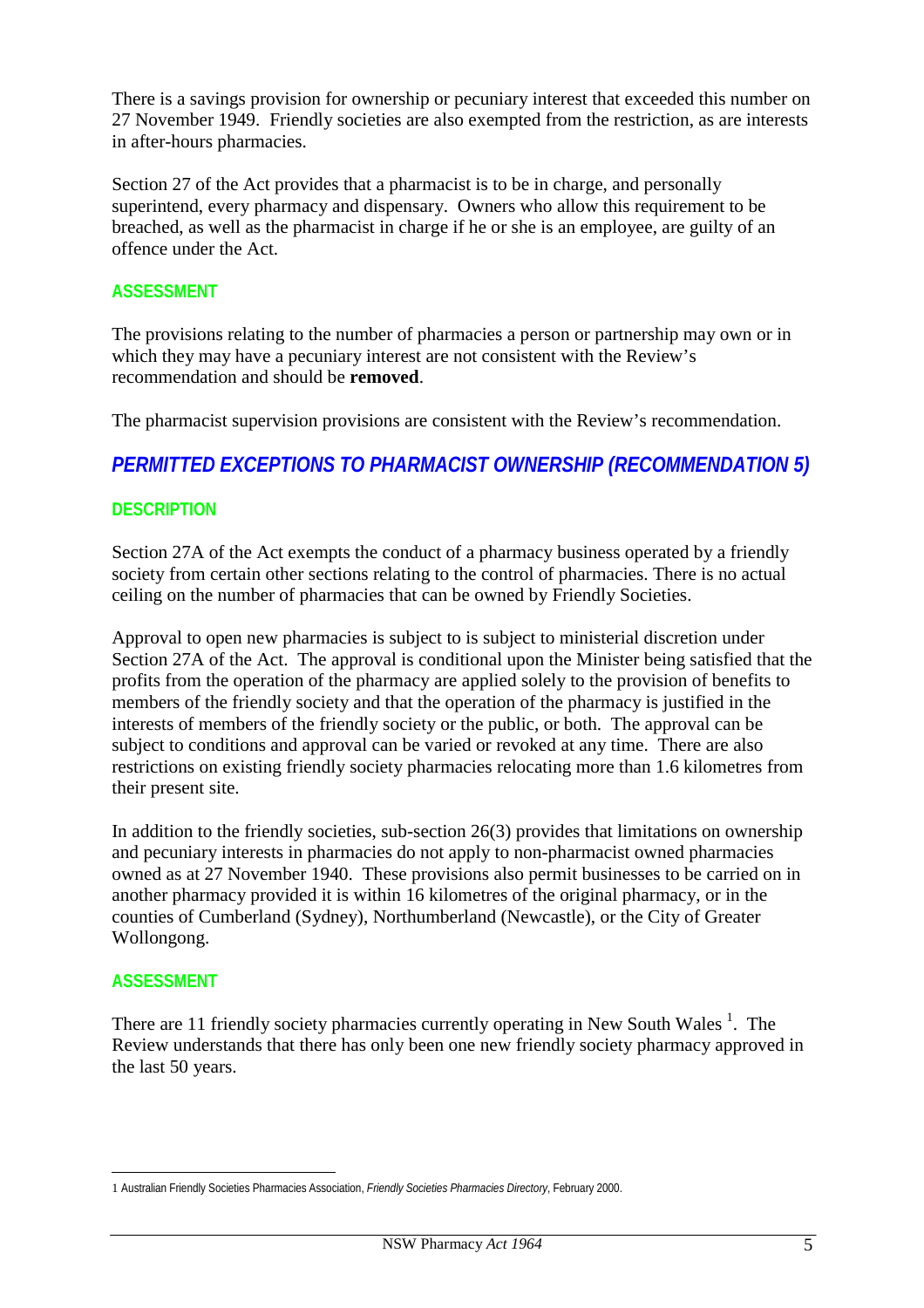The restrictions in relation to grandparented owners other than friendly societies are consistent with the Review's recommendation, although the restrictions on their relocation are somewhat excessive, and should be **removed** in the interests of consistency.

In relation to friendly societies, however, the Act's restrictions are discriminatory insofar as they impose far greater restrictions on one class of lawful pharmacy operator compared to another. Private pharmacist-owned pharmacies do not have to undergo a ministerial approval process in the same way that friendly societies are scrutinised. Similarly, private pharmacies are not constrained by State law as to where they may relocate, nor do they require ministerial approval to make what is essentially a matter of commercial and professional judgment.

These provisions should be **amended** to be consistent with the Review's recommendation.

# *PECUNIARY INTERESTS IN A PHARMACY BUSINESS (RECOMMENDATION 6)*

# **DESCRIPTION**

The relevant sections are 25, 25A and 25B. These prohibit persons other than pharmacists from having an interest in pharmacies, including a pecuniary interest. Section 25B authorises the Board to direct pharmacists to provide information relating to pecuniary interest in a business. There is no definition of pecuniary interest as such, although certain provisions in bills of sale are specifically prohibited in Section 25A. These include provisions relating to:

- The requirement to purchase or otherwise obtain goods or services;
- Giving power to others to control the manner in which the business is conducted;
- Giving access to books of account; and
- Providing any consideration that varies according to the profits or takings of the business.

What constitutes a direct or indirect pecuniary interest is not defined anywhere in the Act.

# **ASSESSMENT**

Insofar as they go beyond restricting the proprietary interests in a pharmacy (that is, who may own, hold shares in or be a director of a pharmacy-operating entity), these provisions are inconsistent with the Review's recommendation.

Section 25A and other relevant provisions should be **replaced** by:

- A clear statement that no ineligible person or corporation can have a proprietary interest in a pharmacy business;
- A definition of proprietary interest to simplify and make consistent the administration of these provisions. The working definition of proprietary interest in Chapter 1 of the Review's report may be of guidance in this regard; and
- A provision making it an offence under the Act for a person or corporation to apply improper and inappropriate interference on the professional conduct of a pharmacist, and making the pharmacist's acting under such influence a ground for professional misconduct.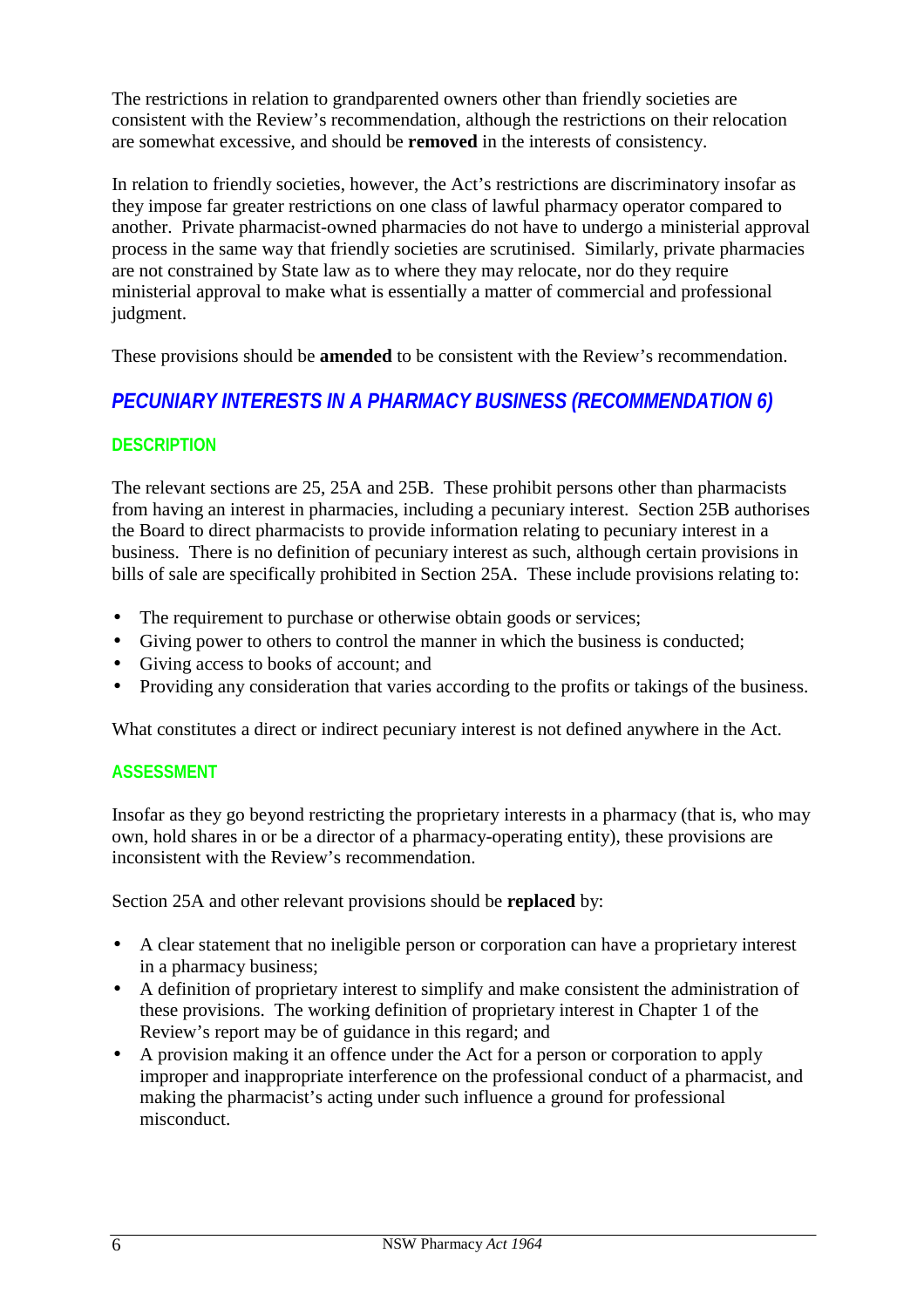# *REGISTRATION OF PHARMACY PREMISES AND PHARMACY BUSINESSES (RECOMMENDATION 7)*

## **DESCRIPTION**

Registration of pharmacy businesses and owners and the approval of premises is a central feature the regulation of community pharmacy in NSW, together with requiring the provision to the Board of details of the financial arrangements of pharmacy businesses. The Act does not specifically require the registration of businesses, but details of bills of sale and pecuniary interests as set out in Sections 25A and 25B are integral to the control of pharmacies. Section 25C of the Act requires the registration of owners of pharmacy businesses and the approval of pharmacies.

Section 12 of the General Regulation lists the standards that are to be complied with for approved pharmacy premises. These include provisions relating to:

- Direct public access;
- Secure doors, windows and roof:
- The minimum size of the dispensing area; and
- A refrigerator for the storage of biological and pharmaceutical products at appropriate temperatures.

There are other requirements relating to the provision of equipment and reference material. Section 32 allows for inspectors and other authorised persons to enter premises for the purpose of ascertaining whether the provisions of the Act are or have been complied with.

## **ASSESSMENT**

These registration premises provisions are not consistent with the Review's recommendation and should be **removed**. Provisions relating to premises standards and powers of inspection are not affected by the recommendation.

# **2. REGISTRATION OF PHARMACISTS**

Provisions relating to the registration of pharmacists are contained in Part 3 of the Act. The provisions describe the qualifications required for registration, including overseas qualifications. The use of qualifications and titles is included in Part 6, whilst Part 5 governs the control of pharmacies by registered pharmacists.

# *REGULATORY MACHINERY (RECOMMENDATIONS 14 AND 15)*

## **DESCRIPTION**

## *Constitution of the Board*

The constitution of the Board is set out in Part 2, Section 6, of the Act. There are nine members, five of whom are elected by registered pharmacists.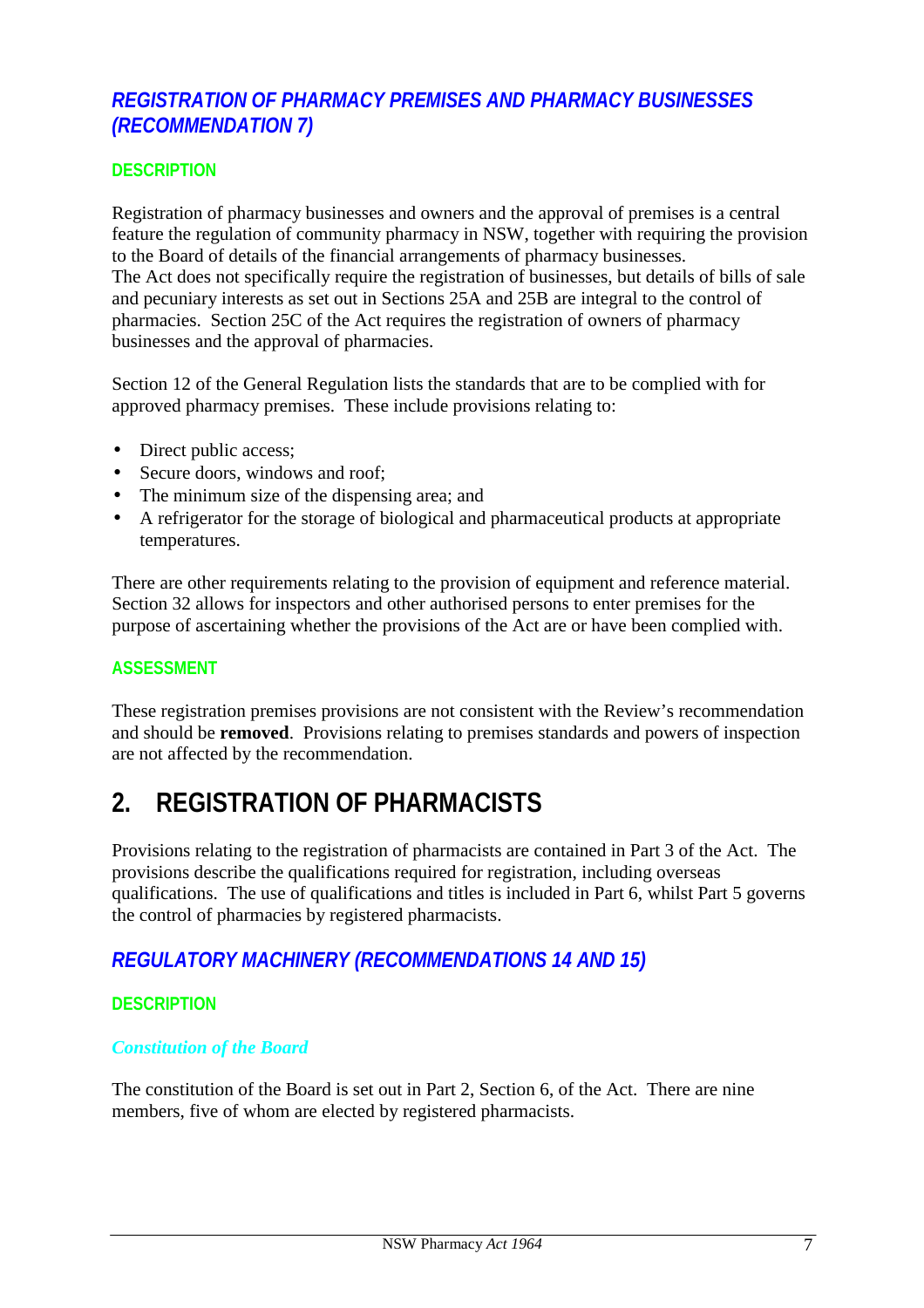The four appointed members are:

- A pharmacist nominated by the governing body of a university designated by the Minister;
- A barrister or solicitor nominated by the Minister;
- A non-pharmacist to represent the interests of consumers; and
- An officer of the Department of Health or a public health organisation.

Very detailed election procedures are set out in the Elections Regulation. The Regulation contains 26 clauses dealing with procedures for calling of elections, nominations, ballots, scrutiny of ballots and miscellaneous provisions. One of the elected members is appointed as President.

## *Functions of the Board*

The Board has a number of specific functions and an advisory role to the Minister, as set out in Section 5 of the Act. This section sets out nine principal functions of the Board, one of which is a broad function in relation to all matters pertaining to pharmacy authorised or required by the Act. The other functions include promoting and maintaining the highest professional conduct and ethics, providing for education, consulting and advising on training and determining the length and content of training and re-training programmes.

Section 8 enables the Board to establish committees to assist it with the exercise of its functions. There is no requirement for any or all of the members of committees to also be Board members.

## *Staffing*

Section 11 authorises the Board to appoint a registrar and other staff as may be necessary to enable the Board to exercise its functions.

## **ASSESSMENT**

## *Constitution of the Board*

The Review notes that the majority of Board members are appointed. Whilst this is commendable it is nevertheless inconsistent with the Recommendation and the Act should be **amended** to provide for full appointment.

## *Functions of the Board*

On the whole the provisions regarding the functions of the Board and its operation are consistent with the Review's recommendation, but it is noted that they leave considerable discretion to the Board in areas such as professional conduct and ethics, education and training requirements.

Paragraph 5(2)(h) of the Act, relating to advising the Minister in relation to the Act should be **removed** as being inconsistent with that recommendation.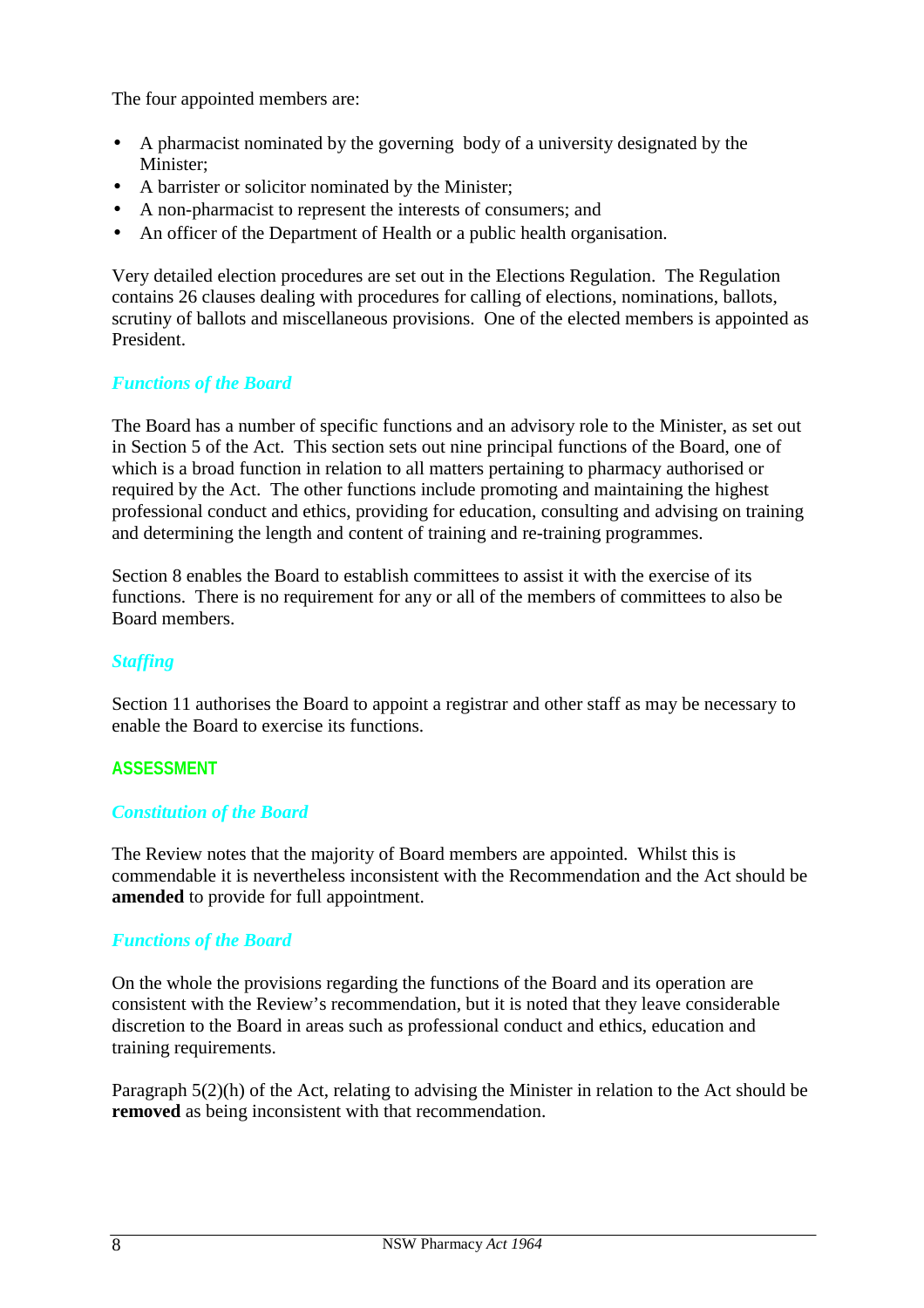# *REGISTRATION OF PHARMACISTS (RECOMMENDATION 16)*

## **DESCRIPTION**

#### *Pharmacy register*

The registration of pharmacists is set out in Part 3 of the Act. Sections 12 to 19 authorise the Board to maintain a register of pharmacists and set out requirements for registration and related matters. Sections 7 and 19 of the Act authorise the payment of initial and annual fees, which are fixed by the Board.

Section 12 sets out the entries that are to be made in the Register and authorise its publication on an annual basis. Certificates of registration are issued in accordance with Section 17.

#### *Practice protection*

Section 26 prohibits a person other than a pharmacist, or a person acting under the personal supervision of a pharmacist, from dispensing or compounding any medicine prescribed by a doctor. Medical practitioners are exempted from this requirement.

#### *Title protection*

The use of registered qualifications and titles is covered in Section 30. Pharmacists are reserved the right to use certain specified titles, including "pharmacist" and synonyms. Nonpharmacists who use such titles, or who hold themselves out to be a pharmacists, are guilty of offences against the Act.

#### *Personal requirements for registration*

Personal requirements set out in Section 17 of the Act include having attained a minimum age of 18 years, satisfying the Board that they are of good character, and proving to the satisfaction of the Board that they have an adequate knowledge of English.

#### *Professional requirements for registration*

Professional requirements for registration are set out in Sections 13 to 16. These specify an approved tertiary course and practical experience in a pharmacy (for a prescribed period as set out in the General Regulation). However, Review understands that the Board also has an additional requirement for a written and oral Pharmacy Board Review to be completed prior to registration. The additional purpose of this requirement is unclear and is not included in the Act or Regulations.

#### **ASSESSMENT**

#### *Pharmacy register*

These provisions are consistent with the Review's recommendations.

## *Practice protection*

These provisions are consistent with the Review's recommendations.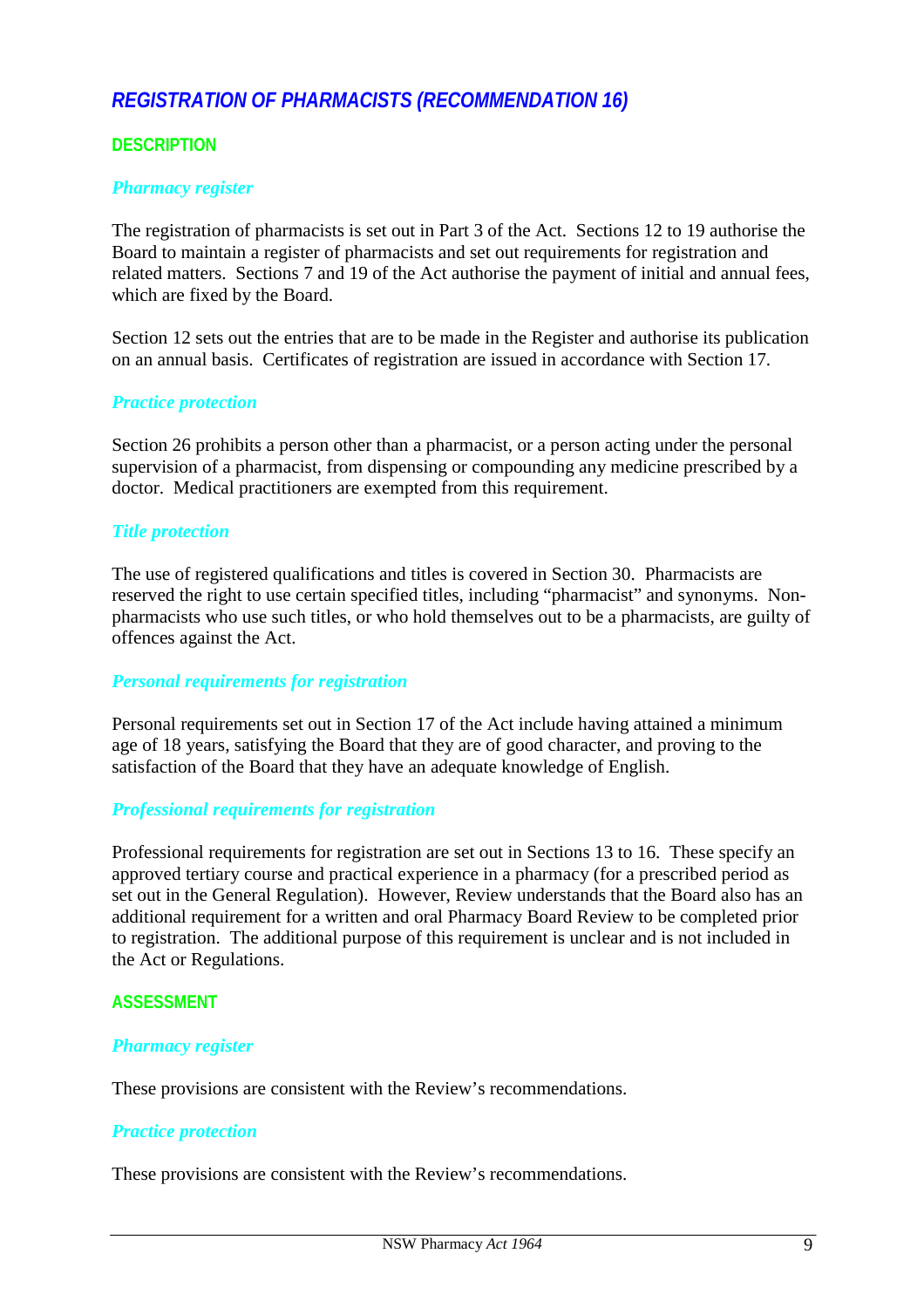## *Title protection*

These provisions are consistent with the Review's recommendations.

### *Personal requirements for registration*

The Review notes that there are minimal personal requirements stated in the Act, but the minimum age requirement is inconsistent with the Review's recommendation and should be **removed**.

### *Professional requirements for registration*

The current requirements, apart from the Pharmacy Board Review, are consistent with the objective of protecting public safety and are therefore a justifiable restriction on competition. Unless the role of the Pharmacy Board Review can be clarified and justified it should be **removed**.

# *ONGOING PRACTICE (RECOMMENDATIONS 17 AND 18)*

## **DESCRIPTION**

#### *Re-registration*

Section 17 (3) gives the Board discretion to refuse registration if a pharmacist has not been registered for more than five years, unless they pass on oral and/or written examination. There are no requirements for pharmacists re-entering practice after any length of absence if registration has been maintained. Nor are there any requirements to notify the Board of any periods of non-practice.

An annual fee is payable as determined and required by Section 19.

#### *Competency based mechanisms*

There are no requirements for competency based assessment for re-registration.

## **ASSESSMENT**

These provisions are consistent with the Review's recommendations.

# *DISCIPLINARY PROCESSES (RECOMMENDATION 19)*

## **DESCRIPTION**

The disciplinary procedures are codified in Part 4 of the Act, sections 19A to 24. The procedures are set out in some detail. The Review notes that the disciplinary process is very clearly described and the rights and responsibilities of the parties in disciplinary processes are included.

Section 19F of the Act allows the Board to decide how to deal with complaints. These range from an investigation to an inquiry or referral to the Board from the Health Care Complaints Commission. The composition of disciplinary committees is set out in Section 19C and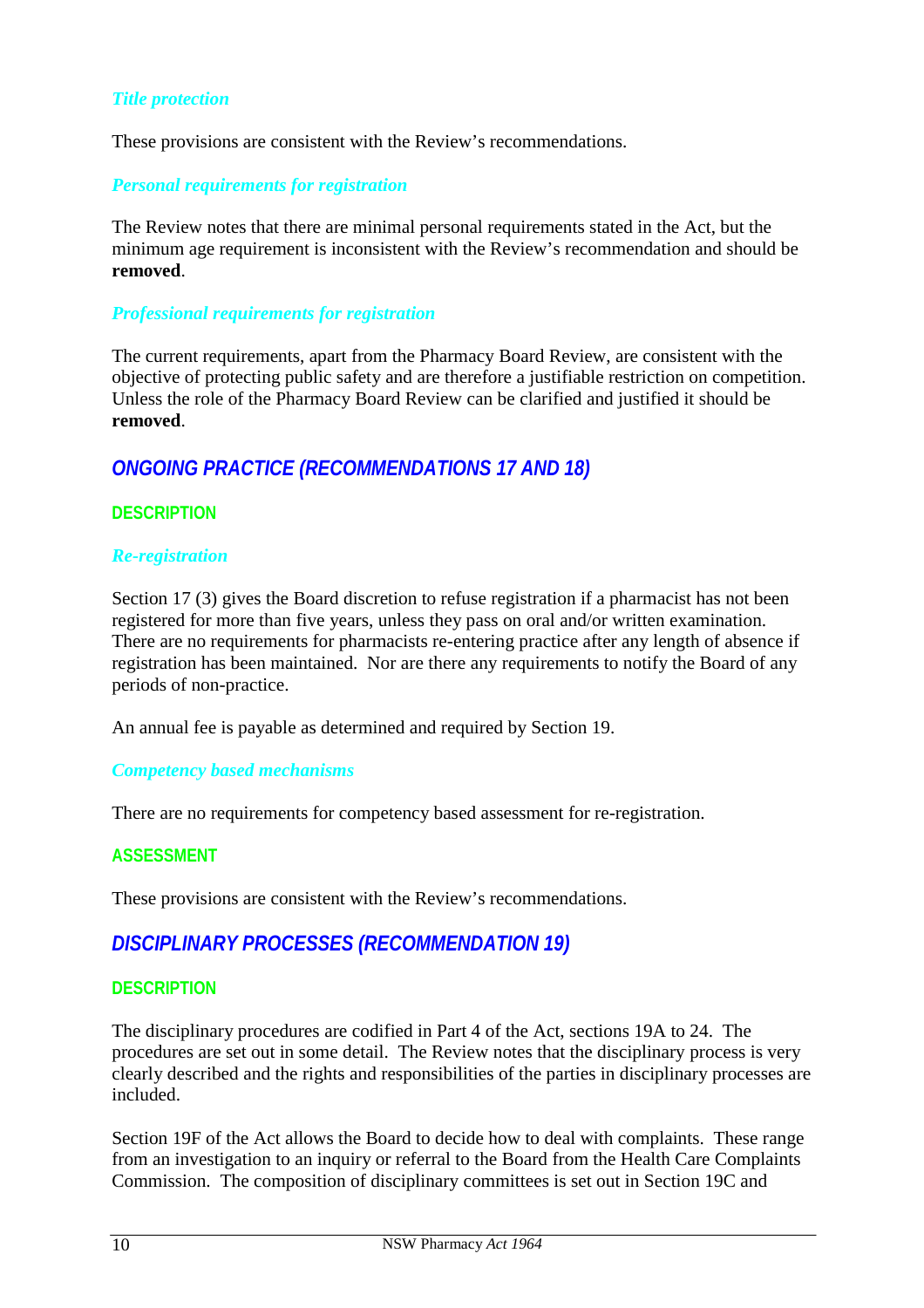includes a legal practitioner. Schedule 2 of the Act sets out the procedures to be followed in an inquiry by the Board or a Professional Standards Committee appointed by the Board.

The main features of the inquiry process are that it is conducted as in an open court (unless the Board decides otherwise), there is a right of defence, including legal representation, the provision of a written statement of its decision and a right of appeal to the District Court. Committee members must not have dealt with a complaint in their capacity as a Board member. Although the hearings are open to the public, in practice they are not publicly notified.

# **ASSESSMENT**

These provisions are consistent with the Review's recommendations.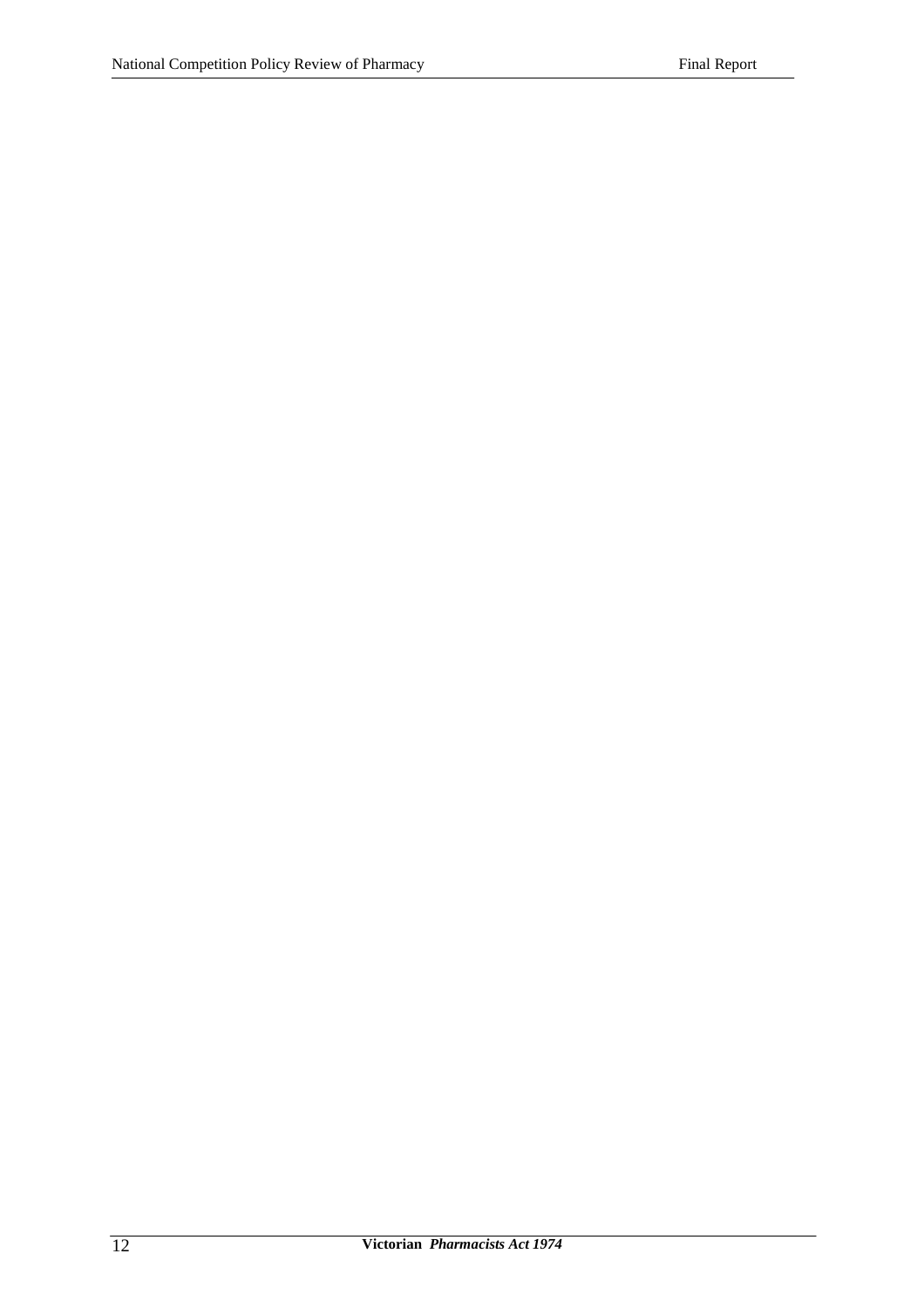# **VICTORIAN** *PHARMACISTS ACT 1974*

# *ASSESSMENT AGAINST THE REVIEW'S RECOMMENDATIONS*

# **1. OVERVIEW**

The *Pharmacists Act 1974* (the Act) has eight Parts. Regulations consolidated as the *Pharmacists Regulations 1992* (the Regulations) have seven Parts and two Schedules.

The overall objectives of the Act are to:

- Set out the functions, powers and responsibilities of the Pharmacy Board of Victoria (the Board);
- Regulate matters relating to the ownership of pharmacies and the practising of pharmacy in Victoria.

The Regulations deal with matters relating to Board elections, registration procedures, premises approval, registration and other fees, some aspects of pharmacy practice, and pharmacist education and training requirements.

In addition to the Act and Regulations, the Board publishes annually *Guidelines for Good Pharmaceutical Practice* (the Guidelines). The Board uses the Guidelines to advise pharmacists of:

- The Board's interpretation of certain parts of the Act and Regulations;
- How the Board exercises its discretion in regards to certain parts of the Act and Regulations;
- What the Board has determined to be minimum standards of good practice;
- The Board's expectations of pharmacists performance of their duties and responsibilities<sup>2</sup>.

While the Guidelines do not have the status of a statutory instrument, they are approved by the Board rather than by the responsible minister or the Governor. They are more in the manner of professional directives from the Board to registered pharmacists and applicants for registration.

Where they relate to the interpretation of specific provisions of the Act or Regulations, the Guidelines will be taken into account.

# **2. OWNERSHIP OF PHARMACIES**

Matters relating to the ownership of pharmacies generally are covered by Part 5 of the Act. The approval of pharmacy premises is covered by Part 6 of the Act.

 $\overline{a}$ 2 Pharmacy Board of Victoria, *Guidelines for Good Pharmaceutical Practice*, February 1999, para 104.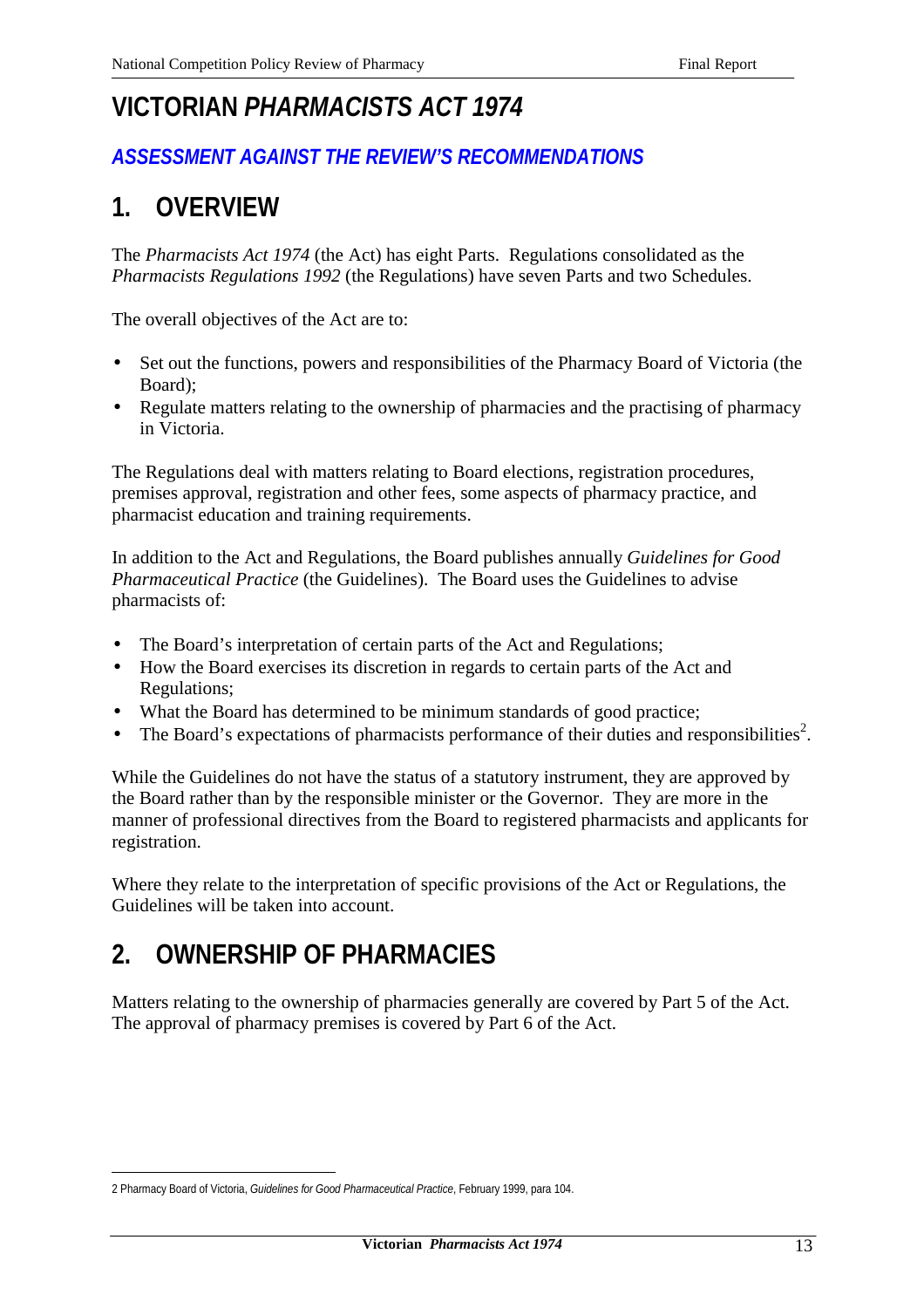# *OWNERSHIP OF PHARMACIES BY PHARMACISTS (RECOMMENDATION 1)*

## **DESCRIPTION**

Sub-section 21(1) of the Act provides that a body corporate or a natural person who is not a pharmacist shall not "own or have a proprietary or pecuniary interest in a pharmacy practice". Section 33 of the Act provides penalties for a person who is not a registered pharmacist but who holds himself or herself out to be a pharmacist or that they are carrying on the business of a pharmacist.

The only exceptions to this general requirement are recognised friendly societies "while the society is acting in accordance with this Act" (sub-section 21(4)), and pharmacy departments operated by a registered funded agency, private hospital or privately-operated hospital within the meaning of the *Health Services Act 1988* (Vic) (sub-section 21(5)).

## **ASSESSMENT**

Insofar as they relate to community pharmacies, the provisions of the Act are consistent with the Review's recommendation.

# *RESIDENTIAL REQUIREMENTS FOR OWNERSHIP (RECOMMENDATION 2)*

## **DESCRIPTION**

The Act has no requirement that a person be resident in Victoria in order to own a pharmacy in Victoria.

Section 21(1) of the Act does, however, require that a person must be a registered pharmacist to own a pharmacy in Victoria. The interpretation provisions of section 3 define a "pharmacist" or "registered pharmacist" as a person registered under the Act or its predecessors. Therefore, to be a pharmacy owner in Victoria a person must be registered in the State.

## **ASSESSMENT**

These provisions are consistent with the Review's recommendations.

# *OWNERSHIP STRUCTURES (RECOMMENDATION 3)*

#### **DESCRIPTION**

Section 21 of the Act provides that a pharmacist may carry on a pharmacy practice either solely or in partnership with other pharmacists. Sub-section  $22(1)$  of the Act requires that a copy of every partnership agreement must be lodged with the Board registrar within two months of its execution.

## **ASSESSMENT**

These provisions are consistent with the Review's recommendation, but could be **amended** to allow bodies corporate as composed in the Review's recommendation.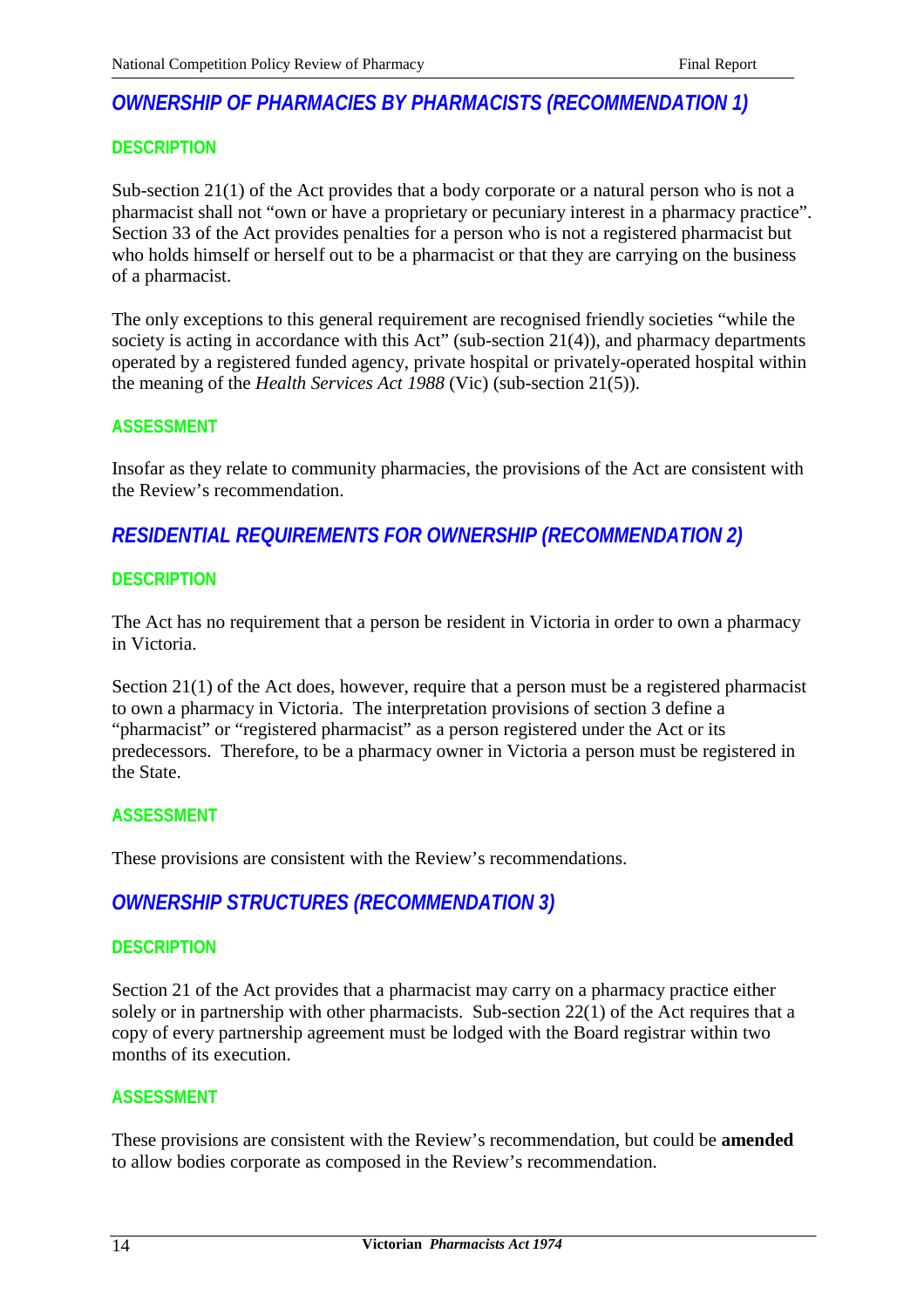# *NUMBERS OF PHARMACIES OWNED BY A PHARMACIST (RECOMMENDATION 4)*

## **DESCRIPTION**

Sub-section 21(1) provides that no pharmacist, either solely or in partnership, shall own or have a proprietary or pecuniary interest in more than three pharmacies. Sub-section 21(4) links this requirement to pharmacy premises rather than pharmacy businesses in which an interest may be held.

Other provisions in section 21 grandparent arrangements involving more than three pharmacies which may have been in place before the current provisions commenced.

#### **ASSESSMENT**

These provisions are inconsistent with the Review's recommendation and should be **removed**.

# *PERMITTED EXCEPTIONS TO PHARMACIST OWNERSHIP (RECOMMENDATION 5)*

## **DESCRIPTION**

Section 21 of the Act provides for two exceptions to the pharmacist only ownership requirement, these being:

- Registered societies within the meaning of the *Friendly Societies Act 1986* (Vic); and
- Registered funded agencies, private hospitals and privately-operated hospitals within the meaning of the *Health Services Act 1988* (Vic).

There are no limitations on friendly society pharmacies in terms of their numbers in the State, the numbers that may be operated by any one society and the conditions under which they are approved, established or relocated.

There are no grandparenting or other saving provisions in respect of pharmacies owned or operated by any other non-pharmacist body.

## **ASSESSMENT**

The Act's provisions in relation to friendly society pharmacies are the simplest of any State jurisdiction. They allow friendly societies to operate pharmacies provided the societies themselves meet threshold criteria in other legislation. They assume that if a friendly society is lawfully able to operate pharmacies, then there should be no other constriction on their ability to do so. The Review notes that, notwithstanding this relatively liberal regulation, only 14 friendly societies operate in Victoria, with 47 pharmacies<sup>3</sup>.

These provisions are consistent with the Review's recommendation.

In respect of pharmacy departments in specified hospital facilities, Victoria is the only State or Territory making statutory provision for the ownership of pharmacy departments in dispensaries in private hospitals and privately-operated hospitals. The Review's reference is

 $\overline{a}$ 3 Source: Australian Friendly Societies Pharmacies Association *Directory*, February 2000.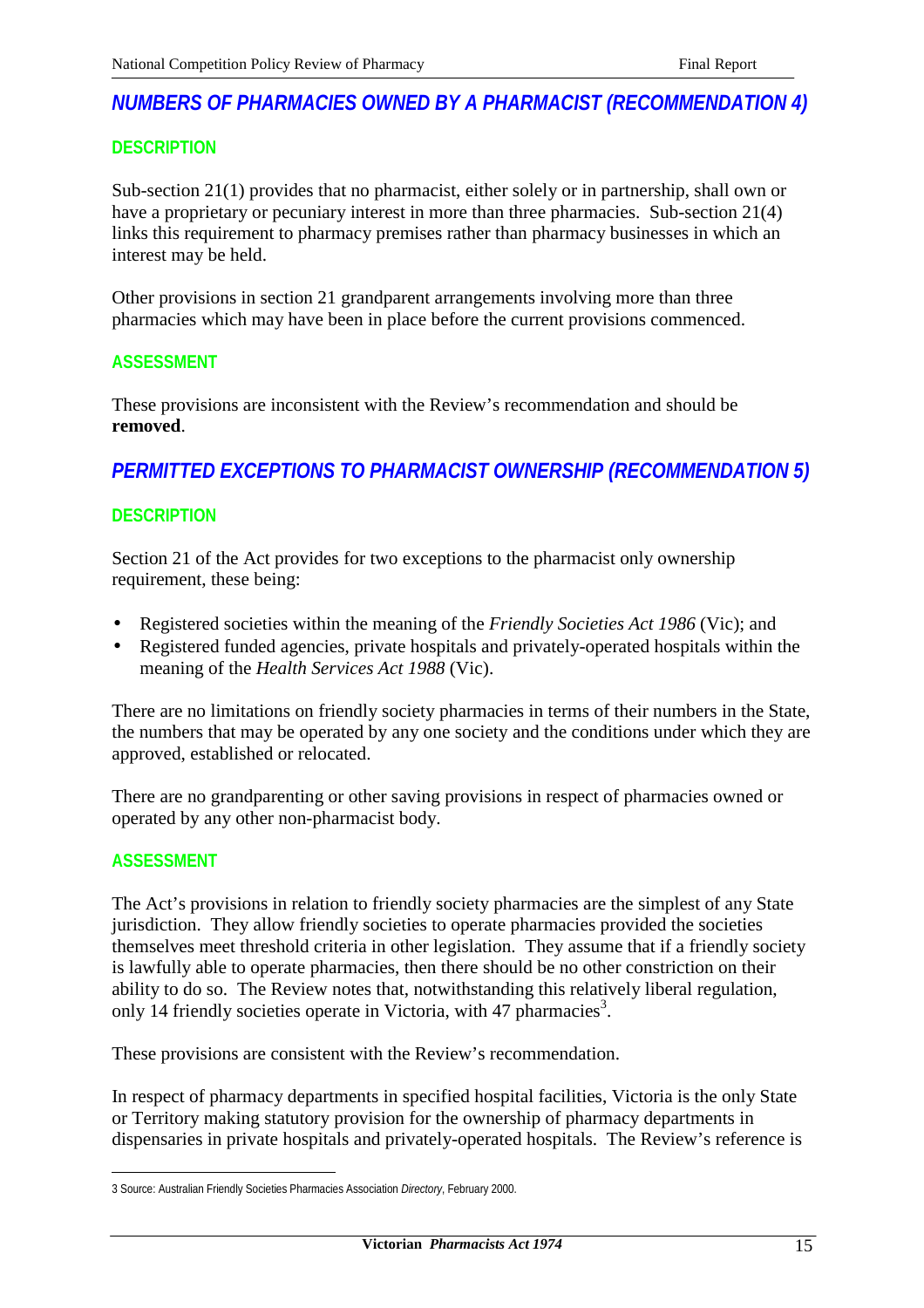to consider the ownership of pharmacies, which relates to community pharmacy premises and businesses. It therefore believes that sub-section 21(5) is beyond the scope of its inquiry.

# *PECUNIARY INTERESTS IN A PHARMACY BUSINESS (RECOMMENDATION 6)*

# **DESCRIPTION**

As well as prohibiting non-pharmacist ownership of pharmacies, sub-section 21(1) of the Act also proscribes non-pharmacists having a "pecuniary or proprietary interest" in a pharmacy. Neither the terms "pecuniary interest" or "proprietary interest" are defined in the Act, nor is it clarified how the term "proprietary interest" differs if at all from "pecuniary interest". The Board also does not clarify with matters of pecuniary or proprietary interest in its Guidelines.

For pharmacists, sub-section 21(3) requires that pecuniary or proprietary interests cannot be held in more than three pharmacies. Sub-section 21(7) provides that pharmacist can be required by the Board to give it information about the ownership of, pecuniary or proprietary interests in any pharmacy or pharmacy practice.

In respect of third parties providing financing or loan guarantees to a pharmacy business, subsection 22(3) provides that no bill of sale, mortgage, lease "or in any other commercial arrangement in respect of the practice of a pharmacist" cannot require:

- The provision of goods or services for the pharmacy business by a specific supplier;
- The right of a third party to "control the manner" in which a pharmacy practice is carried on;
- Right of access to a pharmacy business's books except for the purpose of the bill of sale or other specified document; and
- The right to receive any consideration from the pharmacy business that varies according to the profits or takings by a pharmacist.

# **ASSESSMENT**

The section 21 distinctions between "pecuniary interest" and "proprietary interest" in the Act are confusing, and hard to delineate.

Given the lack of accompanying definitions in the Act, the Board has great discretion in interpreting and applying the related provisions. The Review understands that "proprietary interest" is interpreted as relating to interests conferring the benefits of ownership, such as a shareholding or directorship in a pharmacy business, and "pecuniary interest" as particular financial or other benefits arising out of an association with a pharmacy business.

This area of Board discretion, and how the Board applies that discretion, are not clarified in its Guidelines.

The section 22 restrictions on financing and leasehold transactions are consistent with similar provisions in several jurisdictions. As they are worded, they work against pharmacy business being freely able to work with non-pharmacist individuals and firms to mutual commercial benefit. The "profit or takings" provision appears to preclude business associations such as franchise agreements involving a share of turnover or profit for the franchiser. The restrictions on terms of leaseholds also appear to make it very difficult for a pharmacy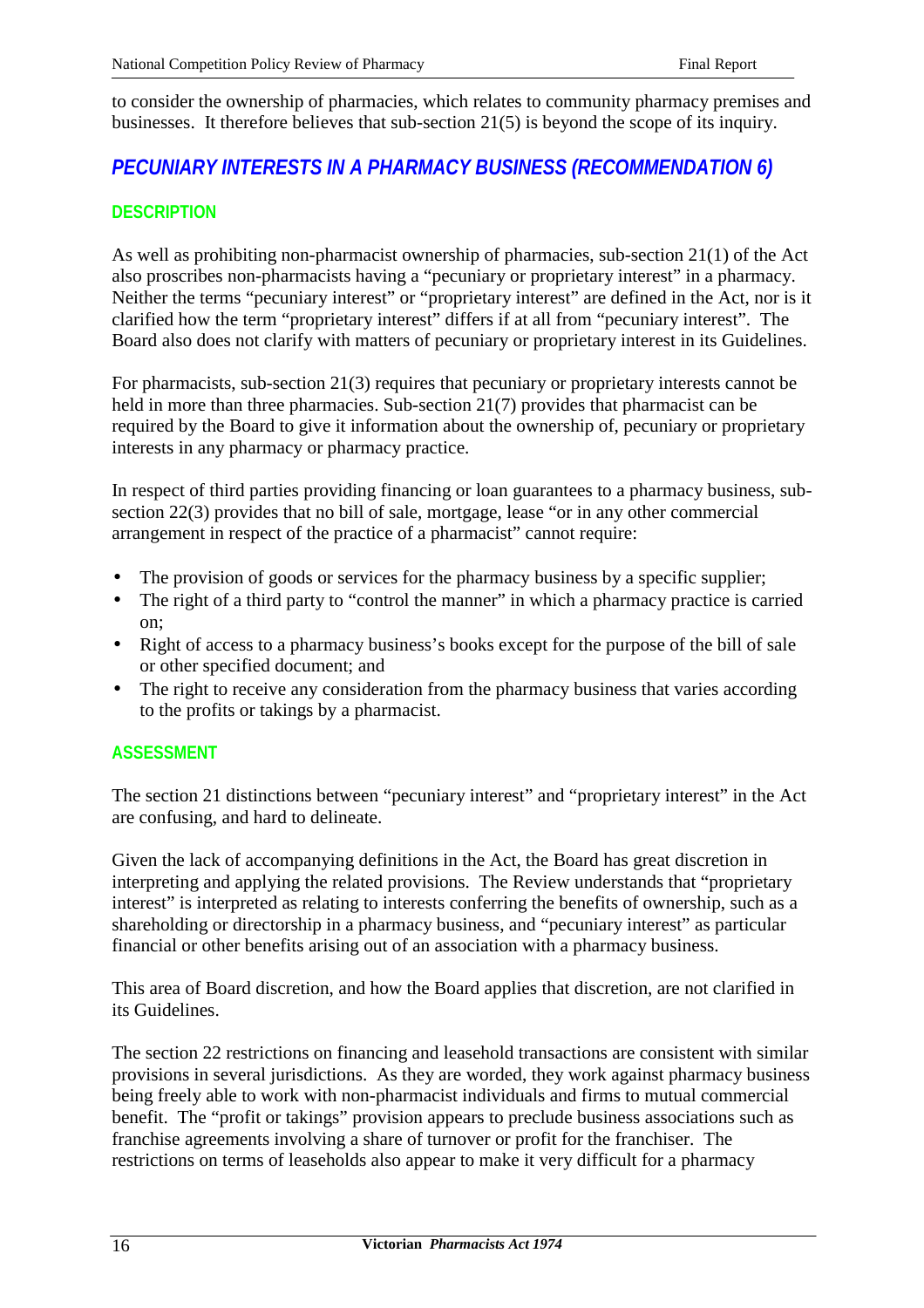business to co-locate effectively with a non-pharmacy business such as a supermarket or department store.

These provisions are not consistent with the Review's recommendation and should be **replaced** by:

- A clear statement that no ineligible person or corporation can have a proprietary interest in a pharmacy business;
- A definition of proprietary interest to simplify and make consistent the administration of these provisions. The working definition of proprietary interest in Chapter 1 of the Review's report may be of guidance in this regard; and
- A provision making it an offence under the Act for a person or corporation to apply improper and inappropriate interference on the professional conduct of a pharmacist, and making a pharmacist's acting under such influence a ground for professional misconduct.

# *REGISTRATION OF PHARMACY PREMISES AND PHARMACY BUSINESSES (RECOMMENDATION 7)*

# **DESCRIPTION**

Section 23 of the Act requires the Board to approve, rather than register, the premises of pharmacies and pharmacy departments before a pharmacy may be operated from those premises. Sub-section 27(1) complements this by providing that pharmacy can only be practised from approved premises, unless in specially approved circumstances.

Sub-section 24(1) provides that premises will not be approved unless they "comply with the relevant prescribed conditions", and that different parts of the premises "are properly situated and suitable for the purposes for which they are to be used". Section 27 imposes conditions on the conduct of pharmacy business from approved premises, including giving the Board the discretion to prevent any person conducting forms of business not approved by the Board.

Regulation 502 provides, that to approve premises, the Board must be satisfied that they are suitable, secure, hygienic and adequately equipped. Regulation 601 provides that the Board's approval of premises attracts a fee.

Part 6 of the Board's Guidelines, and supplementary appendixes, set out in considerable detail the Board's specifications and expectations of pharmacy premises in terms of the regulatory criteria.

Section 19 of the Act provides that the Board's inspectors may enter pharmacies and examine their records to determine whether the Act and Regulations are being complied with.

There are no express requirements in the Act for the registration or approval of pharmacy businesses.

# **ASSESSMENT**

While it is not described in the Act as such, premises approval as a precondition to operating a pharmacy business is de facto registration. The fact that the undertaking of the approval process attracts application fee supports this perception. The compulsory imposition of the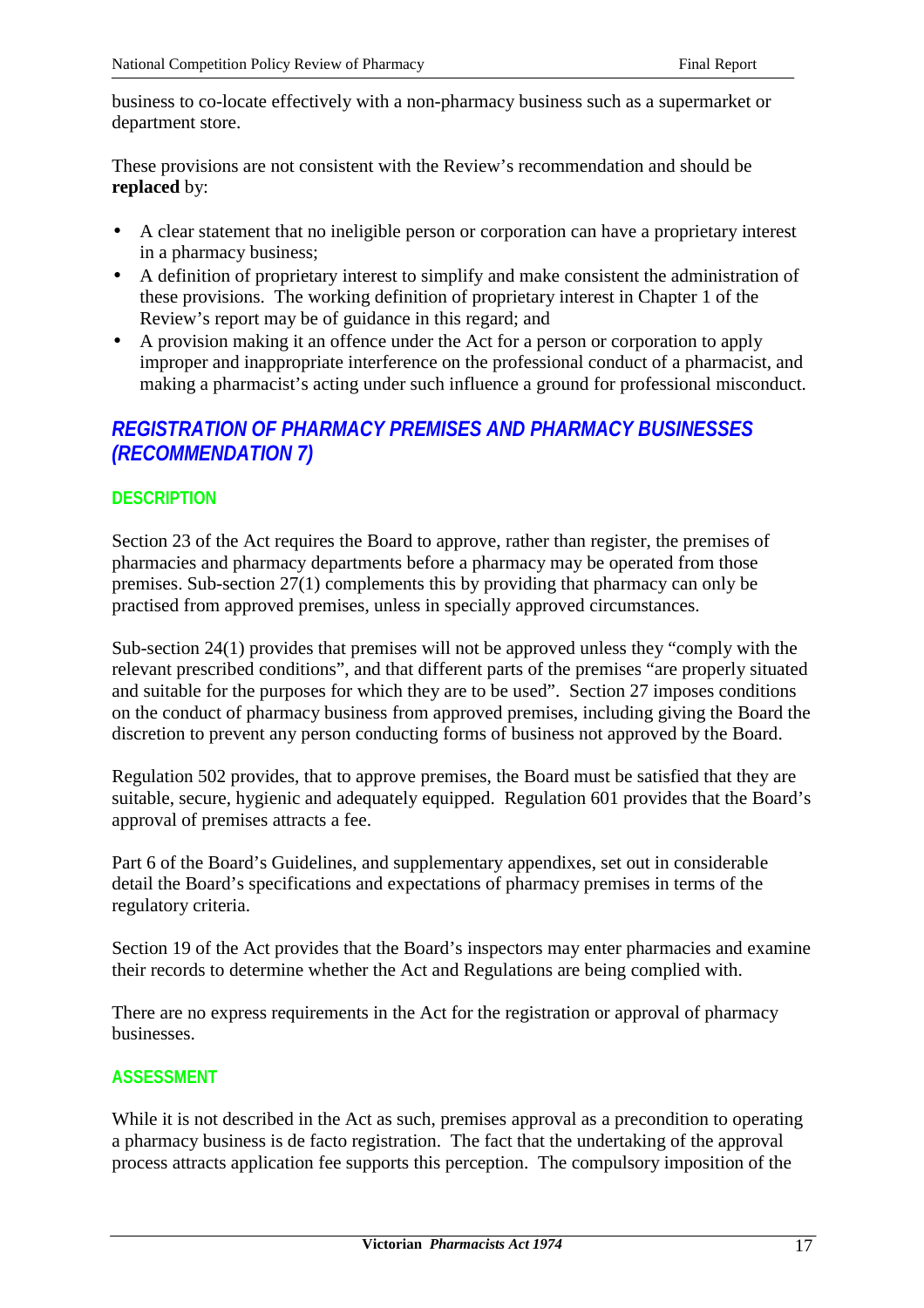premises approval process is inconsistent with the Review's recommendation, and should be **removed**.

Beyond that, the setting of guidelines for a safe, secure, hygienic and suitably equipped pharmacy are not inconsistent with the Review's recommendation. This includes the Board's ability to conduct compliance inspections of premises and pharmacy records in accordance with section 19 of the Act.

The Review also suggests, however, that the conditions and specifications presently relating to approving pharmacy premises, for compliance purposes, in the Act and Guidelines should be **simplified** wherever possible. Such simplification should ensure that they concentrate solely on ensuring the safe and competent practice of pharmacy to a minimum standard, and not unduly intrude into wider commercial considerations. The Review notes, for example, that the Board's conferred discretion not to approve pharmacy premises if they are freely accessible to a non-pharmacist business (sub-section 27(2)) may be employed, in theory, to prevent co-locations with non-pharmacy businesses. The Review does understand, however, that the Board has interpreted these provisions practically and generously.

# **3. REGISTRATION OF PHARMACISTS**

Matters relating to pharmacist regulation, pharmacy practice and disciplinary matters, and the constitution and operation of the Pharmacy Board of Victoria are found in Parts I-IV and VI of the Act, and Parts 2-4 and 6 - 7 of the Regulations.

# *REGULATORY MACHINERY (RECOMMENDATIONS 14 AND 15)*

Part I of the Act relates to the Board, its constitution, powers and staffing. Part 7 of the regulations relates to the election of Board members.

# *Constitution of the Board*

Section 4 of the Act provides for a Board of 10 members, five appointed by the minister and five elected by registered pharmacists. The five appointed members (sub-section 4(1)) are drawn from pharmacists in teaching or research, nominees of the Pharmacy Guild, Pharmaceutical Society, Society of Hospital Pharmacists of Australia, and the Salaried Pharmacists Association<sup>4</sup>. There are no lay or legal practitioner membership requirements.

# *Functions of the Board*

Sub-section 5(1) states that the functions of the Board "shall be to initiate and coordinate policy in regard to the training registration and practice of pharmacists in Victoria and to develop pharmaceutical science with a view to achieving the highest possible standards of human health".

The sub-section provides a list of specific Board functions pursuant to this general objective, effectively covering a broad range of professional activity, including that it may:

- Consult with appropriate bodies on pharmacist training;
- Determine the length and content of training and retraining programmes under the Act;

 $\overline{a}$ 4 Now the Association of Professional of Professional Engineers, Scientists and Managers, Australia (Pharmacists Branch).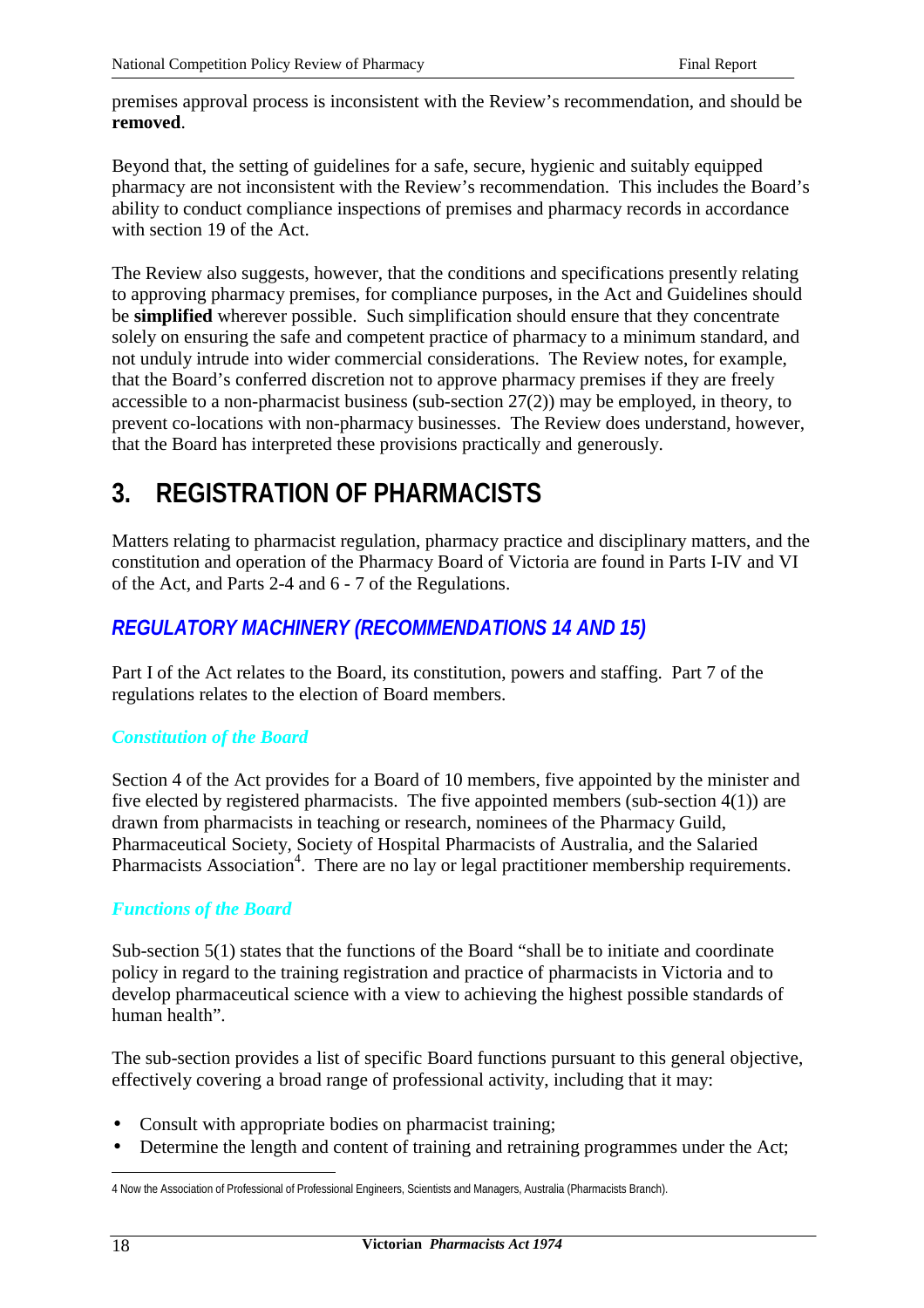- Determine the contents of pharmacy examinations and to direct examinations;
- Providing for the registration and renewal of registration of persons qualified to practise as pharmacists in Victoria;
- Ensuring the highest standards of professional conduct and ethics are maintained in the pharmacy profession;
- Advising the community on the proper use and administration of drugs and medicines; and
- Carrying out "all matters relating to the practice of pharmacists authorised or required by this Act".

Sub-section 4(2) provides that the Board president be appointed by the Governor in Council from the elected Board members. Sub-section 4(4) provides for three-year renewable terms for Board members. Sub-section 5(2) enables the Board to establish advisory committees and to co-opt any person or persons as members of those committees.

## *Staffing*

Section 6 of the Act provides that the Board may appoint and remove a registrar, inspectors and such other officers as are required for the purposes of the Act, and make by-laws in relation to their powers, duties, functions and remuneration.

## **ASSESSMENT**

## *Functions of the Board*

The listed functions of the Board are wide in relation to the practice of pharmacy and the regulation of pharmacists in Victoria. Its Guidelines are also very comprehensive, and cover aspects of pharmacist conduct and pharmacy practices in minute detail. The Board has the ability, and indeed the statutory responsibility, to oversee all aspects of professional education and training, practice, and professional development. It undertakes these responsibilities with a membership composed entirely of registered pharmacists.

To its credit, the Board has exercised its remit carefully, prudently and responsibly. There is no question of the Board not acting in the public interest as it perceives that interest. There are questions, however, about the breadth of its remit, and its ability to intervene and set standards for all aspects of pharmacy practice.

The Review therefore has reservations about the scope of the Board's powers and functions under section 5. It believes that a number of the listed functions, such as the control of the practice of pharmacy by registered pharmacists, and setting training and registration standards, should actually be determined by government through wide professional consultation followed by regulation-setting process, and implemented and enforced by the Board. Again that is not to say that the Board itself does not act improperly or without consultation, but rather that this is not its appropriate role.

The Review certainly believes that the Board's annual Guidelines, which are an admirable consolidation of its expectations and requirements in administering the Act, raise questions of fine interpretation of the Act and Regulations that may need to be endorsed by government from time to time.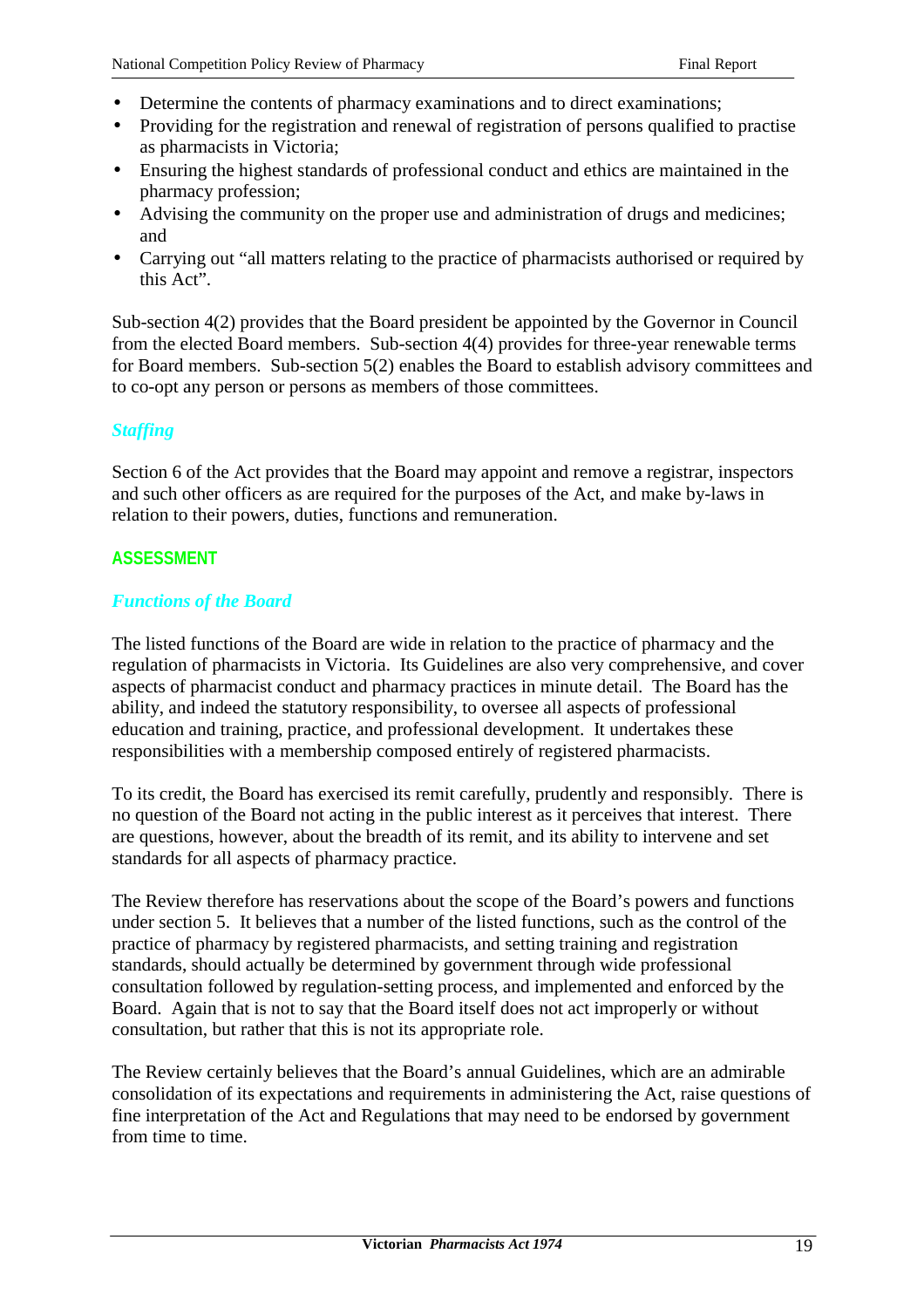In respect of the Guidelines, it may therefore be desirable to make them a statutory instrument, endorsed annually by the Governor in Council, with amendments made during the year approved by the minister. Alternately, detailed specific requirements (for example, for the fitting out of pharmacy premises) should perhaps be incorporated in the Regulations themselves. The Review does not believe that arrangements of this type would hamper unduly the flexibility of regulations or prevent their easy amendment to keep them up to date. To a considerable extent, therefore, the Act, Regulations and Guidelines need to be **revised** to be consistent with the regulatory principles in Recommendation 14.

#### *Constitution of the Board*

The Review notes that, under the Act, all members of the Board must be registered pharmacists. In a time of increasing health consumer awareness of their rights, and in the interests of public accountability, this lack of direct community involvement in Board activities is out of kilter with community expectations and with regulatory developments in Victoria and elsewhere.

The present constitution of the Board, including the election of half its members, is inconsistent with the Review's Recommendation 19, and should be **replaced**.

#### *Victorian model legislation*

In considering the Act in this regard, the Review had reference to the relevant parts of other Victorian Acts to which that State's template legislation for health professionals has been applied<sup>5</sup>. That model contains provisions relating to the constitution of Boards that:

- Ensure that members are all appointed by the Minister;
- Provide for the appointment of lay and legal practitioner members;
- Provide for the disclosure of interests by Board members in matters before the Board.

In the Review's opinion, the Victorian model health practitioner disciplinary provisions are more consistent with these recommendations than those of the existing Act, and should be considered in any review or replacement of the Board-specific provisions of the *Pharmacists Act*.

# *REGISTRATION OF PHARMACISTS (RECOMMENDATION 16)*

#### *Pharmacy register*

Part II of the Act relates to the Pharmacists Register of Victoria, listing all pharmacists qualified for registration in the State. Section 11 of the Act provides that the register may be inspected by any person, and details extracted from it. Schedule 2 to the Regulations requires that the Register record a pharmacist's name and address, and qualifications.

## *Practice protection*

Paragraph 33(1)(a) of the Act makes it an offence for a person who is not a registered pharmacist to practise as or hold themselves out to be a registered pharmacist. Given that section 3 of the Act defines "practice of a pharmacist" as including "the supplying

 $\overline{a}$ 5 The Review used as its main model the *Osteopaths Act 1996* (Vic).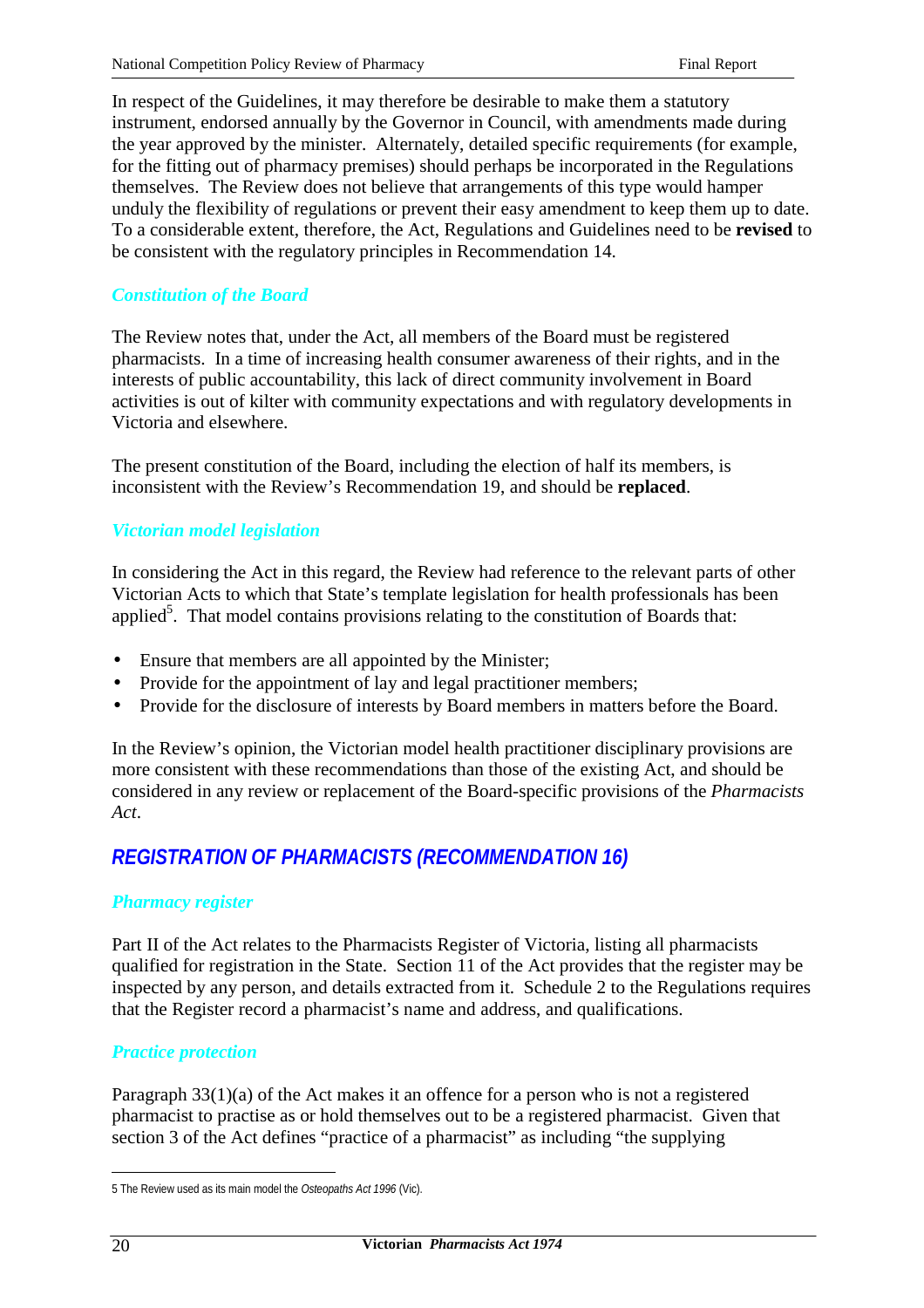compounding and dispensing of drugs and medicines on an order or prescription", this seems to prevent the lawful dispensing of a prescription medicine by a medical practitioner or allied health professional such as a nurse practitioner.

### *Title protection*

Paragraph 33(1)(b) of the Act prohibits persons who are not registered pharmacists from using the titles of pharmacist, pharmaceutical chemist and other synonyms, or any title, sign or symbol which may be construed as being able to be construed as implying that they are qualified to practise pharmacy. Similarly, such a person cannot designate premises to be a pharmacy or similar title (paragraph 33(1)(c)).

#### *Personal requirements for registration*

In addition to paying the prescribed annual fee and possessing prescribed qualifications and experience, sub-section 12(1) of the Act requires that a candidate is entitled to be registered if "upon personal attendance at the Board's office he satisfies the Board that he is of good character". In practice, this is understood principally to involve an interview with the Board's registrar.

Detailed requirements for registration are contained in the Guidelines (Guidelines 210-209), and vary for Victorian graduates, persons being restored to the register, applicants from other Australian jurisdictions and New Zealand, applicants from the British Isles and other overseas pharmacists.

All applicants are expected to supply the Board with personal details including full name, date of birth place of residence, preferred mailing address, contact telephone number and any languages spoken in addition to English. In addition to good character, Victorian and "other" overseas pharmacists are expected to have a Level 2 Basic First Aid certificate or comparable evidence of first aid proficiency. Victorian graduates are also expected to have evidence of the successful completion of an approved management course.

Guideline 320 provides that pharmacist trainees who are candidates for the Board's final examination must demonstrate their fluency in spoken and written English.

## *Professional requirements for registration*

Section 12 of the Act empowers the Board to register a person as a pharmacist if they:

- Have completed a prescribed course of practical training for a minimum number of hours;
- Have completed study at the Victorian College of Pharmacy or other prescribed institution; and
- Have passed entrance examinations approved by the Board, including a final examination under the auspices of the Board (section 14), or holds a certificate of competency from a body recognised by the Board and "substantially equivalent to the training and required examination required for registration in Victoria".

Section 13 authorises the Board to determine the education requirements for a person seeking to study pharmacy, the courses of study leading to annual and final examinations. It also enables the Board to consult with the Dean of the Victorian College of Pharmacy and equivalent persons in other schools of pharmacy in relation to course content.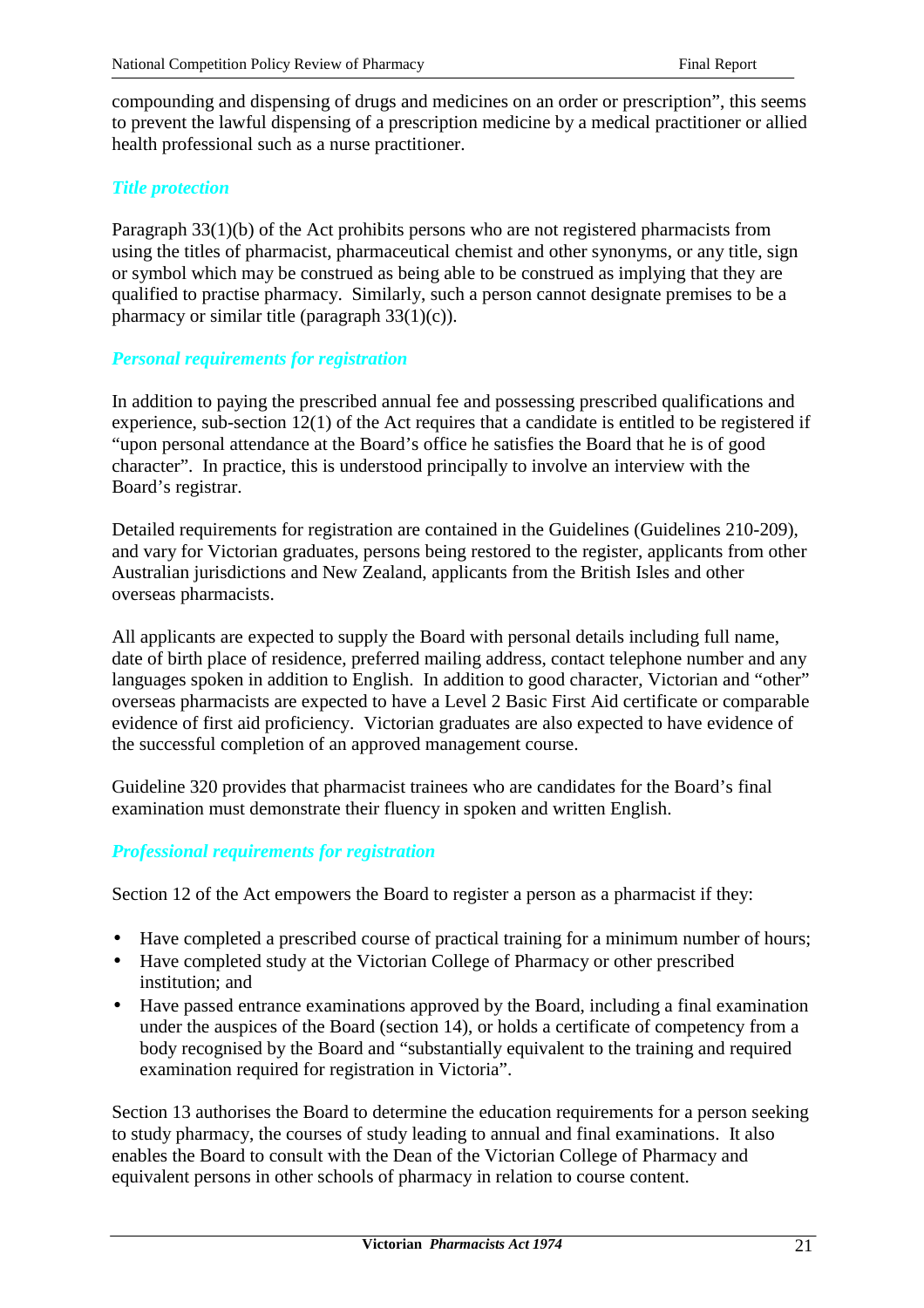Some details of education and training requirements are set out in Part 3 of the Regulations, including topics to be included in a course of practical training (Regulation 301), the setting of 2,280 hours as the prescribed period for practical training (Regulation 302), subjects for study at the Victorian College of Pharmacy (Regulation 303) and subjects for the Board's final examination (Regulation 304). Part 3 of the Guidelines sets out further detail again, including requirements specific for overseas-trained pharmacists, and for persons seeking restoration to the Register.

# **ASSESSMENT**

# *Pharmacy register*

These provisions are consistent with the Review's recommendation.

## *Practice protection*

These provisions are consistent with the Review's recommendation, but there is some uncertainty in relation to dispensing when necessary by medical practitioners and other health professionals. Although it is understood that in practice paragraph 33(1)(a) of the Act has not been applied to the supply of medicines by such persons, a strict interpretation of the term "practice of a pharmacist" as defined elsewhere in the Act could result in the paragraph 33(1)(a) offence being applied to them. It may therefore be prudent to **amend** the Act to eliminate any doubt.

## *Title protection*

These provisions are consistent with the Review's recommendation.

# *Personal qualifications*

The Review notes that considerable parts of laid down requirements for a pharmacist to be registered are not contained in either the Act or Regulations, but in the Board's Guidelines.

Notwithstanding this, the Guidelines' requirement for certain pharmacists to have first aid qualifications is not consistent with the Review's recommendation, and should be **removed**.

# *Professional qualifications*

The Review notes that the Act and Regulations, coupled with the Board's qualifications, give the Board great authority over the setting of professional education and training standards and curricula in Victoria. It is a matter for the jurisdiction to consider whether the extent of this statutory-mandated involvement of the Board is justified.

These provisions are, notwithstanding this observation, consistent with the Review's recommendation.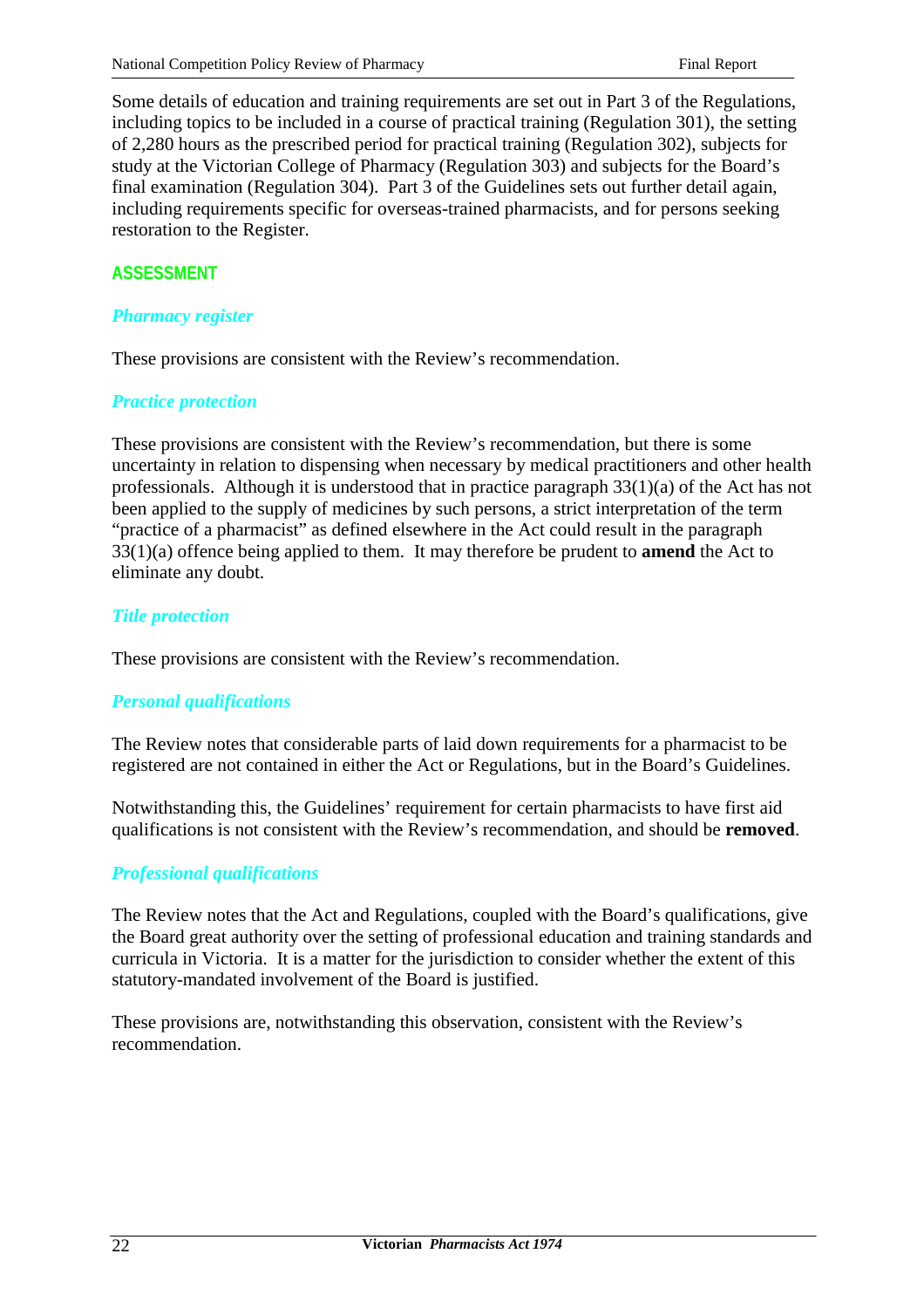# *ONGOING PRACTICE (RECOMMENDATIONS 17 AND 18)*

## **DESCRIPTION**

The Act stipulates no other requirements for renewed registration as a pharmacist than payment of the prescribed fee (section 15). Regulation 30, however, enables the Board to require to undertake prescribed training for an applicant for restoration to the register if a person:

- Does not apply for registration within two years of otherwise being eligible to apply and has not practised as a pharmacists in that time; or
- Has not practised as a pharmacist for more than two years.

## **ASSESSMENT**

These provisions are consistent with the Review's Recommendation 17. While it falls short of mandatory competence for renewing pharmacists in terms of Recommendation 18, the Act's statutory provision for the Board to impose competency training and assessment requirements on "lapsed" pharmacists wishing to return to practice is consistent with the public's interest in ensuring the safe and competent practice of pharmacy.

# *DISCIPLINARY PROCESSES (RECOMMENDATION 19)*

Part IV of the Act relates to the conduct of inquiries and investigations by the Board. Section 17 establishes that the Board' s proceedings are subject to the State's *Evidence Act 1958*. Section 17A for a quorum on a disciplinary panel of three members, with additional members able to be co-opted if Board members are unavailable because of a declared interest in the matter, or because specific expertise is needed.

## *Grounds for disciplinary action*

Section 18 provides that the Board may inquire into and punish discreditable conduct by a pharmacist, acting wither on a complaint or its own volition. Sub-section 18(3) states a pharmacist may be penalised if he or she:

- Has been convicted of an indictable offence in Victoria or elsewhere;
- Is physically or mentally unfit to practise as a pharmacist;
- Is drug or alcohol dependent;
- Has been convicted by a court of an offence against the Act, the *Drugs, Poisons and Controlled Substances Act 1981* or their Regulations;
- Is advertising in a prohibited or discreditable manner; or
- Is guilty of "any other conduct discreditable to a pharmacist or which renders him unfit to be registered as a pharmacist".

## *Findings and review of decisions*

Sub-section 18(3) provides penalties ranging from admonishment to the striking of a pharmacist from the Register, and enables the Board to make orders as to the costs of proceedings.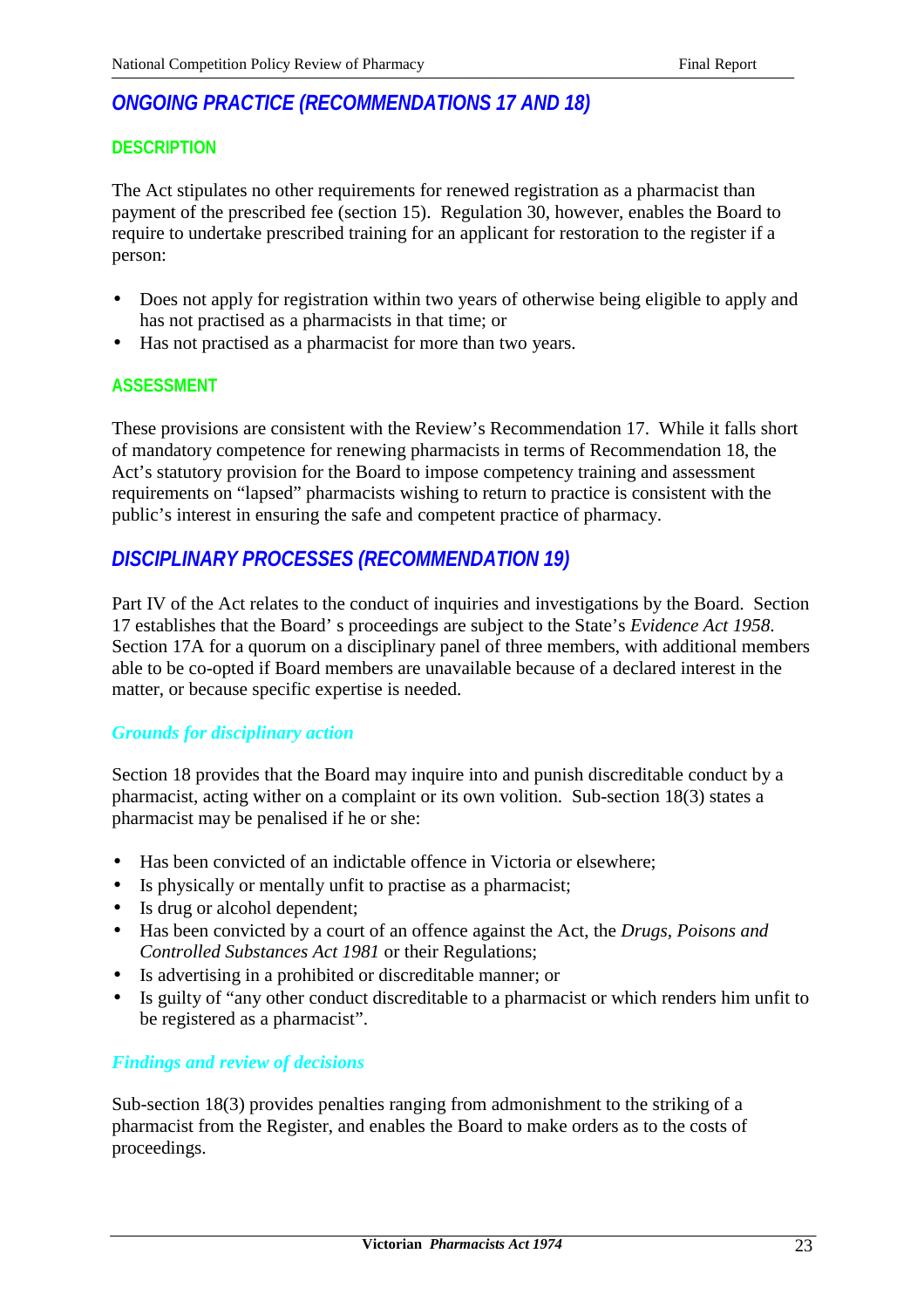Section 18 also provides for the review, on appeal to the Supreme Court of Victoria, of Board disciplinary decisions. As a procedural measure, Section 18A of the Act provides that a pharmacist's registration may be suspended by the Board pending the outcome of an inquiry, including any appeals.

The Board's Guidelines do not elaborate on disciplinary proceedings and related matters, and there are no specific regulations covering disciplinary matters. This is not to say that the Board's activities in this area of responsibility are not careful, rigorous and consistent, and the Review understands that internal guidelines assist the Board in undertaking its disciplinary responsibilities.

## **ASSESSMENT**

As they stand, the disciplinary provisions of the Act provide a bare bones structure for the conduct of disciplinary proceedings. They imply mechanisms for receiving and investigating complaints, and for conducting disciplinary inquiries and hearings if these are required. They also provide an avenue of appeal from Board decisions.

What is relatively lacking is both detail and relevance to current administrative law practice and procedures in Victoria. While it is sound on most aspects of ground for investigating a pharmacist, the Act is silent on what constitutes "other conduct discreditable to a pharmacist"<sup>6</sup>.

On balance, the Review believes that the Act's existing provisions are not entirely consistent with its recommendation, and should be **replaced**.

In considering the existing provisions, the Review had reference to the disciplinary parts of other Victorian Acts to which that State's template legislation for health professionals has been applied<sup>7</sup>. That model contains a highly detailed and clearly-explained machinery for the handling of complaints and disciplinary matters. Just as importantly, as in section 3 of the *Osteopaths Act 1996* (Vic), the model defines in detail what may constitute "unprofessional conduct", including professional misconduct. Professional conduct itself is, however, not defined.

In the Review's opinion, the Victorian model health practitioner disciplinary provisions on the whole go considerably beyond those of the present Act to meeting its preference for arrangements that are more accessible, public, transparent and open to external review. The model provisions would, therefore, generally be consistent with its recommendation.

As a broad observation, the Review notes that the Act and the model health practitioner legislation are both silent on the matter of awarding costs arising from a disciplinary investigation and hearing by a Board.

It would nevertheless be reasonable, as both a penalty and as a deterrent against incurring conduct disciplinary penalties, for a party found at fault to be liable for the costs of the

 $\overline{a}$ 

<sup>6</sup> Although the Review understands that this was judicially considered by the Supreme Court of Victoria in *Mercer* v *The Pharmacy Board of Victoria*, [1968] VR 72, per Pape J, and the *Mercer* judgement is used and guidance by the Board.

<sup>7</sup> The Review used as its main model the *Osteopaths Act 1996* (Vic).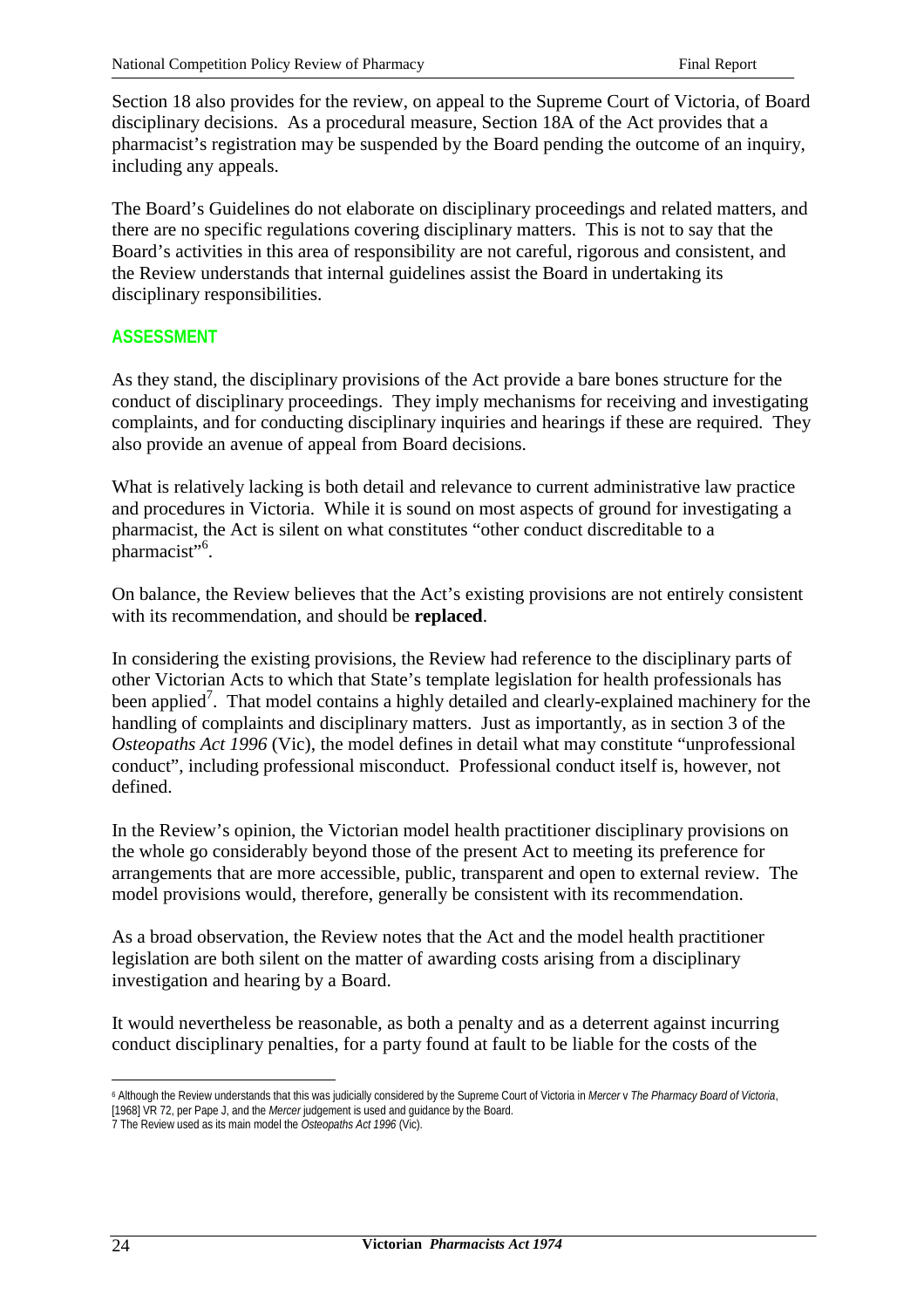process, and an order for costs against them made accordingly. Should the Act be **amended** to allow for such a possibility, this amendment would be justifiable in the public interest.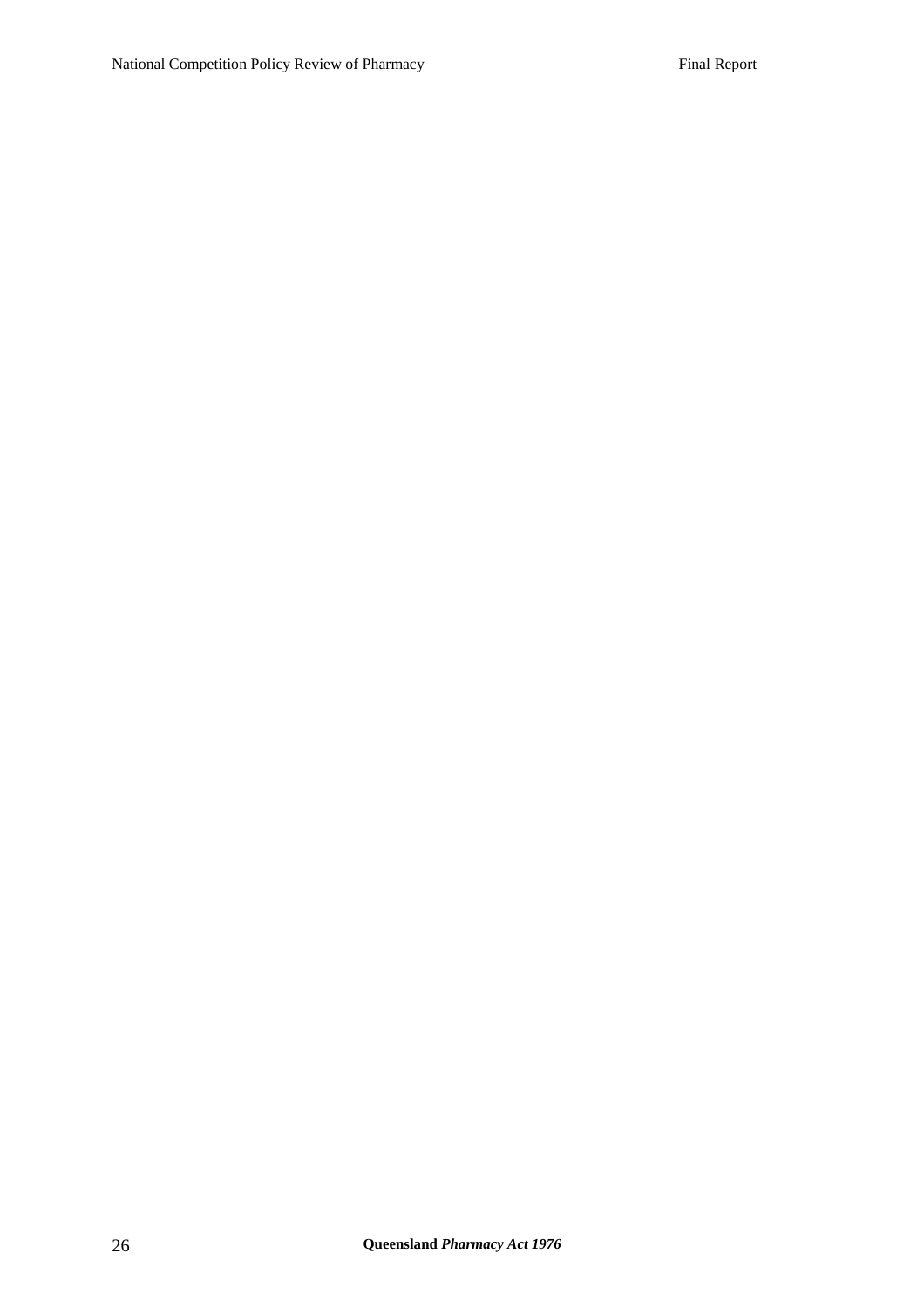# **QUEENSLAND** *PHARMACY ACT 1976*

# *ASSESSMENT AGAINST THE REVIEW'S RECOMMENDATIONS*

# **1. OVERVIEW**

The *Pharmacy Act 1976* (the Act) consists of five Parts. The Act is supplemented by the *Pharmacy By-Law 1985* (the By-Law), which is made by the Pharmacy Board of Queensland (the Board) under section 40 of the Act. Regulations made by the Governor in Council pursuant to section 41A of the Act are contained in the *Pharmacy Regulation 1997* (the Regulation)

The Long Title of the Act identifies its objectives as being:

- Setting out requirements for the qualifications and registration of pharmacists; and
- The regulation of pharmacy practice.

The Terms of Reference for the Review require that only matters in relation to Part 4 of the Act be examined.

As a point of observation, the Act and subordinate legislation are minimal in their specific coverage as aspects of pharmacy ownership and the commercial conduct of pharmacy businesses. The Review understands that forthcoming amendments to Queensland health practitioners legislation may be making substantial changes to the legislation including the *Pharmacy Act*, and its comments here are made anticipating any amendments.

# **2. OWNERSHIP OF PHARMACIES**

Part 4 of the Act deals with pharmacy ownership and related commercial matters, including limitations on ownership and pecuniary interests in pharmacy practices. The By-Law or Regulation do not deal with pharmacy ownership or related matters.

# *OWNERSHIP OF PHARMACIES (RECOMMENDATION 1)*

# **DESCRIPTION**

Sub-section 30(1) of the Act, with limited specified exceptions, restricts the ownership of pharmacy practices to pharmacists.

Section 5 of the Act defines a "pharmacist" as a person currently registered under the Act.

## **ASSESSMENT**

These provisions are consistent with the Review's recommendation.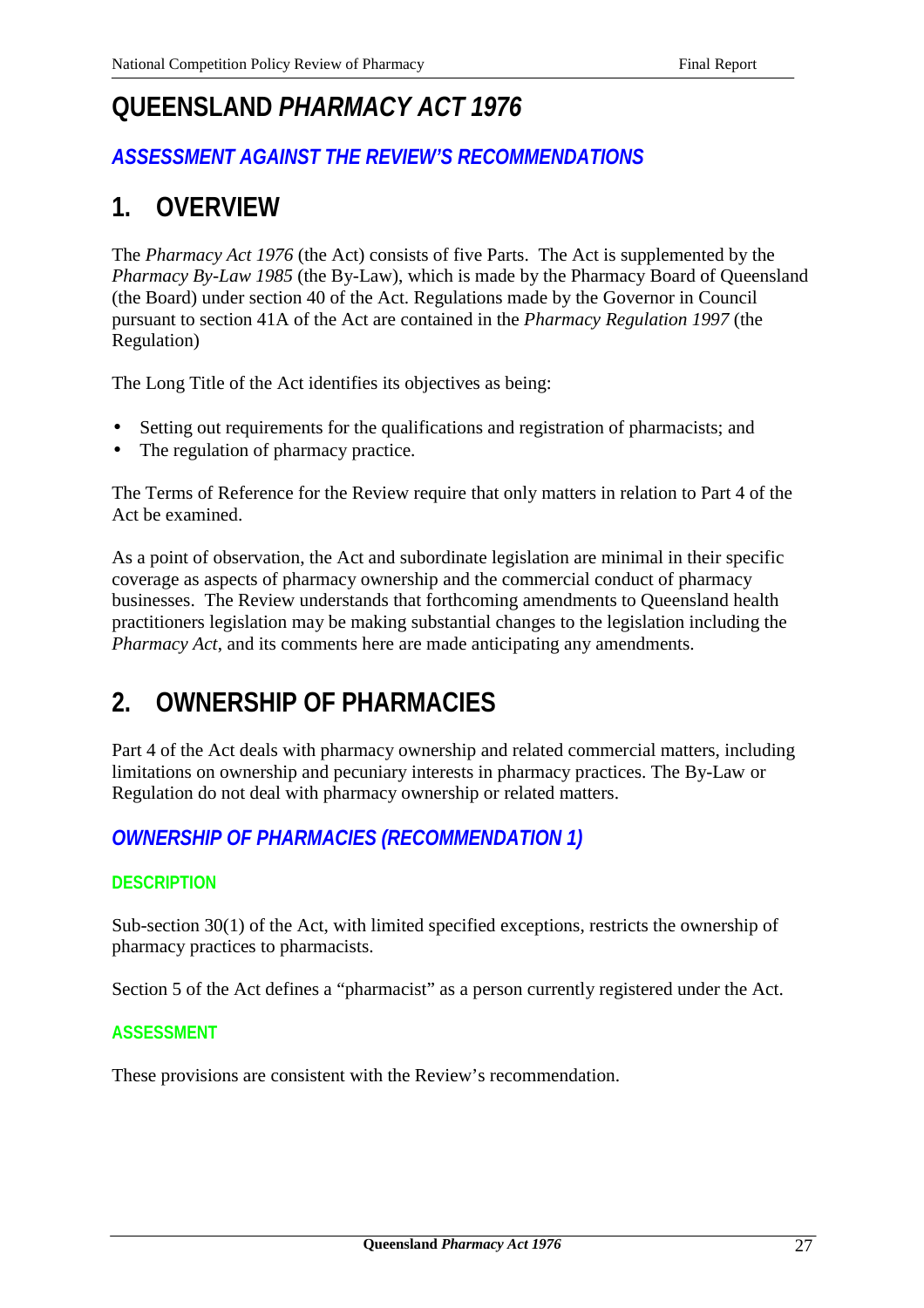# *RESIDENTIAL REQUIREMENTS FOR OWNERSHIP (RECOMMENDATION 2)*

## **DESCRIPTION**

There are no residential requirements for pharmacy ownership in the Act. The Act effectively requires, however, that a pharmacist owning a pharmacy in Queensland must be registered there.

## **ASSESSMENT**

These provisions are consistent with the Review's recommendation.

# *OWNERSHIP STRUCTURES (RECOMMENDATION 3)*

## **DESCRIPTION**

Sub-section 30(1) of the Act precludes persons who are non-pharmacists from carrying on as an owner of a pharmacy, or otherwise having a direct or indirect pecuniary interest in a pharmacy.

## **ASSESSMENT**

It is understood that sub-section 31(1) has been interpreted in the State as not preventing sole trading pharmacists and pharmacist partnerships but precluding corporations, whether or not there are wholly composed of pharmacist shareholders and directors. The Review notes this, but is still not certain whether such bodies corporate would be precluded by the provision as worded, as the natural persons constituting the body corporate would all be registered pharmacists.

These provisions, with this qualification, are consistent with the Review's recommendation. They could be **amended**, however, to allow definitively for bodies corporate as composed in the Review's recommendation.

# *NUMBER OF PHARMACIES OWNED BY A PHARMACIST AND PHARMACIST SUPERVISION OF A PHARMACY (RECOMMENDATION 4)*

## **DESCRIPTION**

Section 30 (2) of the Act specifies that a pharmacist can own, or have a pecuniary interest in, up to four pharmacies.

There is a savings provision in Section 30 (3B), which allows individuals or associations of persons with ownership or pecuniary interest in four or more pharmacies at the date of commencement of the Act to retain, but not increase, the number of pharmacies they hold.

Sub-section 32(3) makes it an offence for the proprietor of a pharmacy not to have a pharmacy practice carried on under the personal supervision and management of a pharmacist. This ensures that any one pharmacy is always operated under personal pharmacist supervision and direction.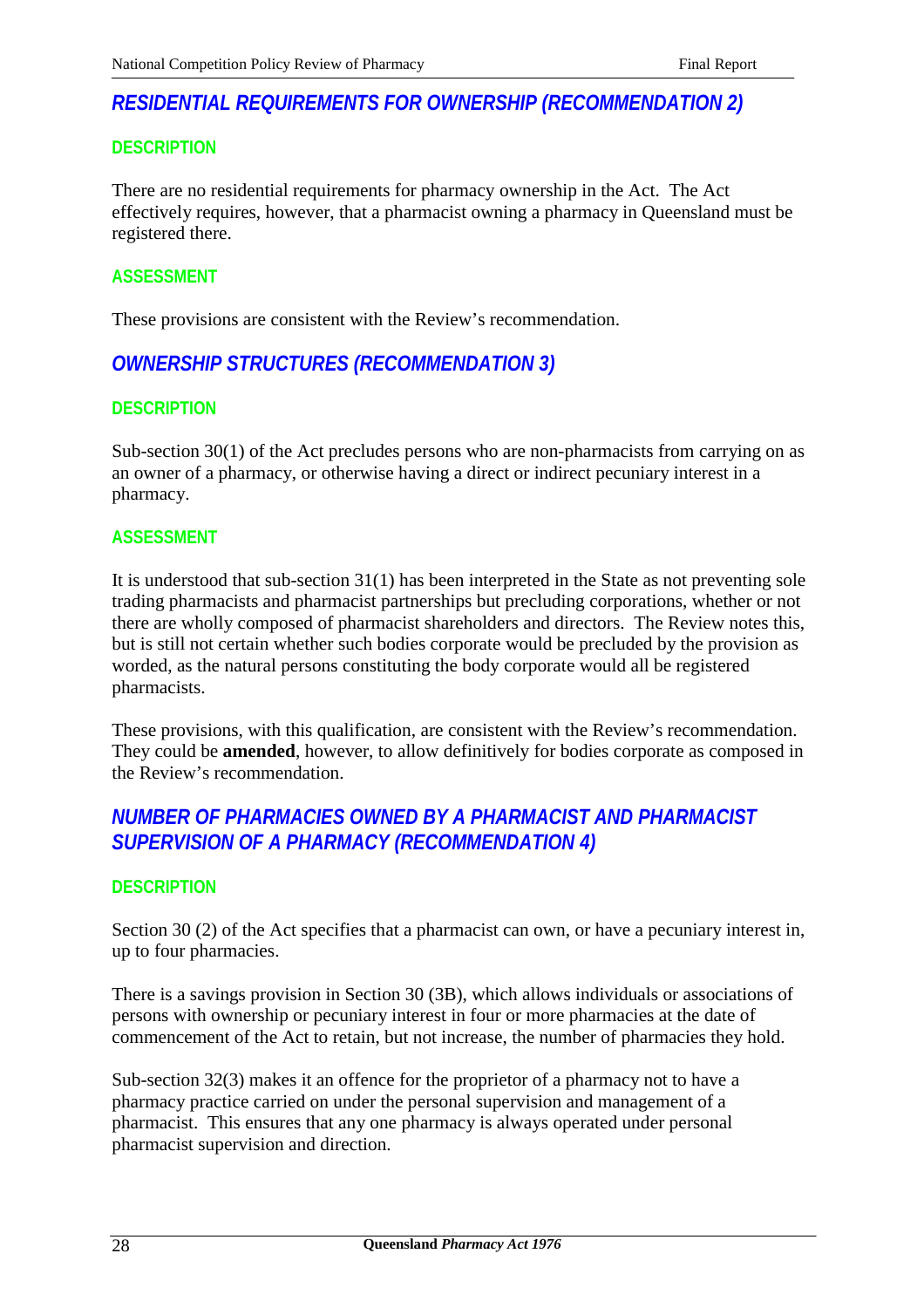## **ASSESSMENT**

The provisions relating to the number of pharmacies a person or association may own or in which they may have a pecuniary interest are not consistent with the Review's recommendation and should be **removed**.

The provision relating to the direct supervision of a pharmacy by a pharmacist is consistent with the Review's recommendation.

# *PERMITTED EXCEPTIONS TO PHARMACIST OWNERSHIP (RECOMMENDATION 5)*

## **DESCRIPTION**

Paragraph 30(3)(a) of the Act exempts friendly society pharmacies in existence at the date of the commencement of the Act from its general restrictions on ownership of and pecuniary interest in a pharmacy.

Friendly societies carrying on business when the Act commenced may continue to operate on their sites at that time. Such pharmacies may only relocate to a site "within the locality" if approved by the minister on the recommendation of the Board.

Sub-section 30(7) of the Act provides that the establishment of a new pharmacy by a friendly is only possible if the Board advises the minister that it is appropriate, on the basis of:

- An established need for the establishment of a pharmacy; and
- The composition and membership of the society satisfies prescribed statutory requirements. Paragraph  $40(1A)(n)$  of the Act gives the Board the ability to make bylaws to prescribe "the composition and membership of friendly societies by which the establishment of a pharmacy practice may be approved by the Board".

Other permitted exceptions are limited to those non-pharmacists persons and companies owning and operating pharmacies at the time of commencement of the Act (sub-section  $30(3)(a)$ . As with friendly society pharmacies operating at the time of the Act's commencement, their locations are circumscribed and limited relocations require ministerial approval on Board advice.

## **ASSESSMENT**

 $\overline{a}$ 

There are 24 friendly society pharmacies currently operating in Queensland<sup>8</sup>. The Review understands that there is one grandparented non-pharmacist non-friendly society owner of a pharmacy in the State. It also understands that there have only been a handful of new friendly society pharmacies approved since the Act commenced in 1976.

The restrictions in relation to grandparented owners other than friendly societies are consistent with the Review's recommendation, although the restrictions on their location and relocation are excessive, and should be **removed** in the interests of consistency.

In relation to friendly societies, however, the Act's restrictions are discriminatory insofar as they impose far greater restrictions on one class of lawful pharmacy operator compared to

<sup>8</sup> Australian Friendly Societies Pharmacies Association, *Friendly Societies Pharmacies Directory*, February 2000.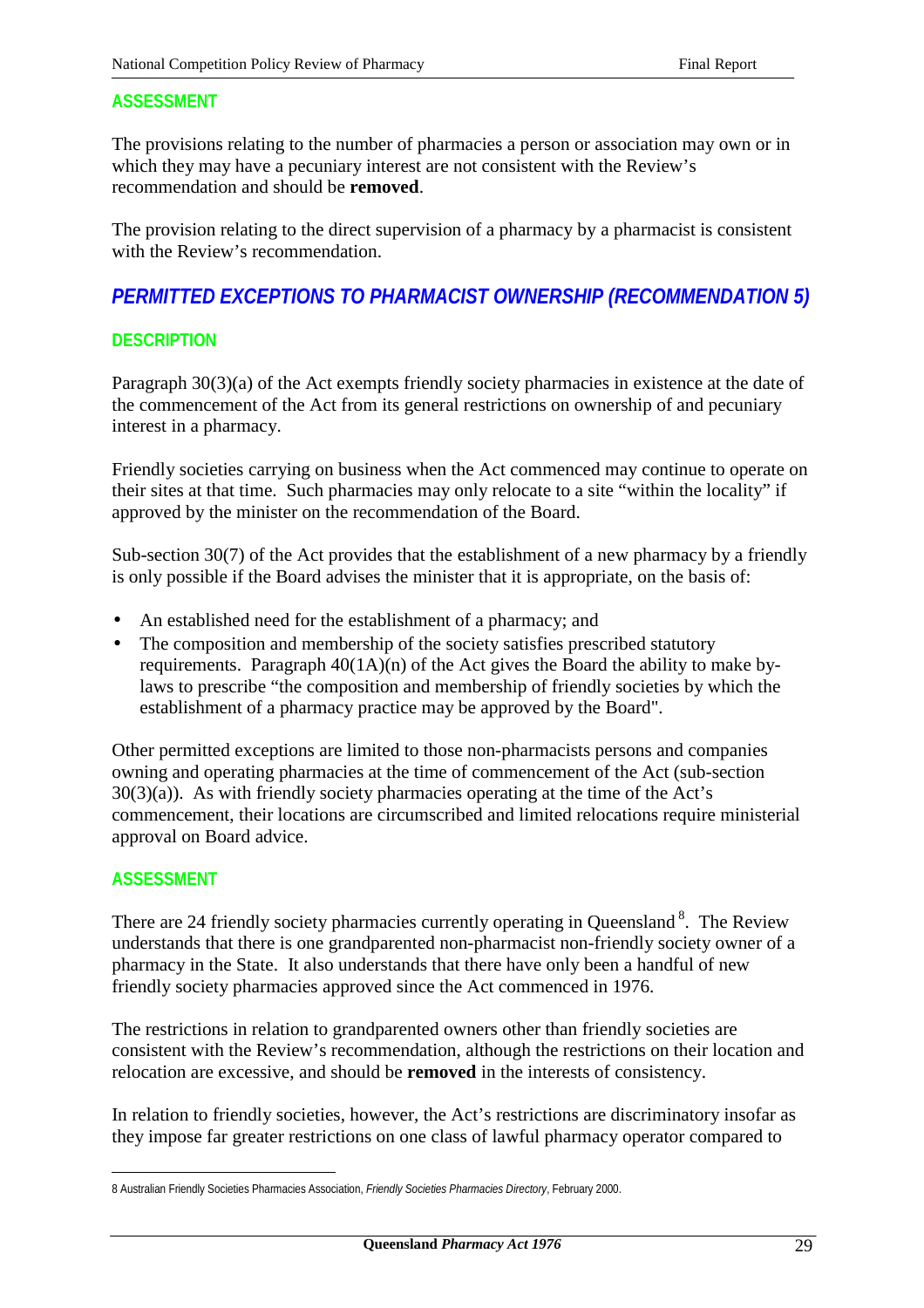another. Private pharmacist-owned pharmacies do not have to undergo a ministerial approval process, and Board scrutiny, in the same way that friendly societies are scrutinised. Similarly, private pharmacies are not constrained by State law as to where they may relocate, nor do they require ministerial approval to make what is essentially a matter of commercial and professional judgment.

The Review is particularly concerned by the Act's requirement that a Minister may only decide in respect of a friendly society pharmacy only on the advice and recommendation of the Board. This gives the Board a disproportionate say on specific matters and essentially a right of veto over current or proposed pharmacies not owned by pharmacists.

Of equal concern is the perception that this power could be perceived as being exercised in a partial manner. The Board itself submitted to the Review that "the public is best served by a professional environment in which the ownership and control of pharmacies and the responsibility for the activities within are vested solely in registered pharmacists"9. Such statements do not suggest a predetermined approach by the Board when applied to its statutory responsibility to advise ministers on any proposal involving a friendly society pharmacy.

These provisions should be **amended** to be consistent with the Review's recommendation.

# *PECUNIARY INTERESTS IN A PHARMACY BUSINESS (RECOMMENDATION 6)*

## **DESCRIPTION**

Sub-section 30(1) of the Act provides that a non-pharmacist shall not own a pharmacy or have a "pecuniary interest, direct or indirect, in a practice of pharmacy". What constitutes a direct or indirect pecuniary interest beyond ownership is not defined in either section 30 or section 5 of the Act.

Sub-section 30(5) provides that the pecuniary rights of pharmacy employees, and of the grantees of bills of sale in respect of a pharmacy practice, are not affected by sub-section 30(1).

Sub-section 30(6) provides that provisions in commercial arrangements such as bills of sale, mortgages, franchises and agencies are void if they:

- Require goods or services to be obtained from a specific person or body;
- Give a person "other than the person lawfully carrying on the practice" the right to control in whole or part the manner of the practice, to inspect the practice's books (except for the purposes of ensuring compliance with the relevant document); and
- Give other persons rights to a consideration that varies according to the profits or takings of the pharmacy practice.

## **ASSESSMENT**

Insofar as they go beyond restricting the proprietary interests in a pharmacy (that is, who may own, hold shares in or be a director of a pharmacy-operating entity), these provisions are inconsistent with the Review's recommendation.

 $\overline{a}$ 

<sup>9</sup> Pharmacy Board of Queensland, submission to the Review, page 2.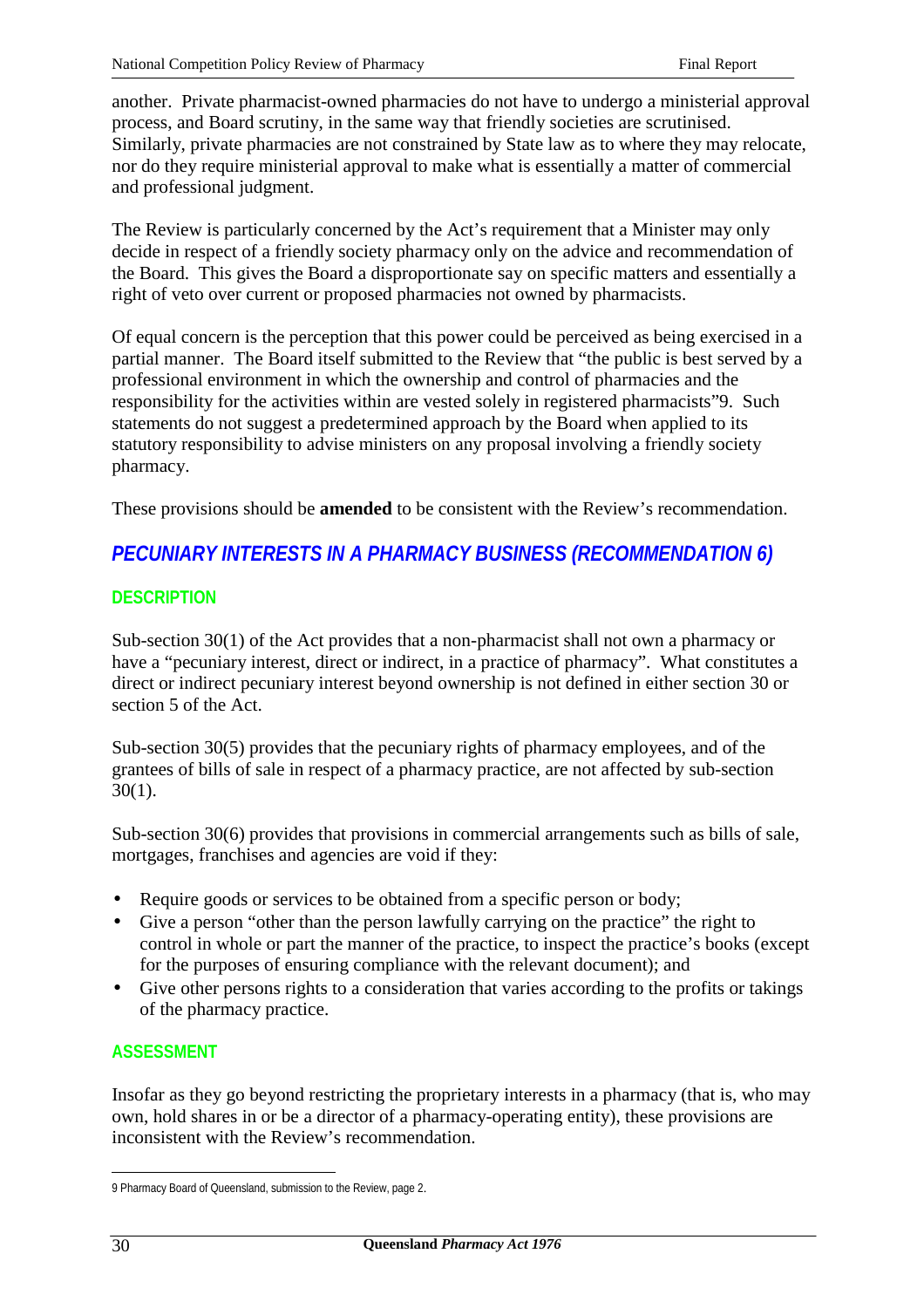#### They could be **replaced** by:

- A clear statement that no ineligible person or corporation can have a proprietary interest in a pharmacy business;
- A definition of proprietary interest to simplify and make consistent the administration of these provisions. The working definition of proprietary interest in Chapter 1 of the Review's report may be of guidance in this regard; and
- A provision making it an offence under the Act for a person or corporation to apply improper and inappropriate interference on the professional conduct of a pharmacist, and making the a pharmacist's acting under such influence a ground for professional misconduct.

# *REGISTRATION OF PHARMACY PREMISES AND PHARMACY BUSINESSES (RECOMMENDATION 7)*

## **DESCRIPTION**

There are no requirements in the Act for the registration of premises or businesses.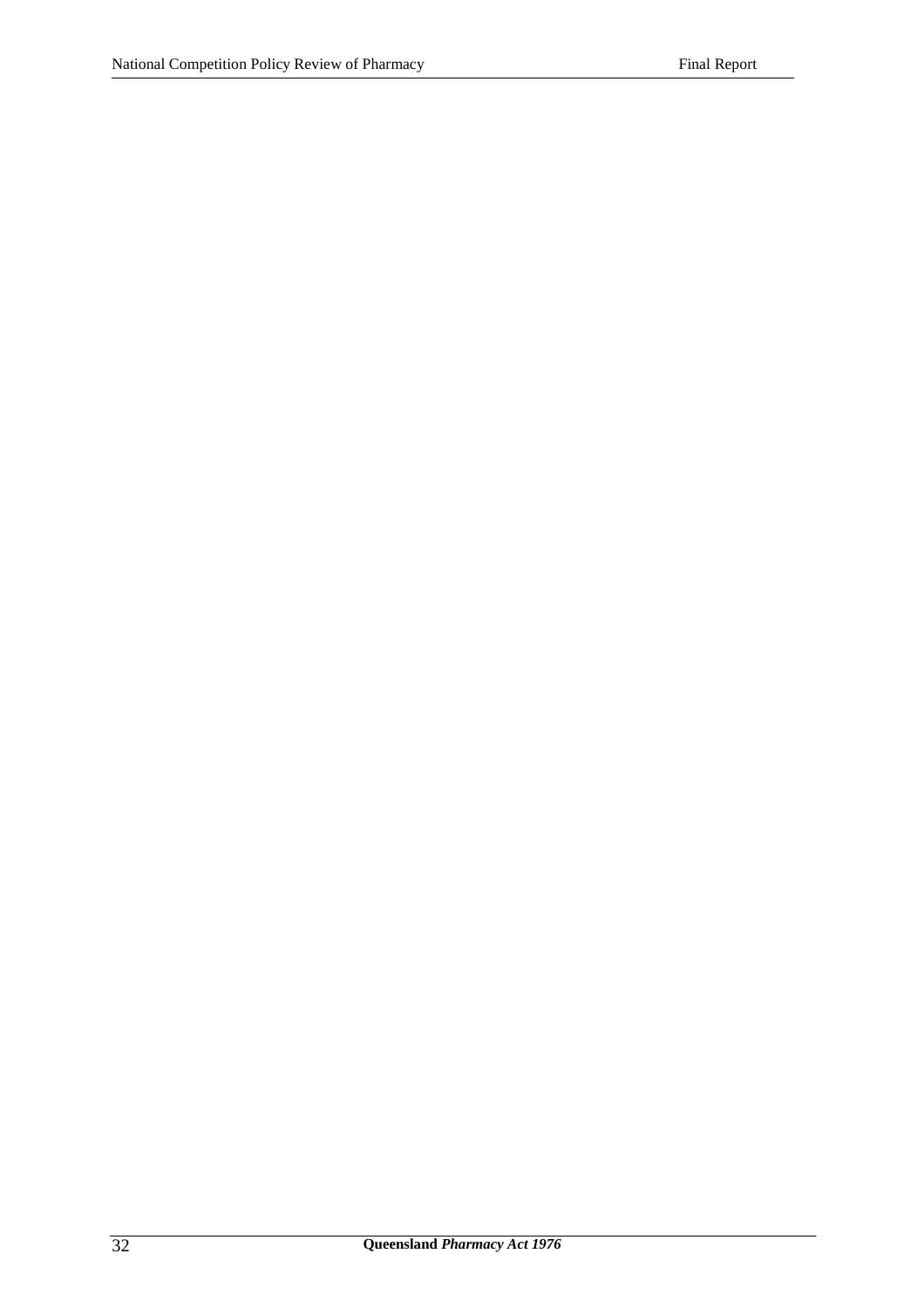# **WESTERN AUSTRALIAN** *PHARMACY ACT 1964*

# *ASSESSMENT AGAINST THE REVIEW'S RECOMMENDATIONS*

# **1. OVERVIEW**

The *Pharmacy Act 1964* (the Act) has six Parts and three Schedules. Regulations consolidated as the *Pharmacy Act Regulations 1976* (the Regulations), made pursuant to the Act, have nine Parts.

The overall objectives of the Act are to:

- Set out the constitution, administration and operation of the Pharmaceutical Council of Western Australia (the Council) insofar as these relate to the oversight and administration of professional pharmacy activity in the State; and
- Set out matters, including disciplinary matters, relating to registration and practising as a pharmacist in Western Australia, what entities may carry on business as chemists, advertising, title protection and miscellaneous provisions.

The Regulations spell out detailed constitutional matters of the Council (including rules for the election of Council members and the appointment of a Registrar), examinations and practical training for pharmacists, licences to practise, the registration of pharmacies, and miscellaneous provisions.

The Western Australian Government presently is undertaking a systematic review of its health practitioners legislation, with a view to maximising consistency of regulatory practice across relevant professions, including pharmacy. The Review understands that those restrictions contained in the Act, outside the Terms of Reference for this Review, will be considered later in 2000 as part of this systematic process.

# **2. OWNERSHIP OF PHARMACIES**

Matters related to pharmacy ownership generally are covered in Part V (Miscellaneous Provisions) of the Act.

# *OWNERSHIP OF PHARMACIES BY PHARMACISTS (RECOMMENDATION 1)*

# **DESCRIPTION**

The Act expresses ownership in terms of describing "persons entitled to carry on business as chemists". Sub-section 36(1) of the Act provides that the practice of a pharmaceutical chemist may only be carried on by:

- A pharmaceutical chemist (defined by section 5 of the Act as a person registered under the Act or its predecessors) $^{10}$ ; and
- A company or friendly society, provided that the practice of pharmacy is under the immediate supervision of a licensed pharmaceutical chemist.

 $\overline{a}$ 10 For ease of reading, this assessment report shortens "pharmaceutical chemist" to pharmacists, which is itself a synonym recognised under the title protection provisions of section 37 of the Act.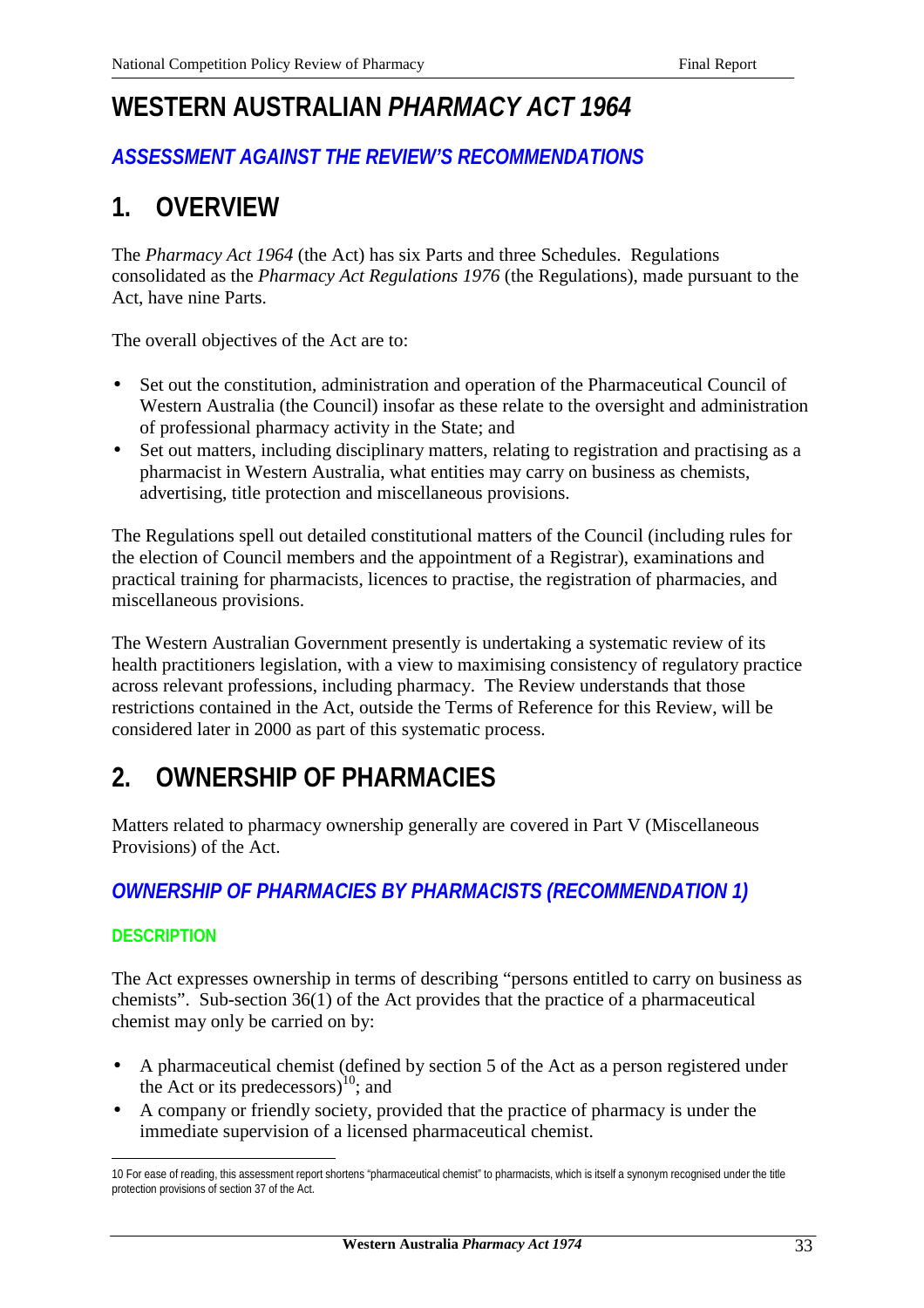Sub-section 36(2) restricts the ownership privilege for companies and friendly societies to those who had it at the time of the Act's commencement, thus grandparenting those entities and restricting the establishment of new pharmacy business to registered pharmacists.

Section 5 of the Act defines "the practice of a pharmaceutical chemist" as:

- The professional dispensing of drugs and medicines; and, where appropriate; and
- The sale of goods and the provision of services in association with the professional dispensing of medicines and drugs.

## **ASSESSMENT**

These provisions are consistent with the Review's recommendation.

# *RESIDENTIAL REQUIREMENTS FOR OWNERSHIP (RECOMMENDATION 2)*

## **DESCRIPTION**

Section 26 of the Act requires practising pharmacists to have a licence to practise in Western Australia issued by the Council in addition to being registered.

While section 26 does not prescribe that the holder of a licence has to be a resident of Western Australia, sub-section 26(1) provides that to practise as a pharmaceutical chemist in the State a pharmacist proprietor or employed pharmacist must also be a resident of Western Australia.

## **ASSESSMENT**

Sub-section 26(1) prevents an interstate resident owning or operating a pharmacy in Western Australia. This is the only such restriction in any State or Territory *Pharmacy Act*.

Effectively, it imposes a restraint of trade on non-domiciled persons who otherwise would be eligible to operate a pharmacy in the State, and it appears to be a de facto restraint on interstate commerce. As a residence-based restriction, this provision protects the business of Western Australian pharmacists against interstate-based competition, even though Western Australian pharmacists can establish themselves in pharmacy businesses in any other of the States or Territories.

To the extent that it specified a residence requirement, sub-section 26(1) of the Act is contrary to the Review's recommendation, and the domiciliary requirement should be **removed**. There is further comment on the licensing requirement generally later in this assessment report.

# *OWNERSHIP STRUCTURES (RECOMMENDATION 3)*

## **DESCRIPTION**

Sub-section 36(1) of the Act, by specifying that a pharmaceutical chemist may carry on a pharmacy business, effectively permits pharmacists to operate as sole traders. Paragraph 36(2)(d), in dealing with the ownership privileges of friendly societies and companies,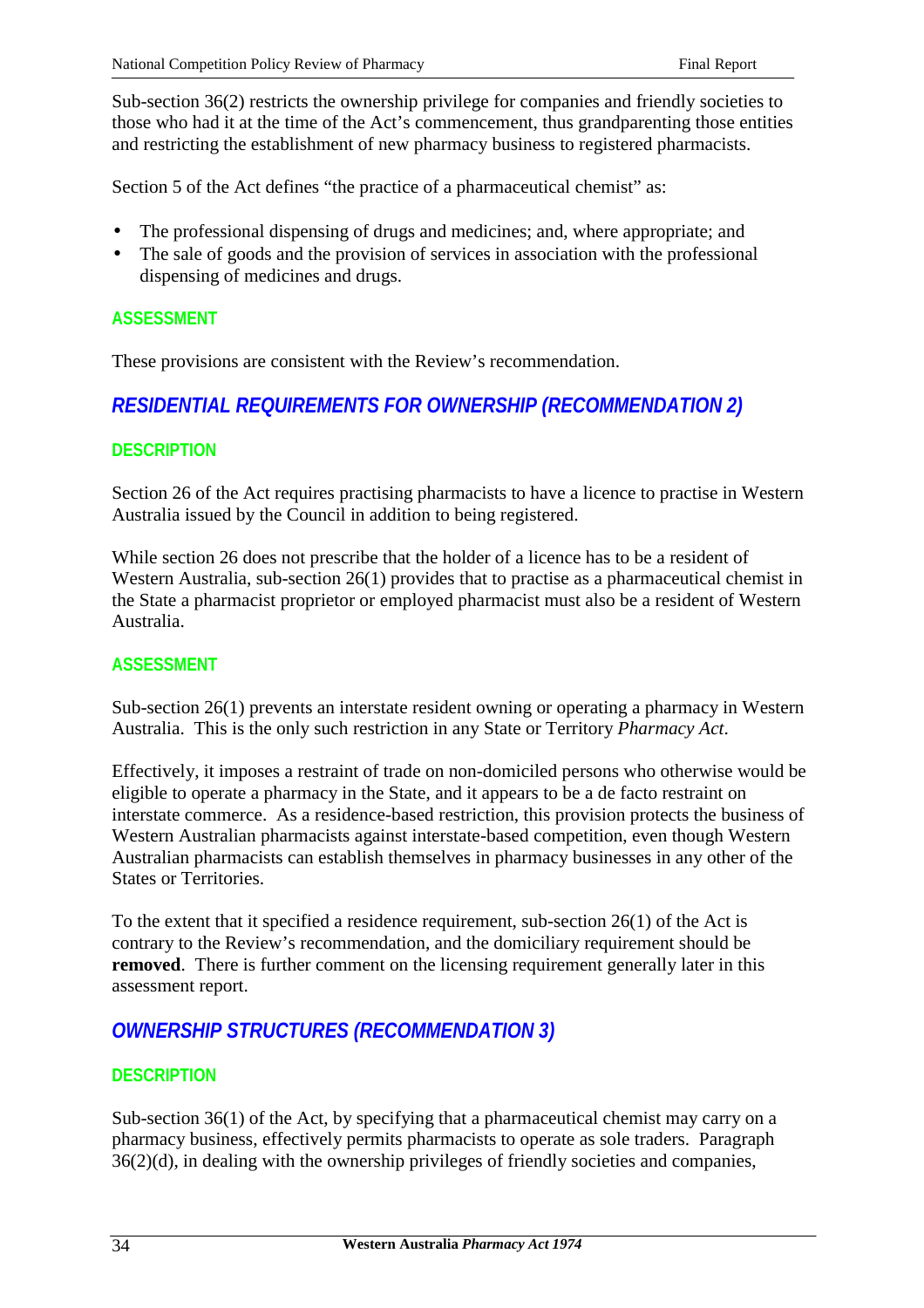specifies that there is nothing to prevent two or more pharmacists forming a partnership operating not more than two pharmacies.

### **ASSESSMENT**

These provisions are consistent with the Review's recommendation, but could be **amended** to allow for the coverage of bodies corporate as composed in the Review's recommendation.

# *NUMBER OF PHARMACIES OWNED BY A PHARMACIST AND PERSONAL SUPERVISION OF A PHARMACY BY A PHARMACIST (RECOMMENDATION 4)*

Sub-section 28(1) of the Act provides that a pharmacist who, either on their own behalf or "as the agent, employee, partner or other associate of another person or body" carries on the business of, or has a pecuniary interest in, more than two pharmacies, commits an offence under the Act.

Sub-section 38(1) of the Act requires that the practice of a pharmaceutical chemist must be carried on under the personal supervision of the pharmacist or by an assistant who is a pharmacist.

#### **ASSESSMENT**

In evidence to the Review, the Pharmaceutical Council of Western Australia advised that restricting holdings to two pharmacies recognises that, ideally, while personal supervision of a pharmacy by a proprietor suggests one pharmacy per pharmacist, giving proprietors a source of ongoing income should they wish to close or sell a pharmacy ensures continuity for the pharmacy business <sup>11</sup>.

The Review understands that the two pharmacy rule long predates the present Act. It is the smallest number of owned pharmacies permitted under any of the comparable provisions in other States.

This provision, nevertheless, is inconsistent with the Review's recommendation, and should be **removed**.

The pharmacist supervision requirements are consistent with the Review's recommendation.

# *PERMITTED EXCEPTIONS TO PHARMACIST OWNERSHIP (RECOMMENDATION 5)*

#### **DESCRIPTION**

 $\overline{a}$ 

Sub-section 36(1)(b) of the Act provides that a company or friendly society may carry on the business of a pharmaceutical chemist, provided that this is done under the immediate supervision of a pharmacist.

Sub-section 36(2) limits this entitlement to practices being carried on at the time of the Act's commencement, effectively grandparenting the pharmacy holdings of the friendly society or pharmacy to those held at that time. Section  $36(2)(b)$  goes further to restrict these pharmacies

<sup>11</sup> Consultations of the Review with the Pharmaceutical Council of Western Australia, 25 August 1999.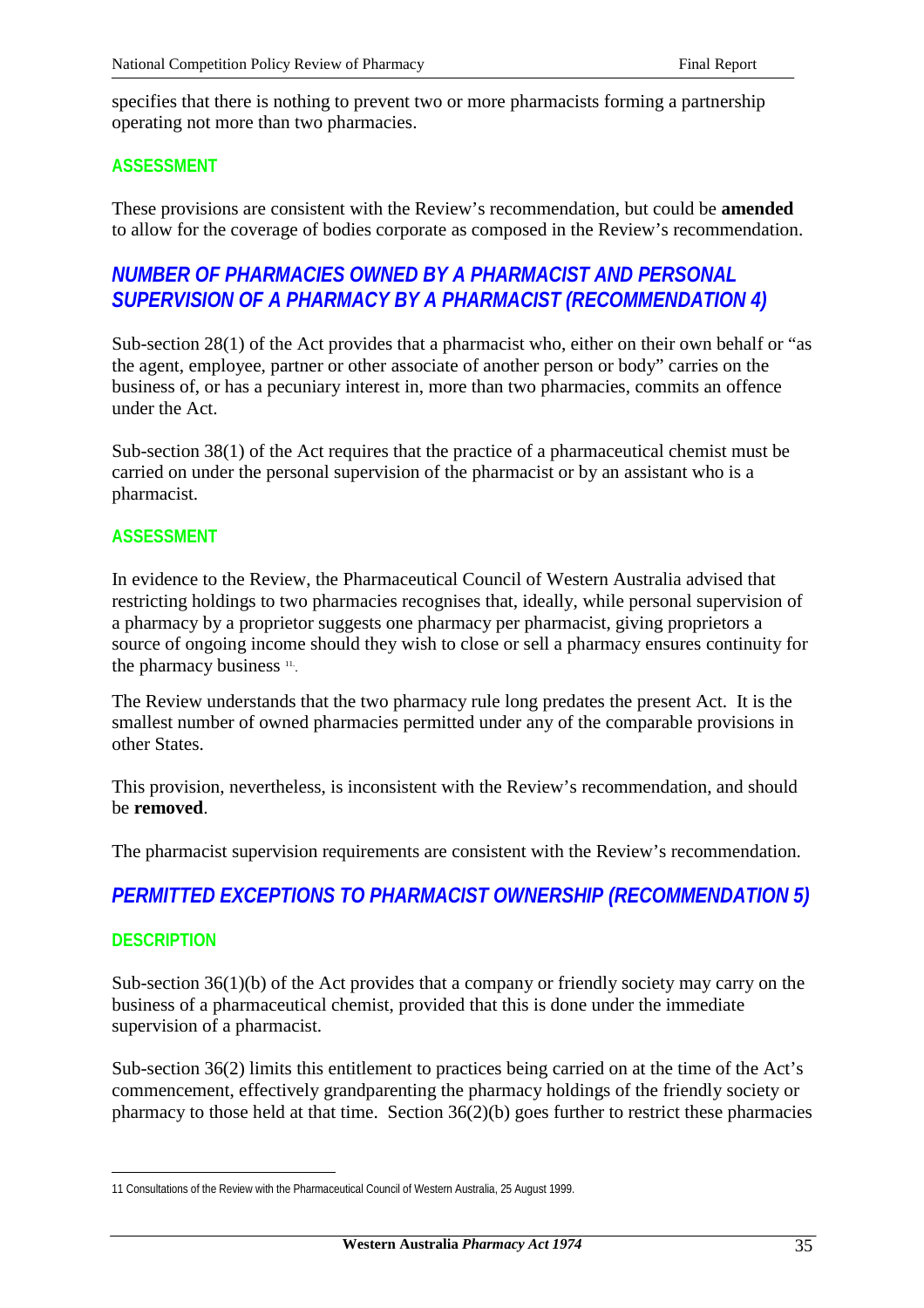to the sites they occupied at the commencement of the Act, unless the Minister decides that it is necessary to move the pharmacy to another location "in the immediate vicinity".

Section 37 provides that after 1977 amendments to the Act, the pharmacy practices of amalgamating friendly societies could also be amalgamated, subject to the limitations of section 36.

The Act does not enable friendly society or grandparented companies to acquire new pharmacies to replace those that they sell or close.

## **ASSESSMENT**

The Act allows both friendly societies and companies to operate pharmacies, but the terms of its provisions are more restrictive than in several other jurisdictions. While the grandparenting of company-owned pharmacies is consistent with other jurisdictions, the similar grandparenting of friendly societies is not. In practice, the Review is advised that there is one company-owned pharmacy still operating in Western Australia, and one friendly society pharmacy<sup>12</sup>.

Sub-section 36(2) is not inconsistent with the Review's recommendation in relation to the grandparenting of existing friendly societies operating pharmacies.

Paragraph 26(2)(b), in fixing the location of a "grandparented" pharmacy, and only allowing it to move within the immediate vicinity and then only with ministerial approval is, however, a restriction that discriminates against the operator vis a vis private pharmacy providers. This is inconsistent with other parts of the Review's recommendation, and should be **removed**.

Sub-section 36(2), insofar as it relates to grandparenting company-owned pharmacies, is consistent with the Review's recommendation.

# *PECUNIARY INTERESTS IN A PHARMACY BUSINESS (RECOMMENDATION 6)*

## **DESCRIPTION**

The Act contains a number of provisions relating to pecuniary interests in a pharmacy business.

Sub-section 23(5), relating to the registration of pharmacies, requires the applicant for registration to make a full disclosure of the persons or bodies having an interest in the business or portion of the business, and the extent of such interest.

Sub-section 28 (1) provides that no pharmacist may have a pecuniary interest "whether direct or indirect" in more than two pharmacies. Sub-section 28(2) has a saving provision for pharmacies held under arrangements in place before the commencement of the *Pharmacy Act Amendment Act 1975*.

Sub-section 28(3) provides that any provisions in "a document purporting to have effect in relation to the practice of a pharmaceutical chemist"; a leasehold, licensing or occupancy

 $\overline{a}$ 12 Advice from the Pharmaceutical Council of Western Australia, 11 January 2000.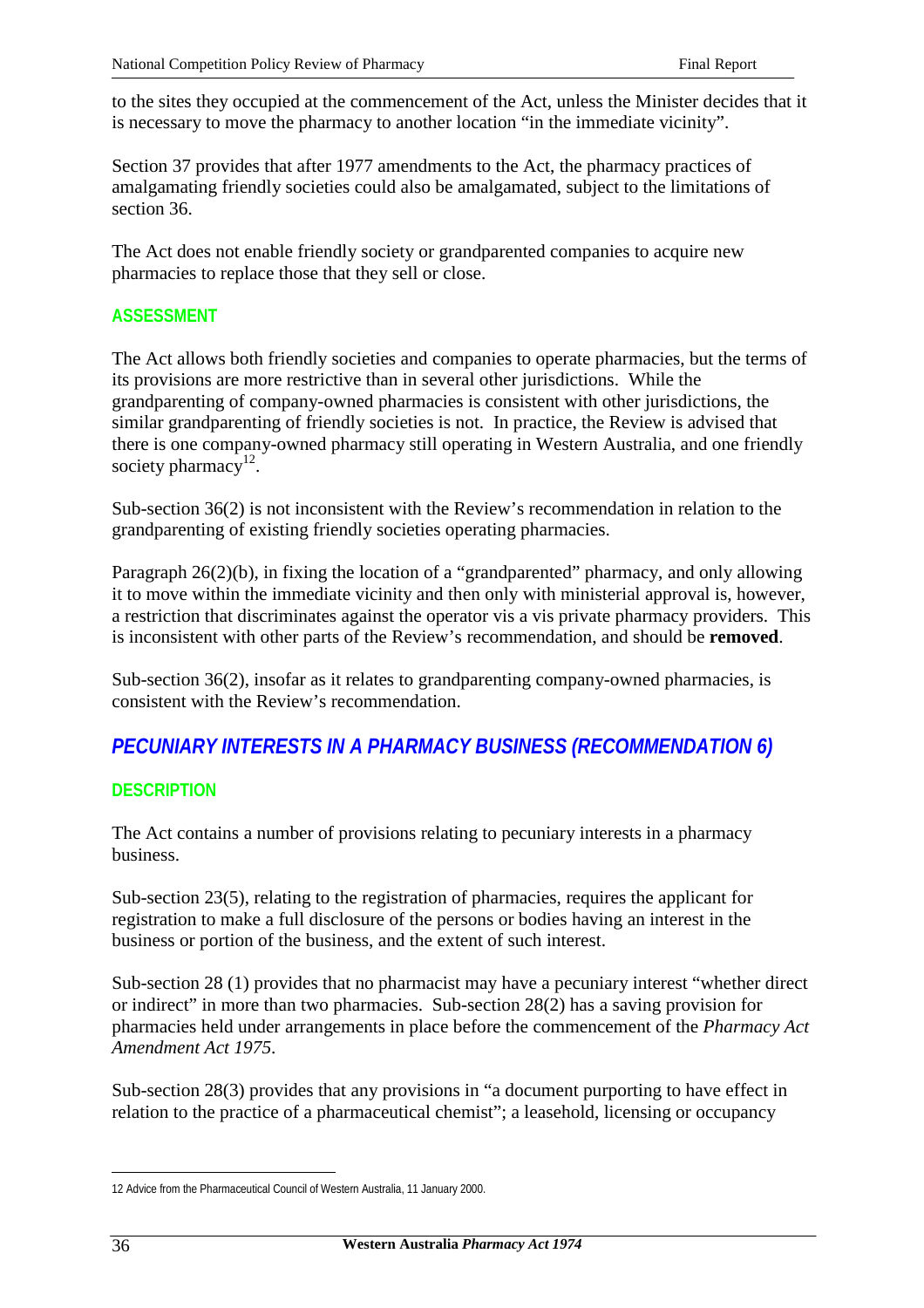agreement; or a bill of sale associated with a pharmacy business or pharmacy shall be void if they:

- Purport to enable any person than a licensed pharmacist to control the operation of a pharmacy business;
- Enable such persons to receive any consideration from that business that varies according to profit or takings;
- Requires the purchase of goods or services from a specific supplier; or
- Enables access to a pharmacy business's records or documents for purposes other determining "whether or not the grantor of a bill of sale is complying with the conditions of that bill of sale".

Regulation 56(h) provides that the Council shall not register a pharmacy until it is satisfied that the applicant has made a full disclosure of the persons and bodies having an interest in the business applying to operate the pharmacy.

The Act does not define what may or may not constitute direct or indirect pecuniary interest. The relevant provisions appear to assume that pecuniary interest relates to ownership of, or benefiting from the management decisions relating to, a pharmacy practice. The collective purpose of the provisions appears to be to reinforce the basic premise of pharmacist ownership and control of pharmacy businesses.

### **ASSESSMENT**

While they may be intended to protect the integrity of pharmacist proprietorship of pharmacy businesses, the set of provisions in the Act and Regulations are considerably broad in their range. To be implemented, and to determine in some cases what may constitute a direct or indirect pecuniary interest, regulatory and reviewing authorities necessarily have to apply broad discretion in administering these provisions.

Consistent with the Review's recommendations on the pecuniary interest issue, the existing pecuniary interest provisions in the Act could be **replaced** by:

- A clear statement that no ineligible person or corporation can have a proprietary interest in a pharmacy business;
- A definition of proprietary interest to simplify and make consistent the administration of these provisions. The working definition of proprietary interest in Chapter 1 of the Review's report may be of guidance in this regard; and
- A provision making it an offence under the Act for a person or corporation to apply improper and inappropriate interference on the professional conduct of a pharmacist, and making the a pharmacist's acting under such influence a ground for professional misconduct.

Section 28(3) should be **removed** and not replaced in new legislation. Regulation 56(h) should also be **replaced** with a provision reflecting the above points.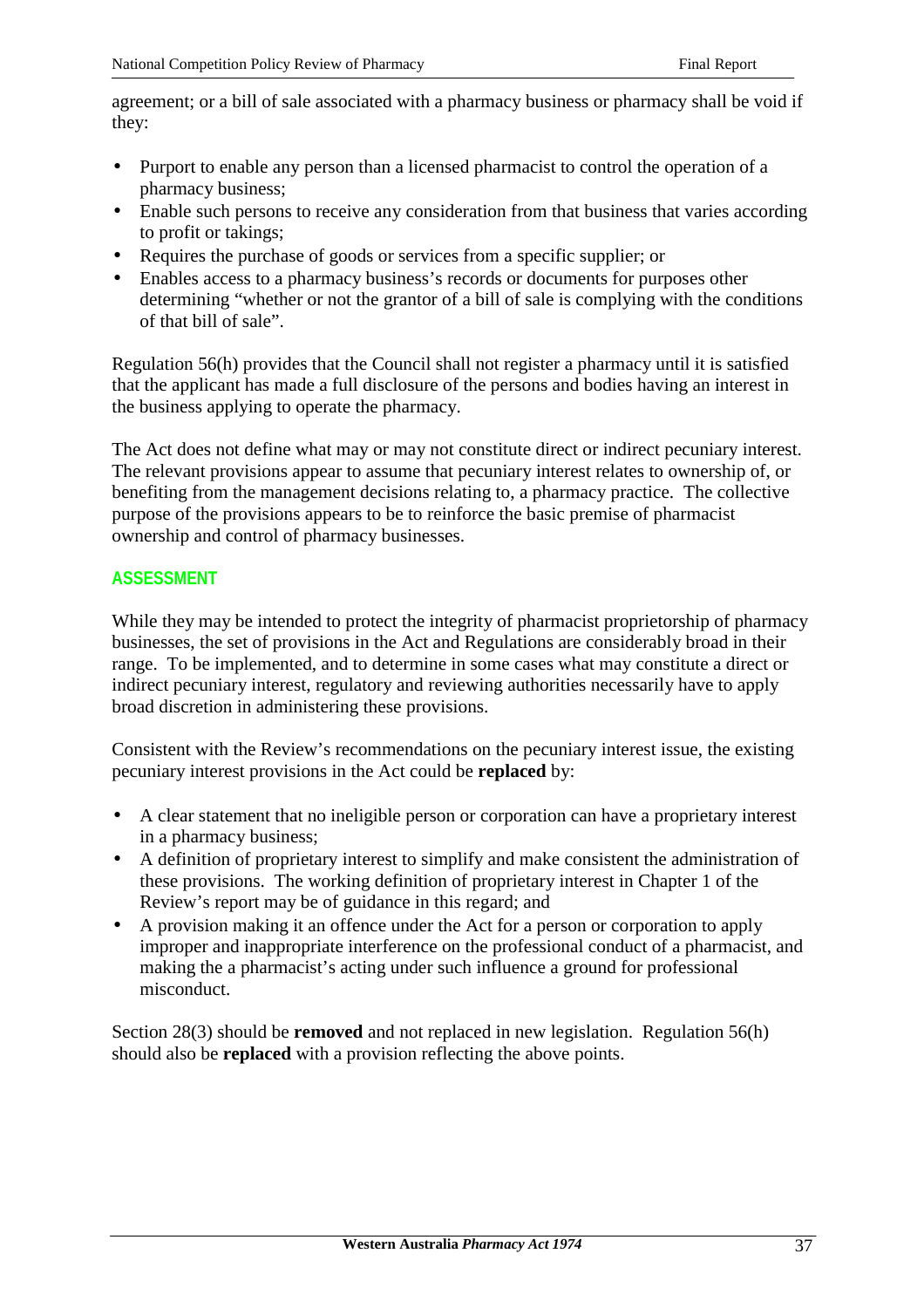# *REGISTRATION OF PHARMACY PREMISES AND PHARMACY BUSINESSES (RECOMMENDATION 7)*

## **DESCRIPTION**

## *Pharmacy premises*

The registration of pharmacy premises is governed by section 23 of the Act and Part VI of the Regulations (Regulations 54-61A).

Section 23 provides that:

- No pharmacy business can be carried out in a pharmacy that is not registered with the Council (23(1));
- Applications for registration of premises may be made to by a pharmacist, company or friendly society, and the Council may withhold registration until prescribed conditions are prescribed with (23(2));
- Registration of premises is annual, remaining in force until 30 June each year, and may be certified by the Council on payment of a prescribed fee (23(3));
- Council decisions relating to registration of premises are appealable to a judge of the Supreme Court of Western Australia (23(4)); and
- Applicants for registration of premises can be required to make a "full disclosure" of the nature and extent of other persons or bodies interests in the business (23(5)).

Section 24 provides that fees for the registration of a pharmacy, as determined by regulation, shall be paid to the Council for the registration to be effective.

Regulation 56(1) sets out the conditions that must be satisfied before the Council registers a pharmacy. These include that:

- Pharmacy premises are "walled, floored and ceiled", and have a separate entrance from a street or public thoroughfare;
- The premises are well lit and adequately ventilated;
- Fittings and equipment used in the handling and storing of drugs are maintained, clean and in good repair;
- The premises shall not be used in relation to receiving, handling or storing clothing for dry cleaning, laundering or repair;
- The dispensary has a minimum floor space, plumbing services, specified apparatus and reference books;
- Proper and adequate provision is made for the full recording and maintaining of all prescriptions and repeat prescriptions dispensed in the pharmacy; and
- Disclosure of interests in the pharmacy.

Regulation 57 provides discretion for the Council to register a pharmacy "subject to such conditions as it may determine" where either circumstances exist that the requirements of Regulation 56 cannot be complied with immediately, or if in the Council's opinion it is not in the public interest to require such compliance.

Regulation 58 requires the Council's approval of structural, layout or floor area alterations of a pharmacy before they are carried out. The Council may withhold approval only if these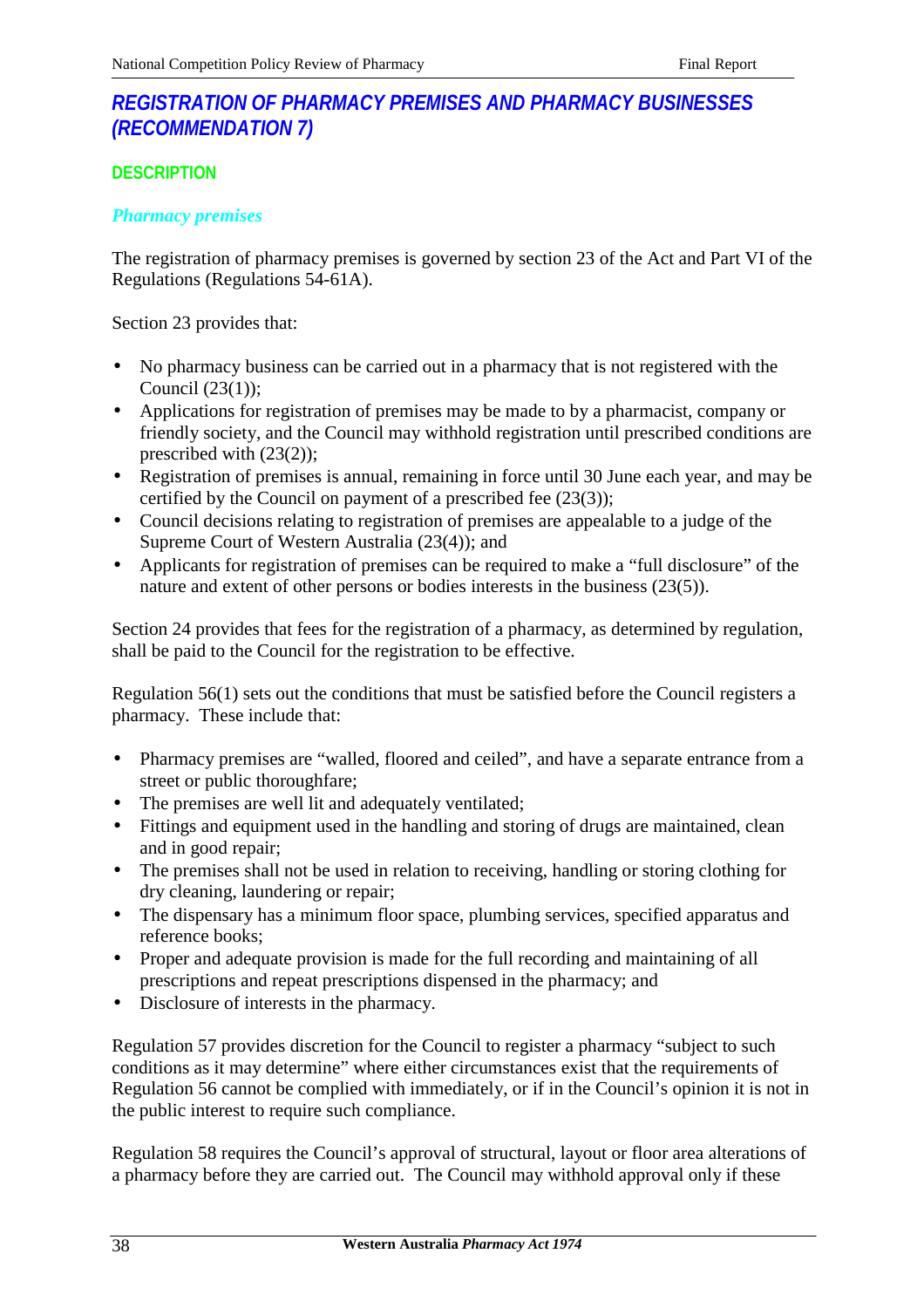plans would, if carried out, mean the pharmacy would cease to comply with any requirements of Regulation 56.

Regulation 71 provides that officers of the Council may inspect the pharmacy or any other premises to which the Act applies.

### *Pharmacy businesses*

The Act does not provide for the registration of pharmacy businesses. As described above, however, the disclosure of details of the pharmacy business, and interests in that business, is a precondition to registering a pharmacy under the Act.

## **ASSESSMENT**

The Act provides for, and the Regulations set out, a series of guidelines and specifications for the fitting out and operation of a safe and effective pharmacy. Provided that they are relevant to the minimum standards needed for the safe and competent contemporary practice of pharmacy, do not interfere unduly in the overall operation of the pharmacy as a commercial business and continue to be approved by the Government, provisions and specifications of this nature are consistent with the Review's recommendation.

It is also noted that the powers of inspection for the Council and its officers could be exercised without the pharmacy premises formally being registered.

Provisions of the Act and Regulations requiring or presuming that a pharmacy be registered by the Council as a precondition to its operation are inconsistent with the Review's recommendation, and should be **removed** to the extent of that requirement or presumption.

Regulations relating to the use of pharmacy premises for non-pharmacy premises, such as the handling of clothing for dry cleaning and similar purposes, need to be examined very carefully to ensure that they do not unduly intrude on the commercial operation of the pharmacy business as a whole, and that they do not relate to activity already regulated elsewhere (eg under public health regulations). If their ongoing presence cannot be justified as central to ensuring the safe and competent practice of pharmacy on the premises, such regulations should be **removed**.

# **3. REGISTRATION OF PHARMACISTS**

Matters relating to pharmacist regulation, pharmacy practice and disciplinary matters, and the Pharmaceutical Council of Western Australia are found in Parts II-V of the Act, and II-VI and VII-IX of the Regulations.

# *REGULATORY MACHINERY (RECOMMENDATIONS 14 AND 15)*

## **DESCRIPTION**

Section 6 of the Act establishes the Pharmaceutical Society of Western Australia, and requires all registered pharmacists in the State to be members of the Society. Section 7 establishes a seven-member Pharmaceutical Council of Western Australia "for the purposes of this Act and the management of the Society".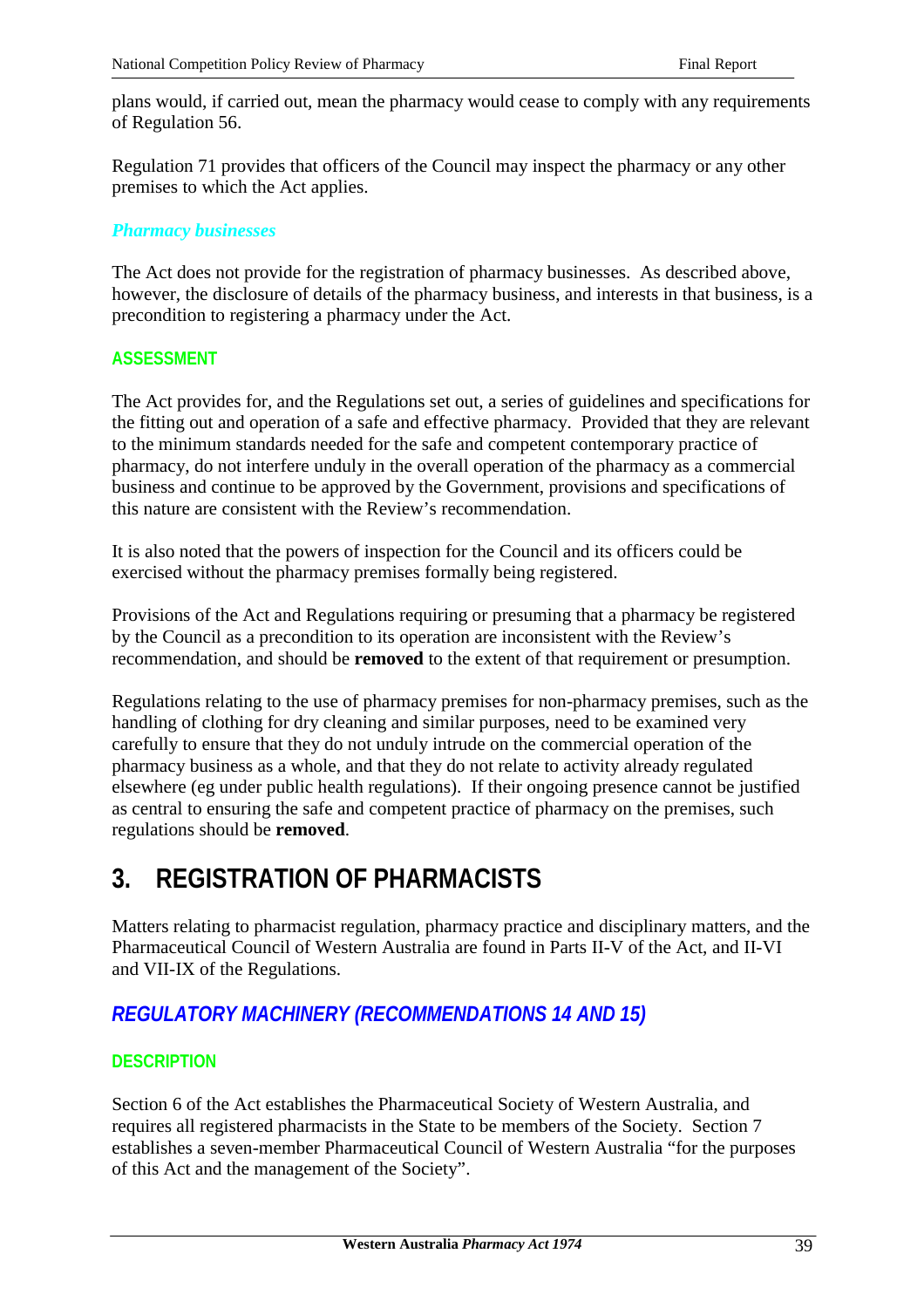Part II of the Act deals with matters relating to the constitution and administration of the Council. The key provision is section 10, which provides for both the election of members of the Council by members of the Society, and for the elected Council members to elect their president and deputy president.

Part II of the Regulations (Regulations 5-38) also relate to the constitution of the Council. It sets out procedures for conducting Council elections, conducting Council meetings, and the management of Council funds.

Section 15 of the Act provides for the appointment of a Council registrar and such other officers and examiners as the Council considers necessary for the administration of the Act. Regulations 32 and 33 make a very general description of the registrar's duties in terms of the Act and the Council's determination. Regulation 32 states clearly that the registrar is subject at all times to the Council's direction. Regulation 33 obliges the registrar to consult with the president or deputy president on out of session matters, and follow any instructions that they may give.

## **ASSESSMENT**

The Pharmaceutical Council of Western Australia is unique among Australian jurisdictions as being both the executive body of pharmacists' professional association, as well as being the State's pharmacy regulatory authority under statutory charter. In this regard it has a similar role to Pharmaceutical Societies in the United Kingdom, Ireland and New Zealand.

It is also unique in that it is the only fully elected pharmacy regulatory authority in Australia.

The Council has a long tradition of professional involvement in the administration and regulation of pharmacy in Western Australia. In consultations and discussions with the Review, it stressed consistently that it is committed to protecting the public interest, has the highest objective standards of its members, and is impartial and unbiased in its operation. The Review has no reason to doubt this.

The question for the Review, however, is not simply whether the existing regulatory arrangements work well. It is also to ask whether these arrangements effectively promote the open conduct of professional regulation by ensuring that regulatory machinery and processes are open, fair and accountable to the community, and do not unduly hamper professional or commercial activity.

On these points, the Review believes that the Pharmaceutical Council structure is no longer the ideal way to administer pharmacy legislation in Western Australia. This is because:

- A fully elected Council is directly accountable only to its electors, the registered pharmacists of Western Australia;
- The Council has very wide discretion to act as it sees appropriate on a considerable range of professional matters in the Act and regulations; and
- As the State's peak pharmacy body as well as its regulatory authority, and even with the best intentions of its members, the fully elected Council structure has the potential for conflicts of judgment between the interests of the profession and those of the wider community.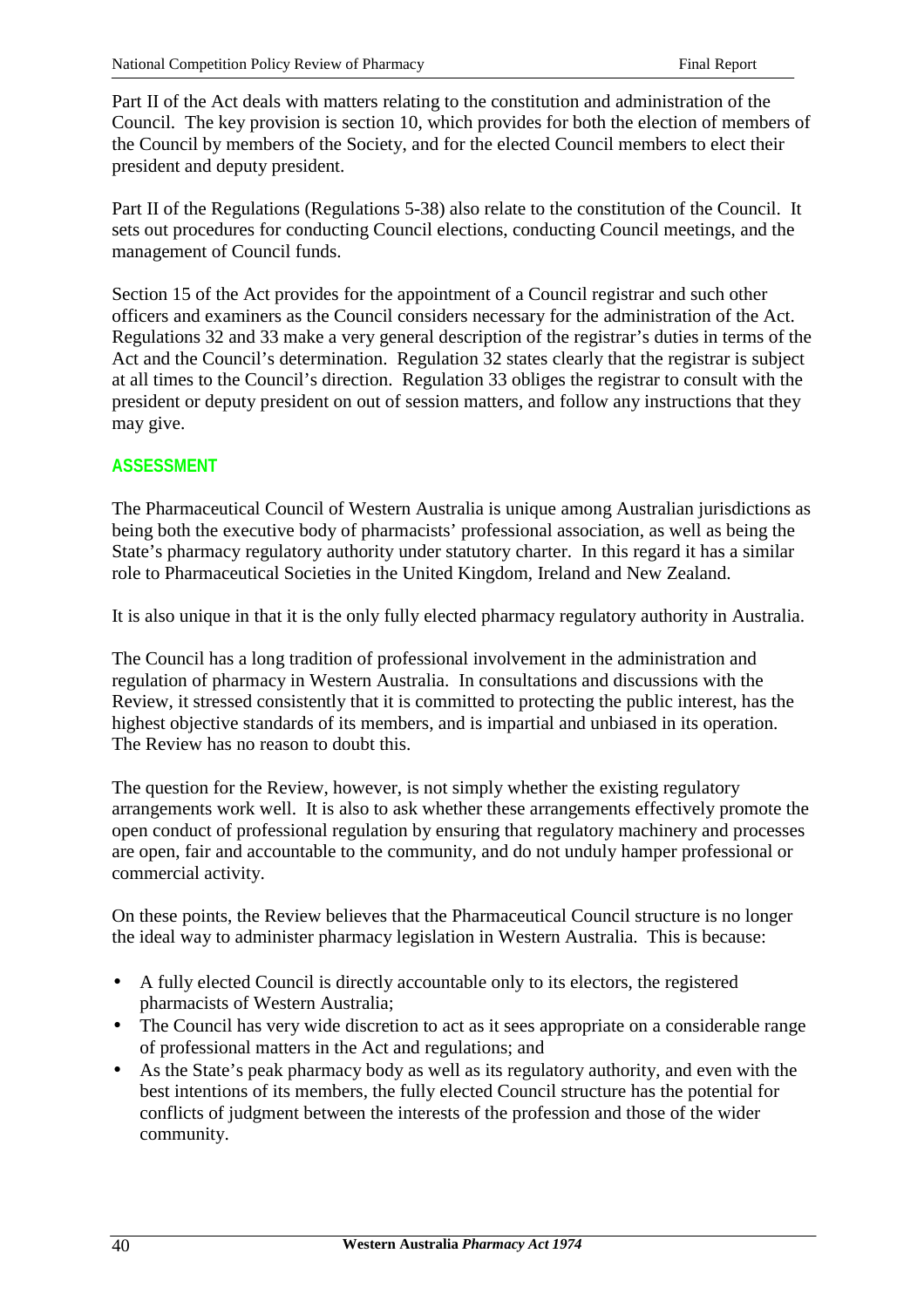While it commends the Council and its members for their commitment and efforts, the Review must conclude that current provisions regarding the Council and its operation are not consistent with its recommendation. It also concludes that the regulatory machinery should be **reformed** when the Act is reviewed by the jurisdiction in the near future. Such reforms could include:

- The reconstitution of the Council as a Pharmacy Board or like body comparable to those in other States and Territories;
- The appointment of ideally all and at least a significant proportion of the members of the new body by the responsible minister;
- Ensuring that members of the body include representatives of the general community and a legal practitioner;
- A clear setting out of the new body's role, powers (including limitations on its discretion) and responsibilities in the Act and regulations; and
- Ensuring that regulations, by-laws, guidelines and procedural statements that may be proposed by the new body are not effective until they are approved by the Governor-in-Council as statutory instruments.

# *REGISTRATION OF PHARMACISTS (RECOMMENDATION 16)*

## **DESCRIPTION**

## *Pharmacy register*

Section 20 of the Act requires that the Council keeps "The Pharmaceutical Register of Western Australia" and that the Council registers an eligible applicant, his or her residential or business address, qualifications and date of registration.

The Council may refuse registration under section 22 of the Act. If this occurs, the applicant may appeal against the refusal to a judge of the Supreme Court of Western Australia.

## *Practice protection*

Section 39 of the Act provides that no person shall dispense any medicine or drug if they are not:

- A pharmacist;
- A person who carries out such dispensing under the immediate personal supervision of a pharmacist;
- A medical practitioner; or
- A dentist or veterinary surgeon acting in the course of their profession.

Sub-section 38(2) of the Act makes it an offence, except in an emergency, for a person to accept a prescription other than at a pharmacy where a medicine shall be prepared and supplied.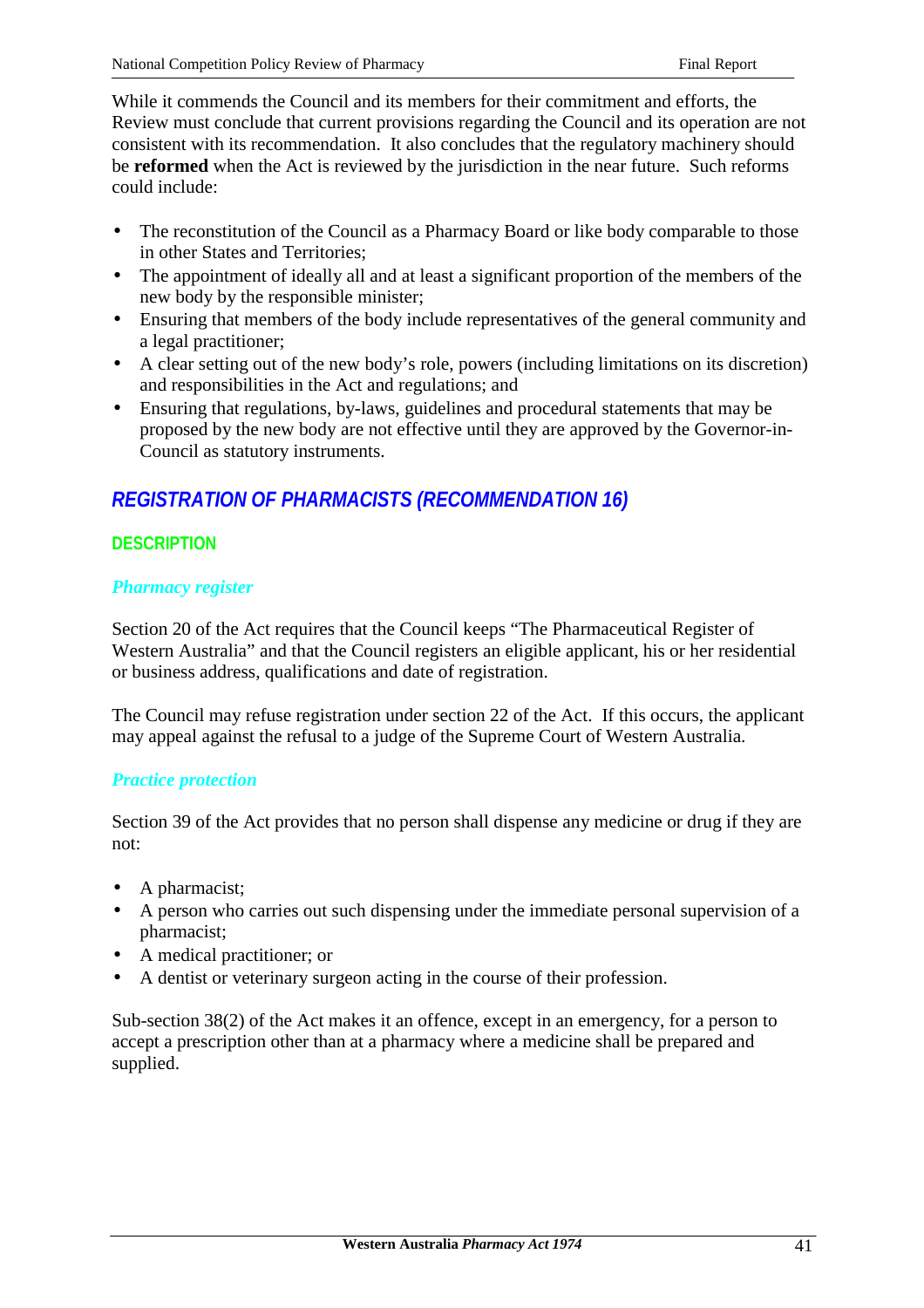### *Title protection*

Sub-section 37(1) prohibits a person other than a registered pharmacist assuming or using the title pharmaceutical chemist or other recognised synonyms, or to display any title, term or sign that conveys the impression that a person is a registered pharmacist.

Some of the titles listed in the sub-section, such as druggist, homoeopathic chemist, chemist and druggist are dated and obsolete.

### *Personal requirements for registration*

In addition to paying the prescribed annual registration fee and possessing prescribed qualifications and experience, sub-section 22(1) of the Act requires that an applicant be:

- Aged 18 or over; and
- Able to speak, read and write intelligibly in English.

Sub-section 6(2) provides that every registered pharmacist shall be a member of the Pharmaceutical Society of Western Australia.

### *Professional requirements for registration*

Section 21 of the Act sets out the profession requirements expected of a registered pharmacist. Paragraph 21(1)(a) provides that the general requirements are:

- Completion of at least 2,000 hours practical training in accordance with such conditions prescribed by and in such premises that are approved by the Council;
- Passing examinations prescribed by the Council; and
- Passing a First Aid examination approved by the Council.

The prescribed examination and practical training requirements are set out in Regulations 41- 43.

For pharmacists qualified outside Western Australia section 21(d) of the Act provides that they may be recognised for registration in Western Australia if they have been recognised as a pharmacist by "any society, college or board of pharmacy prescribed by the regulations and remain in good standing with that authority. Interstate and New Zealand applicants may be required to demonstrate post-qualification employment experience of at least one year, and all have to sign a statutory declaration that they have study Western Australian law governing the practice and sale of poisons.

Section 21 also contains provision for Council discretion in special circumstances and apprenticeship training predating university pharmacy courses.

Regulation 45 sets out the regulatory authorities whose certification of pharmacists is recognised. They are the Pharmacy Boards of the States and the Pharmaceutical Societies of the United Kingdom, Ireland, Northern Ireland, and New Zealand. The Pharmacy Boards of the Australian Capital Territory and the Northern Territory are not included in the list.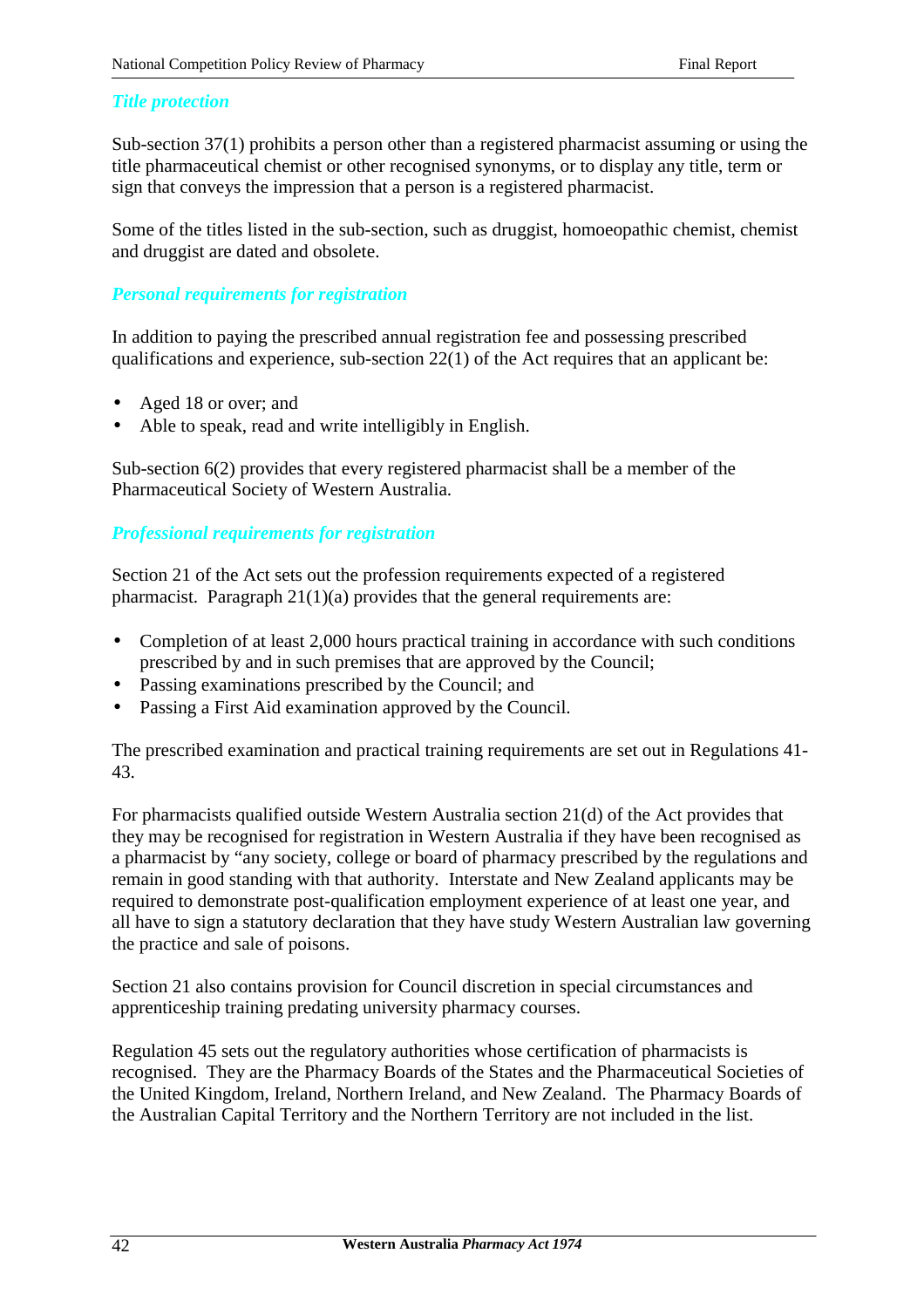#### *Pharmacist registration*

These provisions are consistent with the Review's recommendations.

#### *Practice protection*

These provisions provide for classes of health and allied professionals other than pharmacists to dispense drugs and medicines as well as registered pharmacists. In practice these exceptions are limited, but it is noted that they do not include nurse practitioners as is suggested by the Review.

These provisions are therefore consistent with the Review's recommendation.

#### *Title protection*

These provisions are consistent with the Review's recommendation. There may be merit, however, to specifying only two titles in the Act consistent with modern usage: pharmacist and (pharmaceutical) chemist, and **removing** other synonyms.

#### *Personal requirements for registration*

The English language provision is consistent with the Review's recommendation. The minimum age requirement, however, is not consistent, and arguably is unnecessary. It should be **removed**.

#### *Professional requirements for registration*

With the exception of the first aid requirement, these provisions are consistent with the Review's recommendation.

While it is desirable and commendable to ensure a pharmacist has first aid training, having that training is not essential to the safe and competent practice of pharmacy. As a requirement for registration, this provision should be **removed**.

The Review notes the Act's confining of recognised pharmacists to those certified by specified jurisdictions. This potentially discriminates against skills and qualifications certified in other jurisdictions, and therefore an effective barrier to competition for those affected pharmacists.

As indicated in its Report, the Review supports moving to a more competitive registration approach based on certifying an applicant's competency to practise without reference to where he or she was trained or certified.

While specific recognition arrangements are in place, however, the omission of the Pharmacy Boards of the Australian Capital Territory and the Northern Territory discriminates, however inadvertently, against pharmacists registered in those jurisdictions, and is contrary to the spirit of the Mutual Recognition Principles. It is not clear why this is the case, and may be an oversight. Regulation 45 should therefore be **amended** to include the Territory Boards.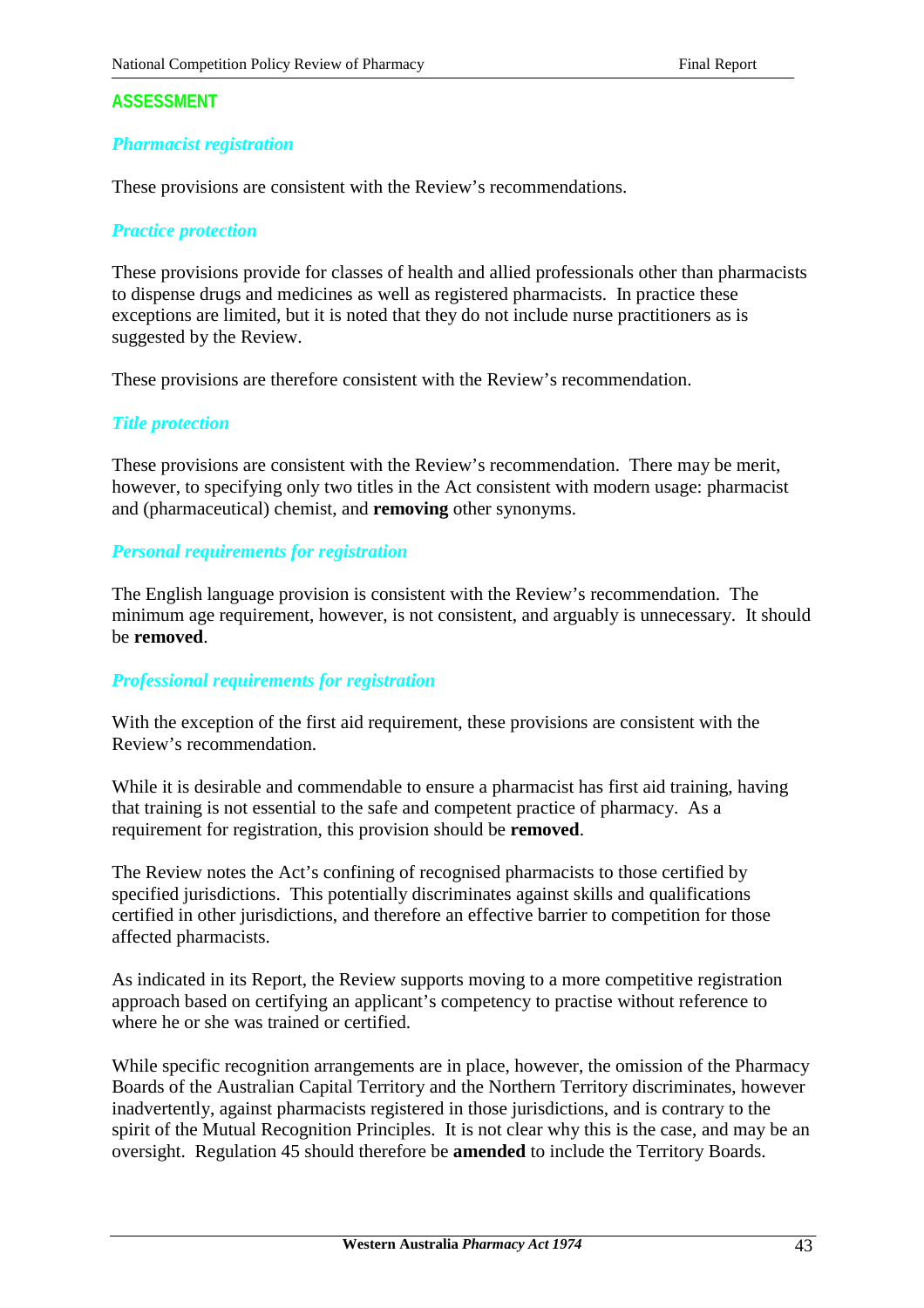## *ONGOING PRACTICE (RECOMMENDATIONS 17 AND 18)*

#### **DESCRIPTION**

#### *Licensing of pharmacists for practice*

In addition to registration as a pharmacist, section 26 of the Act requires that a registered pharmacist must also be licensed by the Council in order to practise or carry on business as a pharmacist. Sub-section 26(2) gives the Council the discretion to impose such conditions on the granting of a licence as it considers advisable or necessary in the public interest. No such conditions are set out in the Regulations: they are determined directly by the Council.

A practising pharmacist's licence is renewed annually (sub-section 26(4)). Should a pharmacist wish to return, after an extended absence, to practise as a pharmaceutical chemist, in the sense that practice is defined in section 5 of the Act, they would therefore need apply for a new licence, and thus satisfy the prescribed requirements for the licence.

#### **ASSESSMENT**

The licensing requirement additional to registration as a pharmacist is a requirement unique to Western Australia. It was put to the Review that this double requirement for practising pharmacists acts to assure the public of the high quality and competence of their pharmacy  $\arctan^{-13}$ . The licensing requirement also recognises that some pharmacists need the status of registration but do not practise on a day-to-day basis. Such pharmacists would include those in academia or research, in government and industry, or who have retired but otherwise would be ineligible to own pharmacies under the Act.

While commending the good intentions of the Act in this regard, the Review notes that it creates an effective double jeopardy for pharmacists wishing to practise in Western Australia. Not only do they need to satisfy basic registration requirements, they also need to satisfy a "higher" set of licensing requirements. This runs counter to the Review's recommendation that regulated professional requirements only be the minimum needed to ensure the safe and competent practice of pharmacy. Requirements for registration as a pharmacist should be sufficient for this regulatory purpose.

The Act's licensing provisions are therefore inconsistent with the Review's recommendation 17 but may remain valid if, as part of reviewing the Act, Western Australia introduces mandatory demonstrations of competence for re-registering pharmacists along the lines of Recommendation 18. If this does not happen, however, these provisions should be **removed**.

### *DISCIPLINARY PROCESSES (RECOMMENDATION 19)*

#### **DESCRIPTION**

Sections 32-34 of the Act deal with disciplinary proceedings and decisions against registered pharmacists, and against friendly societies and companies permitted to operate a pharmacy. Section 32 sets out disciplinary procedures, and the following sections deal with appeals and actions arising from disciplinary decisions.

 $\overline{a}$ 

<sup>13</sup> Consultations of the Review with the Pharmaceutical Council of Western Australia, 25 August 1999.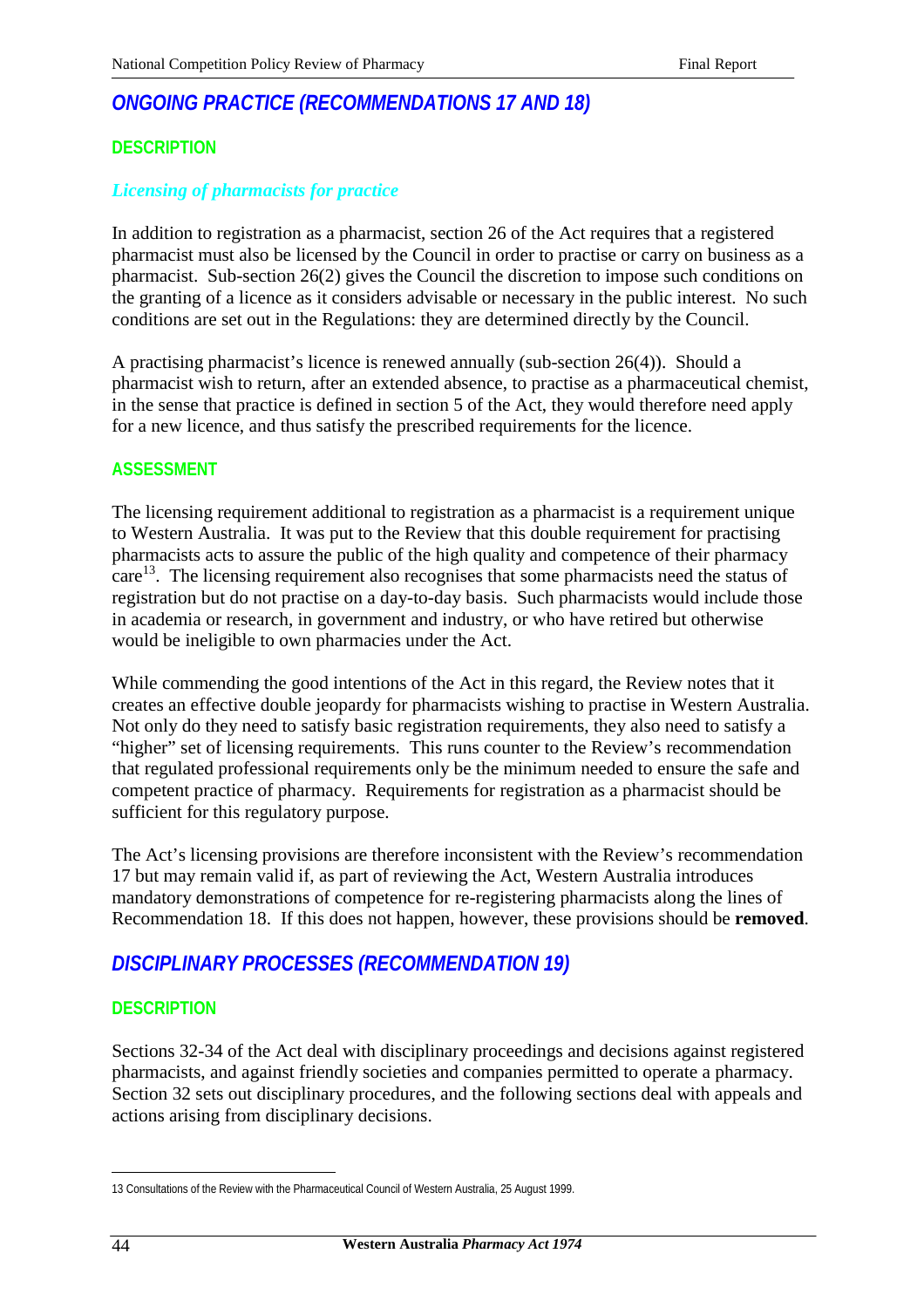There are no specific regulations relating to conducting disciplinary processes, although it is understood that the Council has its own procedural guidelines to complement the Act.

### *Handling complaints*

The Act is silent on procedures for receiving and investigating a complaint. Section 32's coverage commences only at the point where a party is summonsed to show cause that they should not be dealt with on specified grounds (sub-section 32(3)). Matters relating to the receipt, initial handling and investigation of complaints, and of referred matters such as a criminal conviction of a pharmacist, effectively are at the discretion of the Council and based on established practice rather then set guidelines or standing orders.

#### *Grounds for disciplinary action*

The grounds for a summonsed party to show cause are listed in sub-section 36(6). They are that the party:

- Has been convicted of an offence that the Council believes renders them to be unfit to continue to carry on the practice of a pharmacist;
- Is a pharmacist unfit to continue to practise by reason of physical or mental capacity, alcohol or drug addiction;
- Is guilty of carelessness, incompetence, impropriety, misconduct or infamous conduct as a pharmacist;
- Has breached an undertaking given in respect of a previous disciplinary proceeding; or
- Has breached advertising regulations.

### *Hearing of matters and decisions of the Council*

The Act is silent on how disciplinary matters are dealt with by the Council, other than to provide guidance on the treatment of documents and exhibits tendered as evidence, and the protection of witnesses.

The Council itself therefore has considerable discretion in taking action short of formal disciplinary processes, including conciliation of complaints and counselling of pharmacists. In discussions with the Review, the Council highlighted that they seek as a body to work sensitively and appropriately to resolve a matter including, for example, providing informal advice and support to pharmacists dealing with substance abuse. Appearance before a formal hearing as is seen as a last resort<sup>14</sup>.

Sub-section 32(7) sets out the penalty options if a party is found liable to be disciplined. These are:

- Erasure from the register;
- Suspension from carrying on practice as a pharmacist for up to three years;
- Imposing fines not exceeding \$500; or
- Censure.

 $\overline{a}$ 

Paragraph 32(7)(c) enables the Council to make costs orders against a party, to impose conditions of a party's licence or registration, or to seek specific undertakings from the party.

<sup>14</sup> Discussions between the Review and the Pharmaceutical Council of Western Australia, 28 November 1999.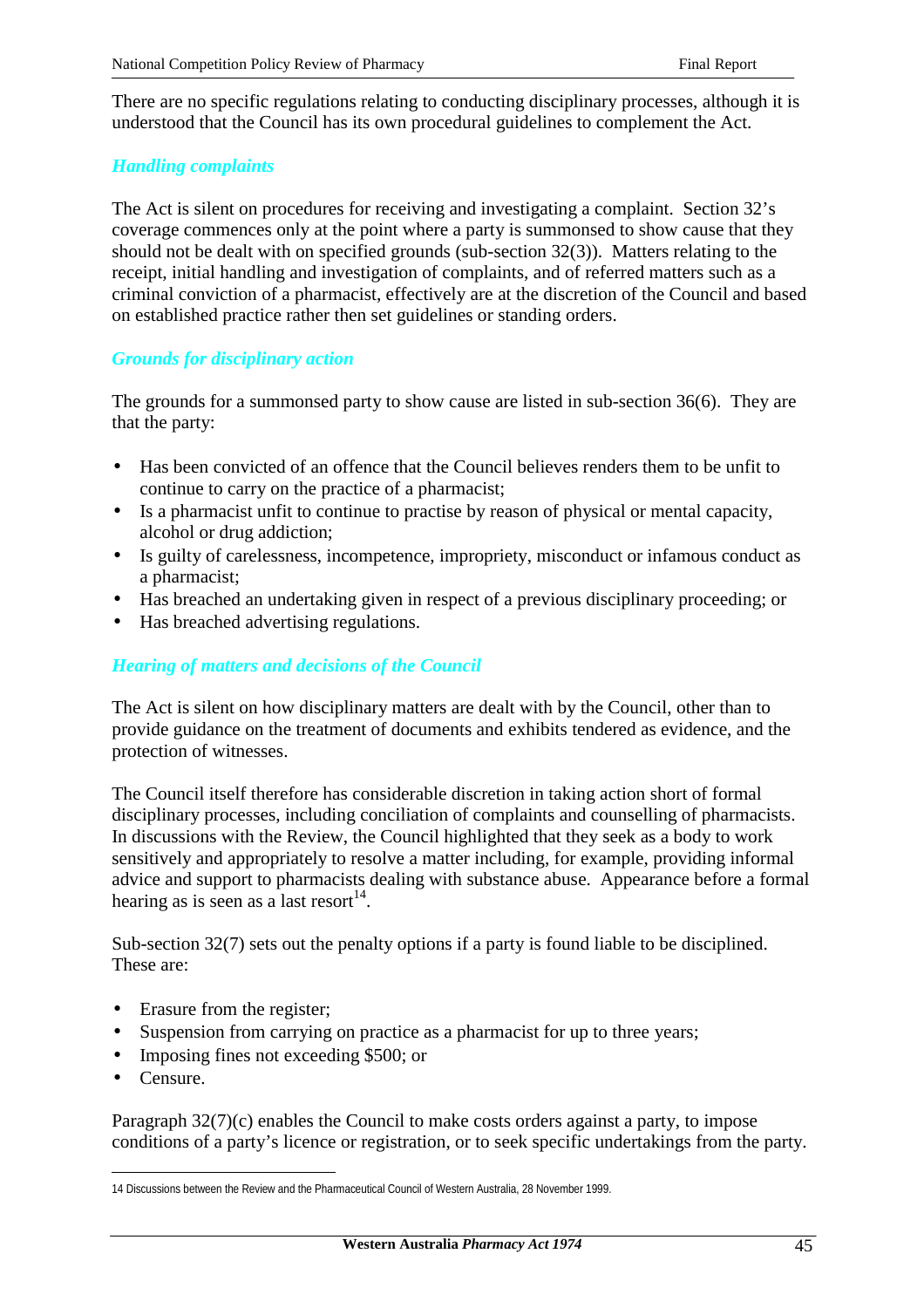### *Appeals from disciplinary matters*

Section 27 of the Act provides for appeals from decisions of the Council, including disciplinary matters, to a Judge of the Supreme Court of Western Australia, whose adjudication is final.

### **ASSESSMENT**

The disciplinary provisions of the Act are a bare framework for a fair, open and accountable disciplinary process. It is not, however, a comprehensive guide to the Council, complainants, parties complained against, or the general public about how the disciplinary system works and how it works effectively to protect the public interest.

The Review accepts, however, that the Council, in developing and applying its own discretion and procedures to supplement the Act, has been and is acting with the public interest in mind, and with professional zeal and integrity. It has sought to fill the gaps in the legislation as practically as possible.

In the Review's opinion, the disciplinary provisions of the Act therefore are inconsistent with its recommendation about the acceptable principles of relevant regulation, and should be **amended** when the Act is reviewed by the State in the near future.

Areas to which attention could be given include:

- Who may make complaints, referral of matters by courts and other bodies, and the manner in which complaints and referrals are made;
- Specific grounds for complaint, including setting out in reasonable detail what may constitute professional misconduct;
- Investigating complaints;
- Conciliating complaints and dealing with matters short of a hearing;
- Dealing with complaints by way of formal and informal hearings, and procedures for those hearings, including dealing with conflicts of interest for Council members and ensuring that persons investigating a complaint do not adjudicate on the matter;
- The setting of penalties, including appropriate periods of suspension and adequate financial penalties;
- Dissemination of disciplinary decisions; and
- Grounds for appeals against by the regulatory authority and the hearing of such appeals.

At minimum, any guidelines or standing orders used by the Council to investigate, hear and adjudicate on disciplinary matters should be statutory instruments. These should cover all stages of a complaints process, including receiving and investigating complaints.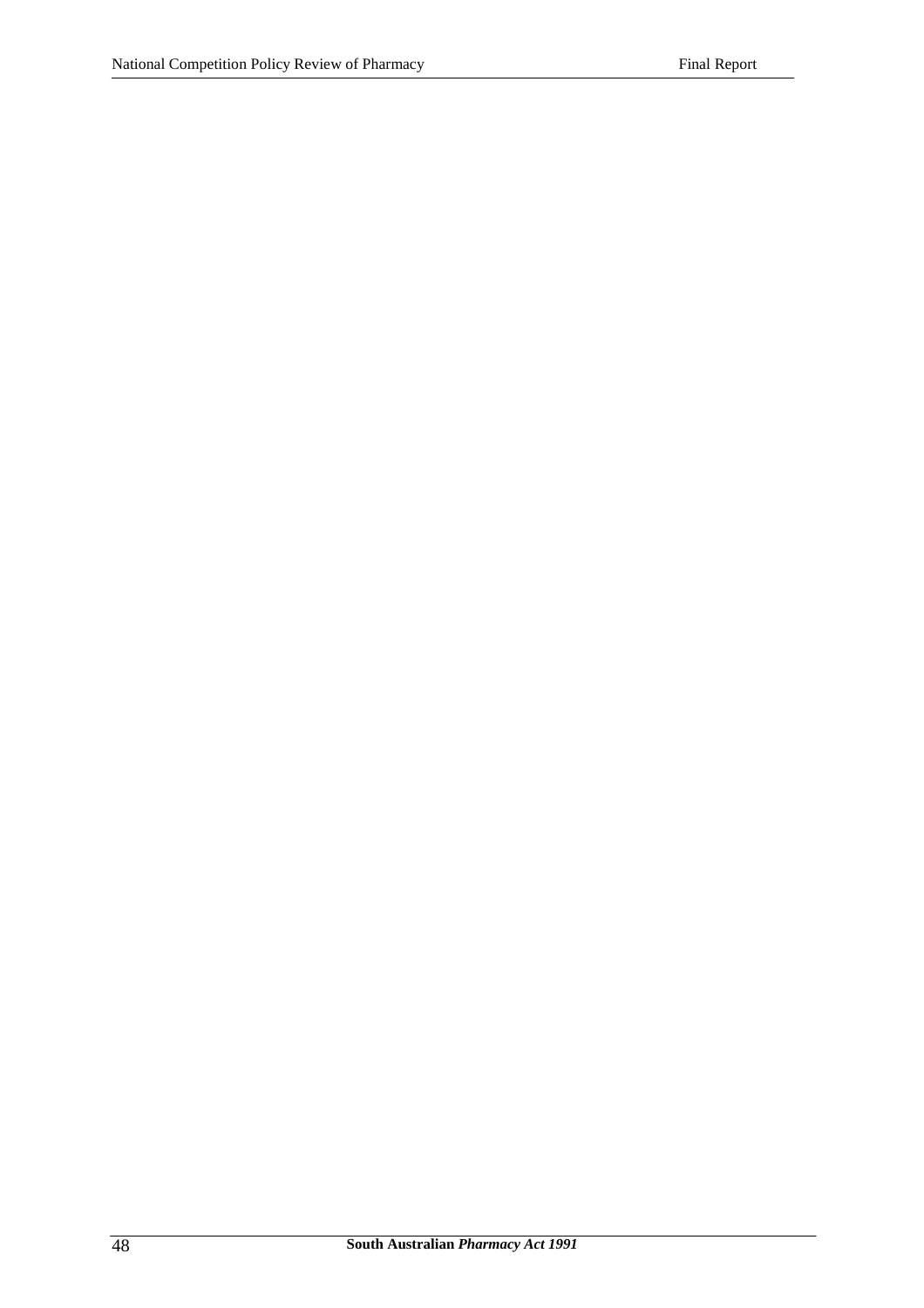# **SOUTH AUSTRALIA** *PHARMACISTS ACT 1991*

# *ASSESSMENT AGAINST THE REVIEW'S RECOMMENDATIONS*

# **1. OVERVIEW**

The *Pharmacists Act 1991* (the Act) contains six Parts and two Schedules. The Pharmacists Regulations 1991 (the Regulations) four Divisions and two Schedules.

The principal objectives of the Act are:

- Providing for the registration of pharmacists;
- Constituting the Pharmacy Board of South Australia (the Board) and setting out its composition, functions and powers; and
- Regulating the practice of pharmacy, including pharmacy ownership and related matters, and complaints and disciplinary matters relating to registered pharmacists.

The Regulations include provisions relating to pharmacist registration, prescribed standards for pharmacy premises, prescription and dispensing requirements and restrictions on pharmacists advertising.

# **2. OWNERSHIP OF PHARMACIES**

Pharmacy ownership and related matters are covered in Part 3 of the Act.

# *OWNERSHIP OF PHARMACIES BY PHARMACISTS (RECOMMENDATION 1)*

### **DESCRIPTION**

The Act deals with which natural persons or companies can own a pharmacy through prescribing who may practise pharmacy. Section 4 of the Act defines "pharmacy" as "the supply of a drug or medicine on the prescription of a…person authorised to prescribe the drug or medicine". By prohibiting non-pharmacists from this supplying role, the Act determines indirectly that only registered pharmacists may operate a business involving the supply to the public of prescribed drugs or medicines.

Sub-section 18(1) specifies the basic qualifications of a person eligible for a registration as a pharmacist<sup>15</sup>. Under sub-section 18(2), a company may be registered as a pharmacist if it satisfies the Board that its memorandum and articles of association satisfy certain requirements. This will be considered further in relation to permitted ownership structures.

Sub-section 26(1) of the Act specifies that only registered pharmacists may practise pharmacy. Sub-section 26(2) contains limited exceptions, including two specified friendly societies.

 $\overline{a}$ 15 Registration requirements for individuals are discussed further below in the context of pharmacist registration and related matters.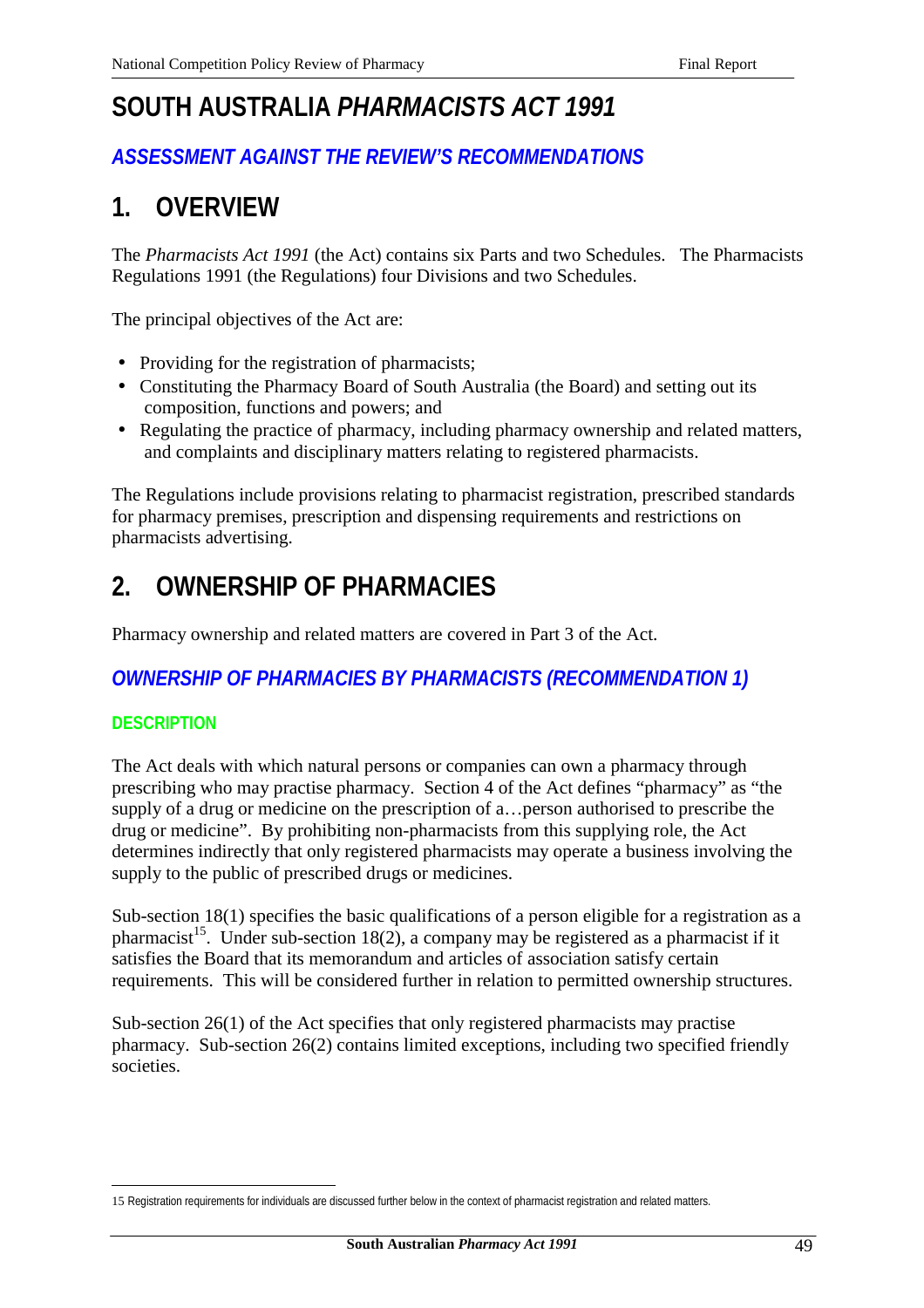While they are indirect rather than express in relation to determining who may own a pharmacy, these provisions are consistent with the Review's recommendation.

## *RESIDENTIAL REQUIREMENTS FOR OWNERSHIP (RECOMMENDATION 2)*

#### **DESCRIPTION**

There are no residential requirements for pharmacy ownership in the Act. A natural person or company does, however, have to be registered under the Act to practise pharmacy in the State.

#### **ASSESSMENT**

These provisions are consistent with the Review's recommendation.

# *OWNERSHIP STRUCTURES (RECOMMENDATION 3)*

#### **DESCRIPTION**

Provisions relating to ownership and grandparented pharmacies are set out particularly in Sections 18 and 26. In addition, there are number of special obligations for registered pharmacy companies contained in Sections 35 to 39. These include matters such as gaining approval from the Board prior to altering articles of association and that partnerships cannot be entered into without Board approval.

Sub-section 18(2) requires a company registered as a pharmacist to have satisfied the Board that its memorandum and articles of association provide that:

- The sole object of a company must be to practise as a pharmacist;
- The directors must be persons who are registered pharmacists or, if there are only two directors, one may be a prescribed relative (parent, spouse, de facto partner, child or grandchild);
- Shares are owned by a registered pharmacist director or a prescribed relative of that pharmacist;
- Total voting rights in the company are held by registered pharmacists who are directors or employees of the company;
- The directors are not directors of any other company registered as a pharmacist without the Board's approval;
- Shares in the company cannot be transferred beyond the company and members of the company; and
- Shares held by a spouse or de facto partner must redeemed by the company on the dissolution of the marriage or the ending of cohabitation.

The Act does not make specific provision for sole trading pharmacist or partnerships of registered pharmacists. Given that such arrangements are not in breach of section 18 requirements on who may practise pharmacy, there is effectively no restriction on these combinations of persons registered under the Act.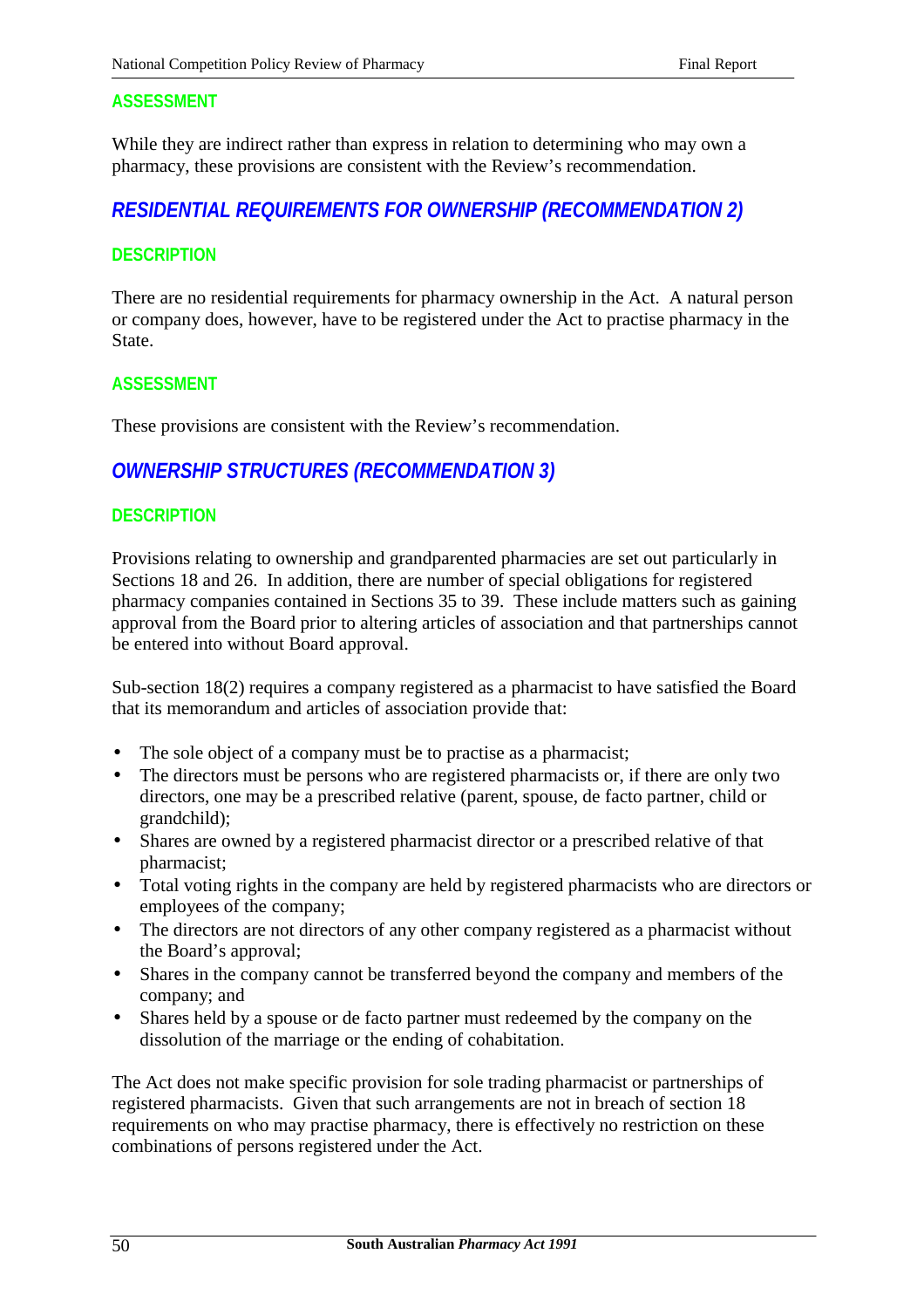South Australia's registration of companies as "pharmacists" is unique among State and Territory *Pharmacy Acts*. The provision for prescribed relatives to have shares and nonvoting directorships in the company is also unique.

While they do not require all the shares of the registered company to be owned by a pharmacist or pharmacists, the requirements of the Act provide for the effective pharmacist ownership of the company through pharmacists' effective and undisputed control of voting rights. This is consistent with the Review's definition of pharmacy ownership by pharmacists.

These provisions are consistent with the Review's recommendation.

## *NUMBER OF PHARMACIES OWNED BY A PHARMACIST AND PERSONAL SUPERVISION OF A PHARMACY BY A PHARMACIST (RECOMMENDATION 4)*

#### **DESCRIPTION**

Sub-section 34 (1) limits a person from carrying on a business of pharmacy at more than four places of business. Eligible friendly societies are restricted to owning a maximum of thirtyone pharmacies. Holdings of more than four pharmacies in place at the time of the Act's commencement are grandparented.

Section 33 of the Act provides that any place open to the public and involving the carrying on pharmacy as defined in the Act must be under the "direct and constant" personal supervision of a registered pharmacist.

### **ASSESSMENT**

The pharmacy holdings provisions are not consistent with the Review's recommendation and should be **removed**.

The pharmacist supervision provision is consistent with the Review's recommendation.

# *PERMITTED EXCEPTIONS TO PHARMACIST OWNERSHIP (RECOMMENDATION 5)*

### **DESCRIPTION**

Sub-section 26(2) provides that, other than registered pharmacist persons and companies, the following excepted entities may practise pharmacy:

- Non-pharmacist natural persons or companies carrying on a pharmacy business before present restrictions commenced in 1972 and 1942 respectively;
- The Mount Gambier United Friendly Societies Dispensary Incorporated; and
- The Friendly Societies Medical Association Incorporated.

Sub-section 34(3) provides that the Friendly Societies Medical Association, a group of friendly societies that trades under the name of National Pharmacies, may carry on a pharmacy business at maximum of 31 sites.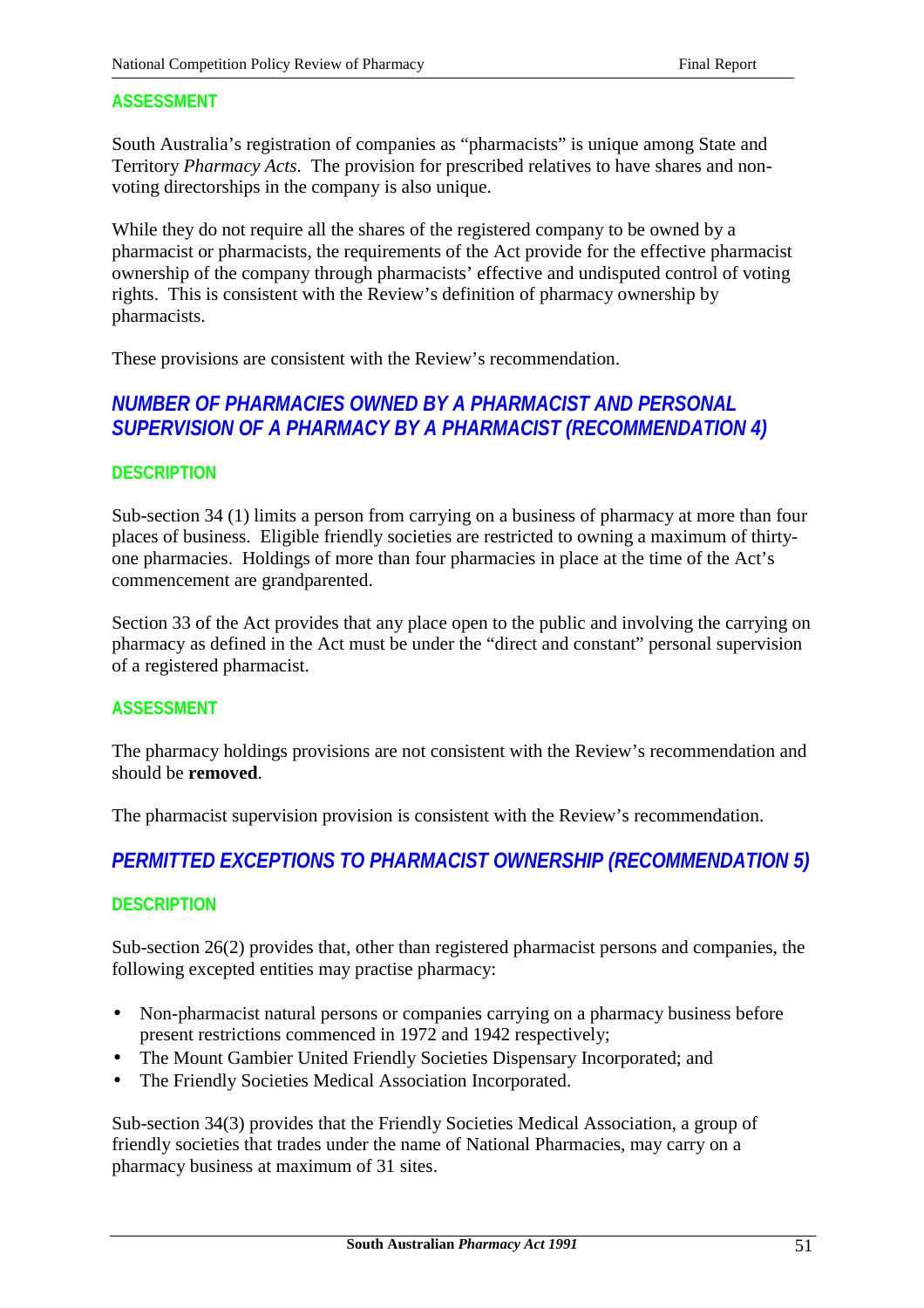These provisions generally are consistent with the Review's recommendations. In relation to the Review's comments about regulating friendly society pharmacies, however, the Act could perhaps be **amended** to:

- Remove the references to specific friendly societies and express eligibility in terms of friendly societies as that are recognised under recent changes to the Corporations Law; and
- Removing the specific limitation on the number of pharmacies held by a particular friendly society group.

# *PECUNIARY INTERESTS IN A PHARMACY BUSINESS (RECOMMENDATION 6)*

## **DESCRIPTION**

Pecuniary interest is not defined for the purposes of the Act, and there are no prohibitions on non-proprietary pecuniary associations with a pharmacy business.

Regulation 18 is, however, indirectly concerned with supervising pecuniary interest matters. It requires the approval of the Board to carry on business other than the practice of pharmacy at registered premises. A business commonly associated with the practice of pharmacy is possible with the Board's permission, although there is no definition of a commonly associated business. This appears to be left to the Board's interpretation and discretion.

### **ASSESSMENT**

Because of its treatment of who may be registered as a pharmacist, and the requirements imposed on registered pharmacy companies, the Act is quite clear on who may hold a proprietary interest in a pharmacy. Further definition as suggested in the Review's recommendation is not necessary.

The Act's general lack of regulation of pecuniary interests in a pharmacy business is consistent with the Review's recommendation. It may be desirable, however, to **amend** the Act along the lines of the recommendation to include:

- A clear statement that no ineligible person or corporation can have a proprietary interest in a pharmacy business;
- A definition of proprietary interest to simplify and make consistent the administration of these provisions. The working definition of proprietary interest in Chapter 1 of the Review's report may be of guidance in this regard; and
- A provision making it an offence under the Act for a person or corporation to apply improper and inappropriate interference on the professional conduct of a pharmacist, and making a pharmacist acting under such influence a ground for professional misconduct.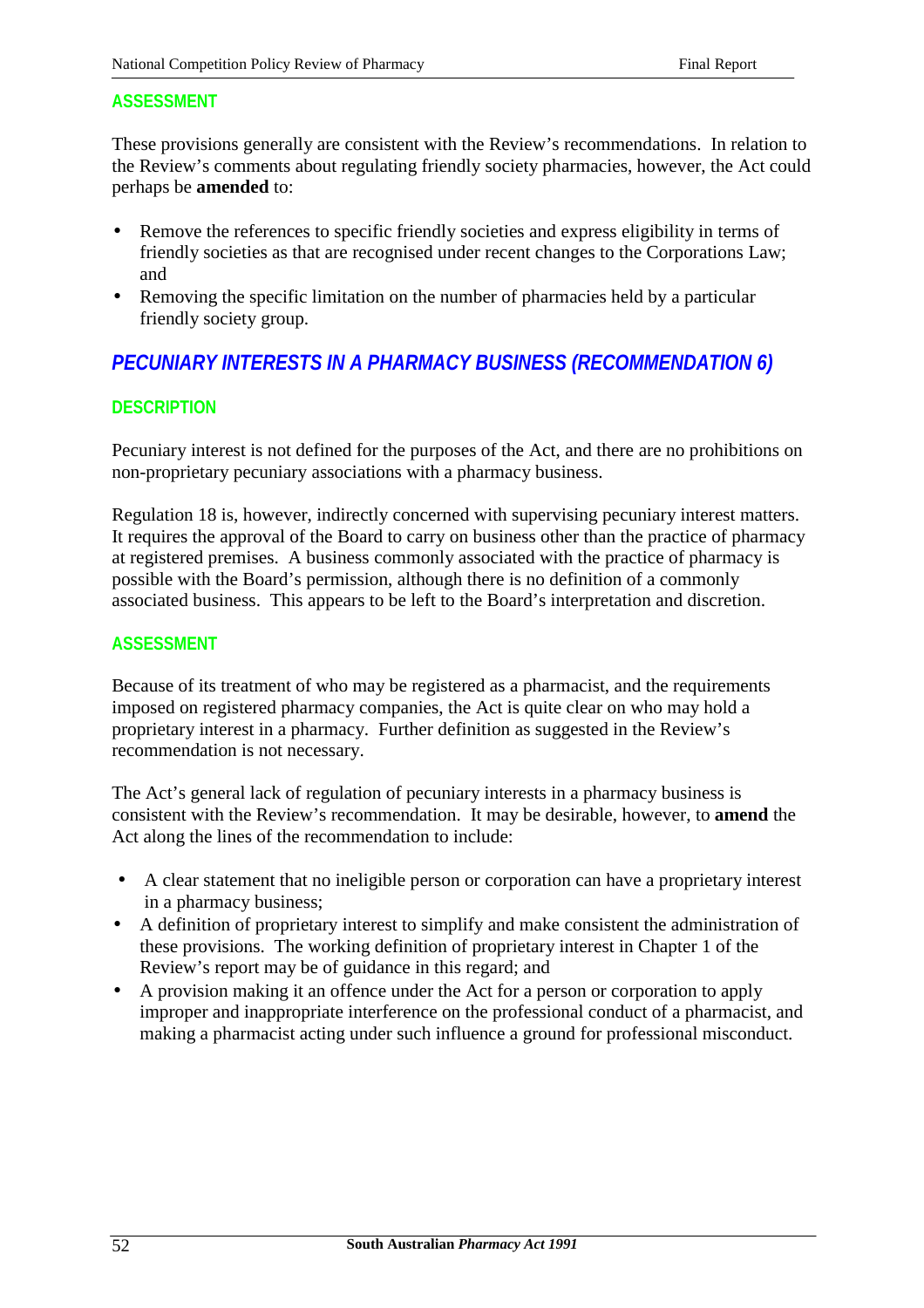# *REGISTRATION OF PHARMACY PREMISES AND PHARMACY BUSINESSES (RECOMMENDATION 7)*

## **DESCRIPTION**

The registration of pharmacy premises is required by section 32 of the Act. Sub-section 32(2) provides that the Board may register premises if it is satisfied that they are suitable for the purpose of carrying on the business of pharmacy and the annual fee has been paid. Subsection 32(4) provides for a registration application fee to be paid, and sub-section 32(6) that the registration of premises be renewed annually.

Section 40 gives the Board the power to inspect registered premises, if it has reasonable grounds to suspect proper cause for disciplinary action against a registered pharmacist, that a registered pharmacist is physically or mentally incapacitated, or a person other than a registered pharmacist is guilty of an offence under the Act. Sub-section 40(2) gives Board inspectors the power to enter registered and unregistered premises if he or she reasonably suspects that pharmacy is being practised on those premises.

Regulations 14 to 18 specify prescribed requirements for premises to be registered as suitable. These include the physical characteristics, the display of contact details for a pharmacist with access to the premises, and reference works to be kept at the premises.

There are no requirements for pharmacy businesses to be registered, although this is blurred by the Act's requirement that eligible corporations be registered as pharmacists.

### **ASSESSMENT**

The ability of the Act and Regulations to prescribe standards for pharmacy premises, and to give the Board rights of access and inspection to those premises, are reasonable in protecting the public interest, and are consistent with the Review's recommendation.

The requirement that the premises be registered as a precondition to their operation as pharmacies, however, is not consistent with the Review's recommendation and should be **removed**.

The Review sees the Act's requirement for eligible companies to register as pharmacists as being distinct from this recommendation. They relate to defining a corporate entity that may practise pharmacy, and only indirectly to an individual registered pharmacist. Should the Act or Regulations have required individual registered pharmacists to disclose and register their relevant business interests, this would have been inconsistent with the Review's recommendation.

# **2. REGISTRATION OF PHARMACISTS**

Part II of the Act related to the Pharmacy Board of South Australia as the responsible regulatory authority. The registration of pharmacists and related matters are mainly set out in Part III of the Act. Part IV deals with investigations and inquiries (including disciplinary matters) and Parts V and VI with appeals of decisions and offences under the Act and related matters. Part 2 and Schedule 1 of the Regulations deal with eligibility for registration, including acceptable qualifications.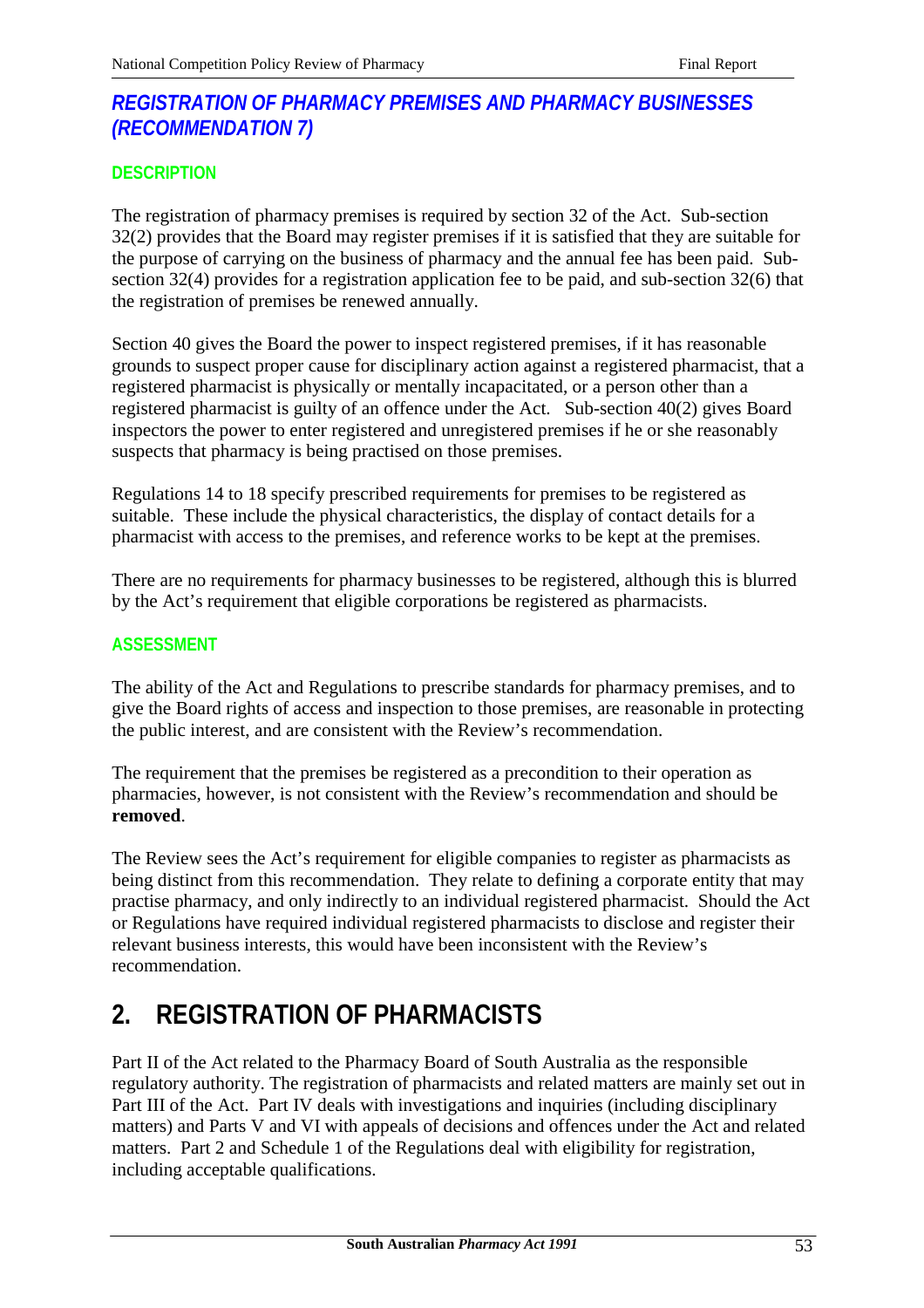# *REGULATORY MACHINERY (RECOMMENDATIONS 14 AND 15)*

## **DESCRIPTION**

### *The Act*

The Act sets out the role, functions and powers of the Board as the regulatory authority. Section 60 of the Act confers regulatory making powers on the Governor in relation to matters including pharmacy practice standards and record keeping, pharmacy premises, professional conduct, and advertising. The Governor's regulatory power relating to fees and charges under the Act may be delegated to the Board.

### *Constitution of the Board*

The constitution of and administrative arrangements for the Board are set out in Part 2, Sections 5 to 14.

Section 6 provides that the Governor appoints all eight Board members. The prescribed membership a legal practitioner, a consumer representative, and nominees of the South Australian branches of the Pharmacy Guild of Australia, the Pharmaceutical Society of Australia, and the Society of Hospital Pharmacists of Australia. Two other members are nominated by the head of the pharmacy school of the University of South Australia and the Friendly Societies Medical Association Incorporated, and the final member is a registered pharmacist "at large". The Minister appoints a registered pharmacist member as president of the Board under sub-section 6(2).

Section 11 gives the Board the power to establish committees and to co-opt persons to those committees who are not Board members. Section 14 requires the Board to appoint a registrar and gives it discretion to employ such other staff as are necessary for the administration of the Act.

### *Functions of the Board*

Section 15 prescribes the functions of the Board as being:

- The registration and professional discipline of pharmacists;
- Overseeing pharmacy practice standards;
- Keeping under review the law relating to pharmacy and advising the Minister with respect to that law;
- Monitoring pharmacist pre-service and in-service training; and
- Exercising other functions under the Act.

### **ASSESSMENT**

In general, the Act gives the Board very broad responsibilities with relatively little guidance as to how it discharges these. This arrangement places an obligation on the Board with to exercise, with the public's best interests in mind, a considerable degree of discretion in its administration and interpretation of the Act and Regulations.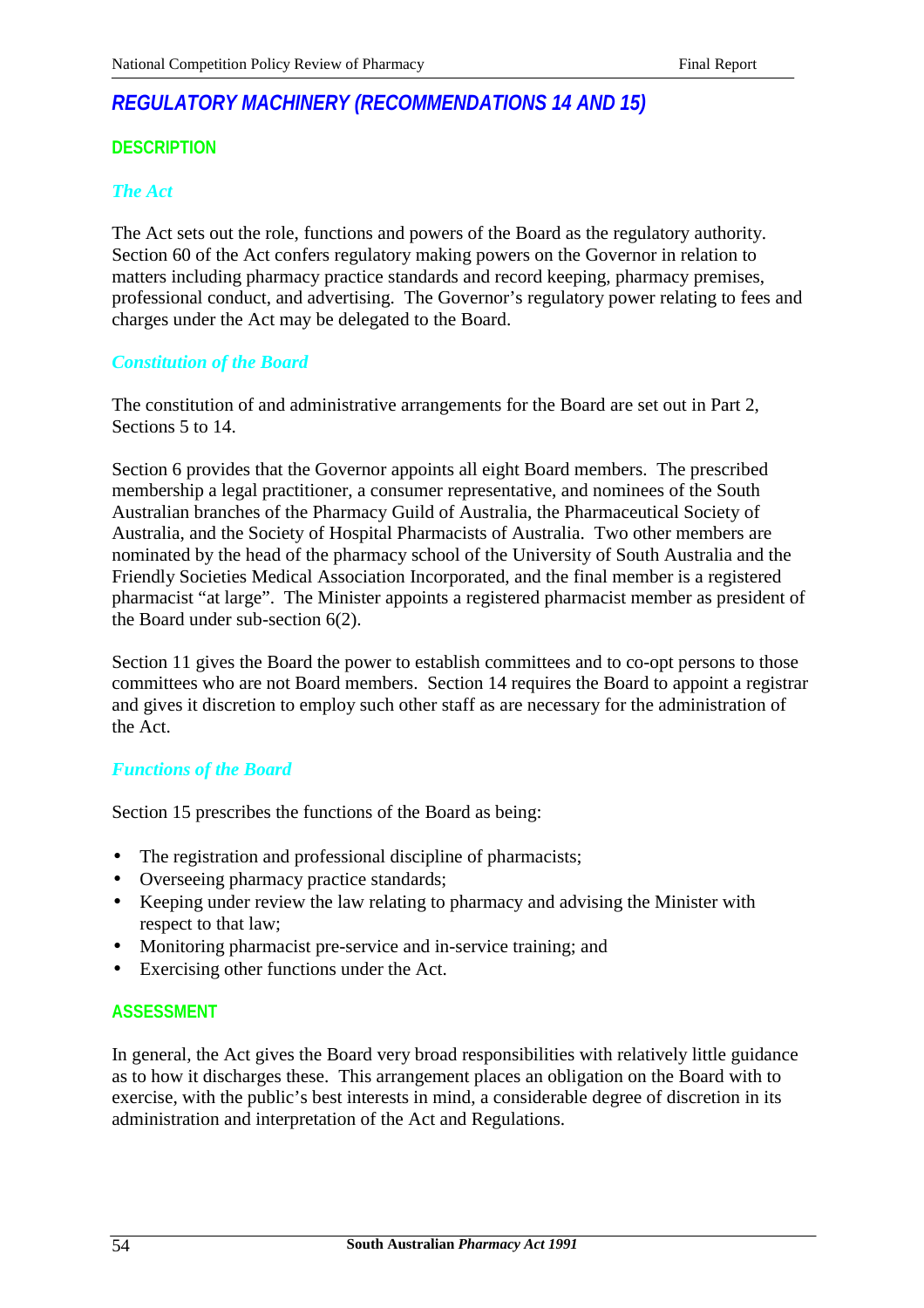The advisory role incorporated into the section 15 statement of functions also gives the Board considerable influence in both developing pharmacy policy and in setting as well as administering the rules governing the practice of pharmacy in South Australia.

## *The Act*

Generally, the Act is consistent with principles set out in the Review's Recommendation 14. The distinction between the regulation and standard setting role of the executive government, and the implementation role of the Board is noted. Nevertheless, the Review notes that the powers of the Board to advise the Minister on matters pharmacy law gives the Board a certain degree of specific and direct involvement in the decision making process that goes beyond this separation of responsibilities.

## *Constitution of the Board*

These provisions are consistent with the Review's recommendation.

## *Functions of the Board*

These are consistent with the Review's recommendation, with the exception of paragraph 15(1)(c) of the Act relating to reviewing and advising on pharmacy-related law. This paragraph should be **removed**, as giving the Board a statutory role in executive decision making processes.

# *REGISTRATION OF PHARMACISTS (RECOMMENDATION 16)*

## **DESCRIPTION**

### *Pharmacy register*

Sub-section 24(1) of the Act requires that the Board registrar keep a registrar of pharmacists. Under section 20, the Board must register a person as a pharmacist if it is satisfied that the applicant is eligible for registration, that is, they have satisfied the prescribed education and training requirements and paid the prescribed registration fee. Section 20 allows for provisional registration, and section 21 enables the Board to impose conditions on a pharmacist's registration.

### *Practice protection*

Section 26 of the Act provides that only persons registered as pharmacists (as discussed in Section 2 above) may practise pharmacy in the State. It also makes the practising of pharmacy by a non-registered person an offence. The Act does not make provision for the emergency dispensing of drugs and medicines by prescribers, including medical practitioners.

### *Title protection*

Section 28 restricts certain titles to registered pharmacists, including companies registered as pharmacists. These titles include "pharmacist", "pharmaceutical chemist", "pharmaceutist" and "dispensing druggist".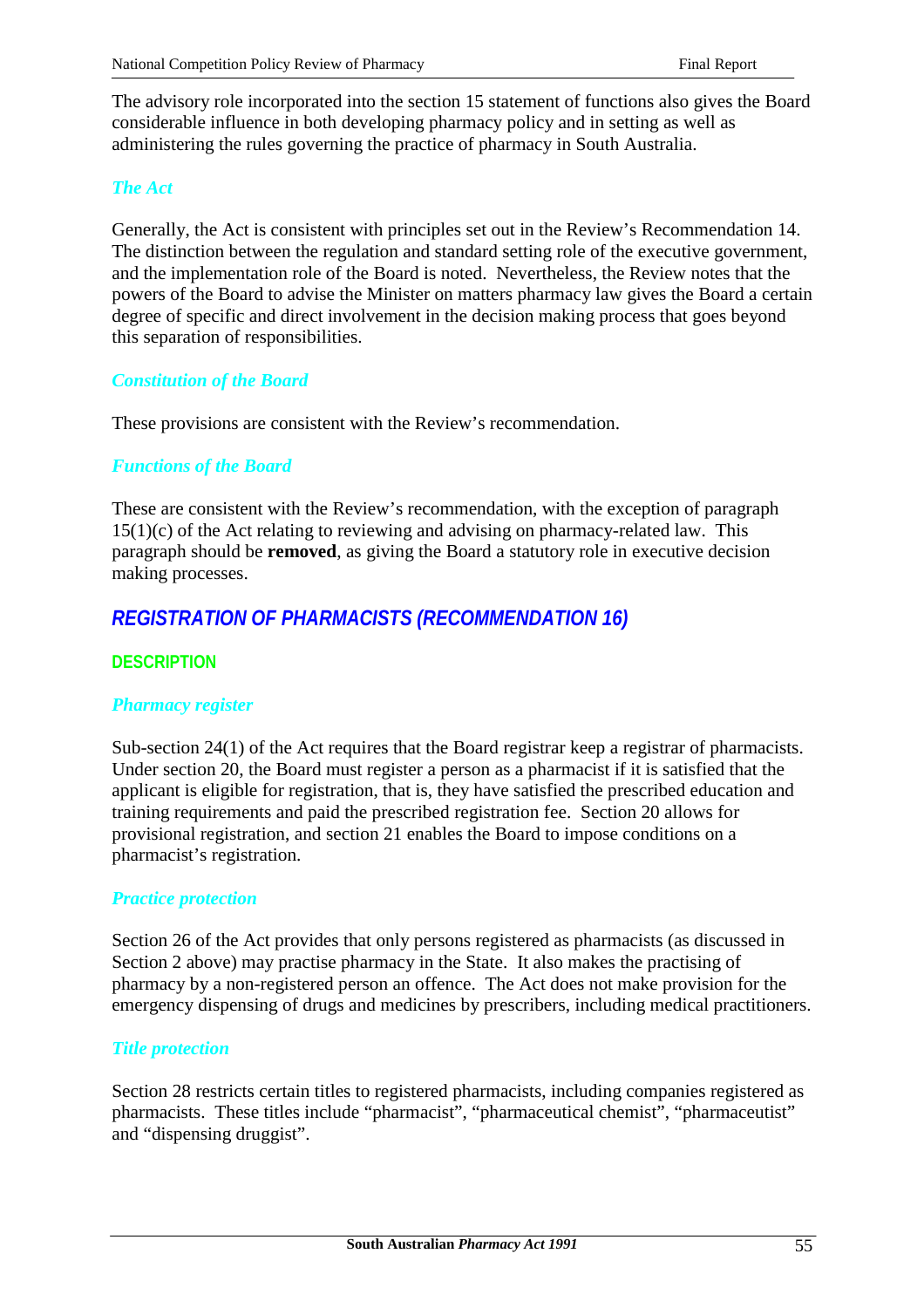## *Personal requirements for registration*

Sub-section a natural person is eligible for registration as a pharmacist if he or she:

- Is 18 years old or over;
- Is a fit and proper person;
- Has prescribed qualifications and experience in pharmacy; and
- Fulfils all other requirements prescribed by the Regulations.

Regulation 5(c)(iii) provides that where an applicant's qualifications have been obtained in a non-English speaking country, the Board must be satisfied that he or she has a sufficient knowledge of English to practise pharmacy.

Applicants for registration are also required to complete an approved first aid course.

## *Professional requirements for registration*

Regulation 5 sets out four sets of professional requirements for registration as a pharmacist:

- An Australian or New Zealand degree or diploma in pharmacy, plus up to one year's practical experience;
- Unconditional registration as a pharmacist in another State or Territory, or New Zealand; or
- A degree or diploma in pharmacy conferred by British and Irish institutions listed in Schedule 1 of the Regulations, unconditional British or Irish registration and at least four weeks supervised practice under an approved pharmacist (defined as a South Australian registered pharmacist or an unconditionally registered pharmacist of another State, Territory or New Zealand); and
- Certification by the Australian Pharmacy Examining Council (APEC) that a person has the necessary qualifications to practise in the State, plus completion of at least the APEC requirements for supervised practice.

In addition to academic and practical training requirements, applicants for registration are required by regulation 5 to satisfactorily have passed a forensic examination conducted by the Board on State law relating to the sale and supply of drugs and poisons.

### **ASSESSMENT**

### *Pharmacy register*

These provisions are consistent with the Review's recommendation.

#### *Practice protection*

These provisions are consistent with the Review's recommendation. It may, however, be desirable to **amend** them to ensure that that there are no inadvertent obstacles to dispensing being carried out in limited circumstances (that is, where a registered pharmacist may not be readily accessible) by approved prescribers such as medical practitioners.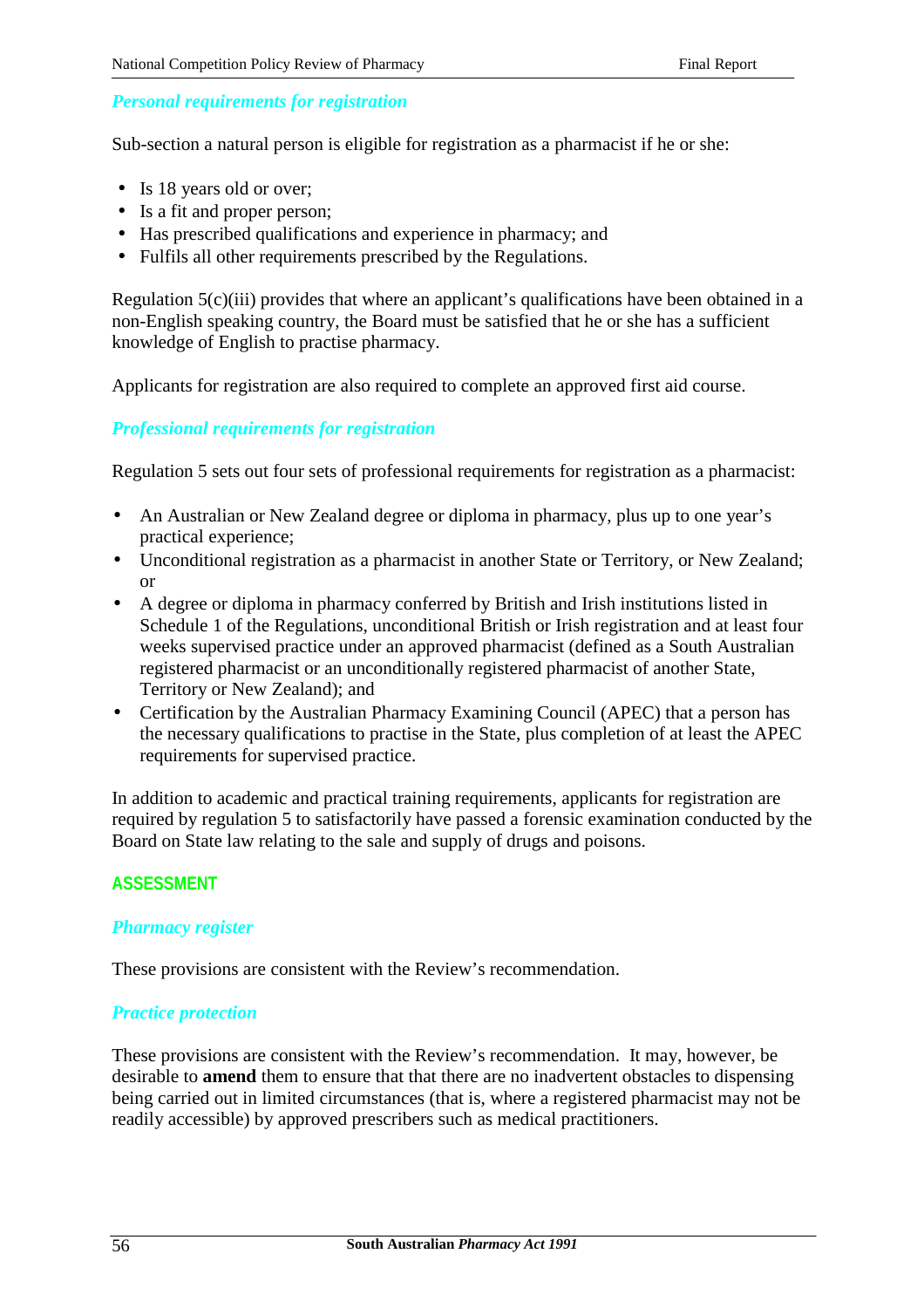#### *Title protection*

These provisions are consistent with the Review's recommendation, although the retention of prohibitions on specific titles that are obsolete could be reconsidered.

### *Personal requirements for registration*

The first aid course requirement and the minimum aged requirement are not consistent with the Review's recommendation, and should be **removed**.

#### *Professional requirements for registration*

These provisions are consistent with the Review's recommendation.

## *ONGOING PRACTICE (RECOMMENDATIONS 17 AND 18)*

#### **DESCRIPTION**

Section 22 provides for renewal of pharmacists' registration from 31 December to 31 December each year. Sub-section 22(3) provides that applications for renewals of registration must be delivered to the Board registrar not earlier than 1 October and not later than 30 November for the following registration period, but the Board can also decide whether to accept an application made outside this period.

Sub-section 22(4) requires renewal of registration to take place if the application follows these requirements and the prescribed fee is paid.

Particular provisions apply to pharmacists returning after a lapse of registration. Section 29 provides that a person who has not personally practised pharmacy for three or more years cannot himself or herself commence practising pharmacy without the Board's approval. Subsection 29(2) enables the Board to require such pharmacists to undertake a refresher course or obtain specified qualifications and experience.

The Board also has the ability to impose conditional registration on a pharmacist under section 21 of the Act.

#### **ASSESSMENT**

These provisions are consistent with the Review's recommendations. While they fall short of mandatory demonstration of competence for renewing pharmacists, the ability to impose retraining and other requirements on pharmacists returning to personal practice go to the public's interest in ensuring the safe and competent practice of pharmacy.

## *DISCIPLINARY PROCESSES (RECOMMENDATION 19)*

### **DESCRIPTION**

Investigative and disciplinary procedures are codified in Sections 40 to 59 of the Act. The procedures are set out in some detail and cover pharmacy inspections, incapacity, procedures for inquiries, powers of the Board, costs, appeals and penalties.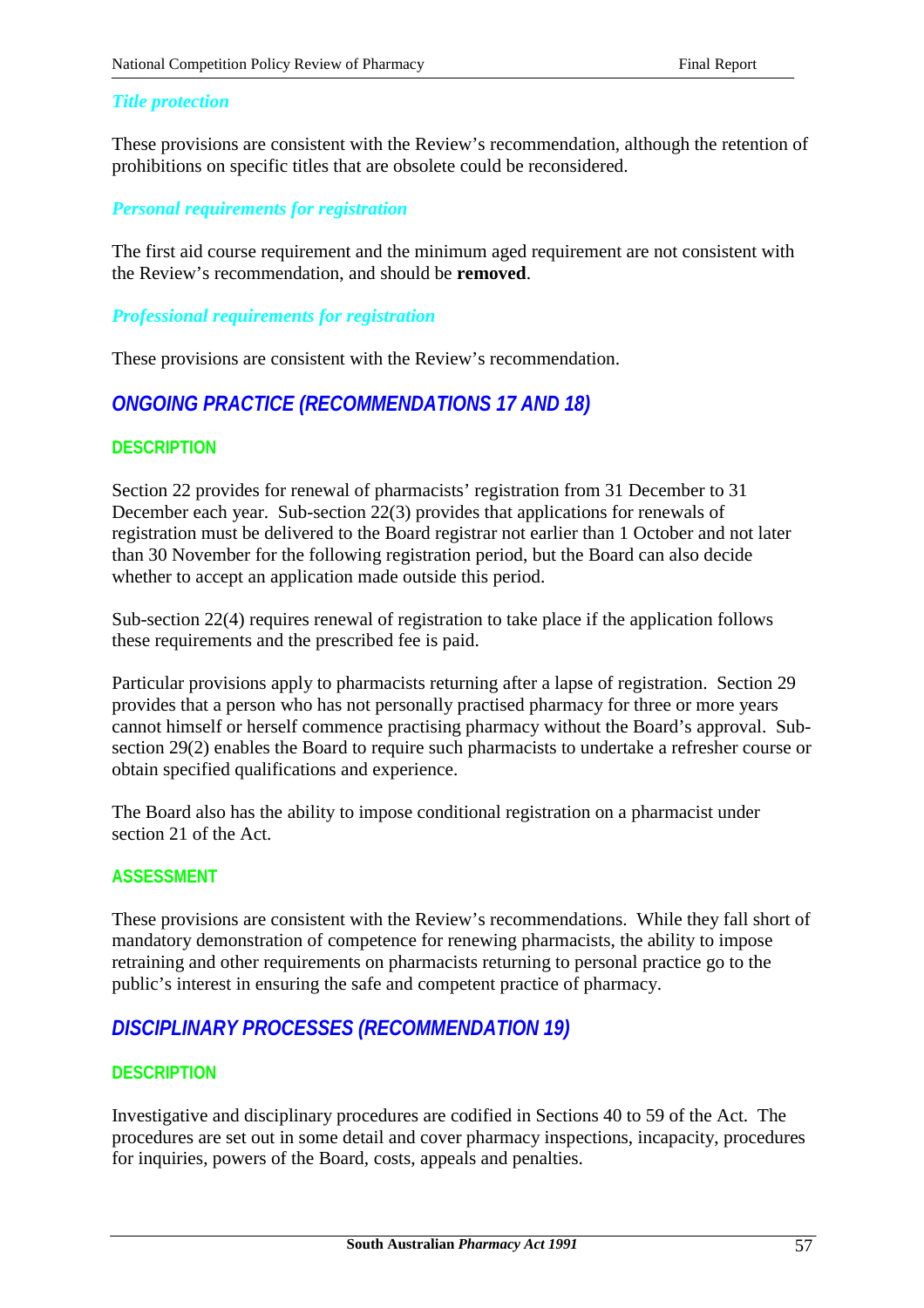Section 40 provides that an investigation may be initiated by the Board if it has reasonable cause to suspect that:

- There is proper cause for disciplinary action against a pharmacist;
- A registered pharmacist may be physically or mentally unfit to practise pharmacy; or
- A person other than a registered pharmacist has committed an offence against the Act.

In respect of the first two points, sub-section 44(1) provides that the Board may act on its own initiative or on receiving a complaint. Sub-section 45(6) defines proper cause for disciplinary action as being:

- Improperly obtained registration;
- Conviction or guilt of offence against the Act, an offence involving dishonesty or an offence punishable by imprisonment for one year or more; and/or
- Guilt of unprofessional conduct, which is not defined.

Section 45 of the Act sets out basic procedures for a disciplinary inquiry, including the giving of written notice to both the complainant and the person being complained about; the right of the person being complained about to have legal representation; and that the accused practitioner has a reasonable opportunity call or give evidence, to examine and cross-examine witnesses and to make submissions to the Board. Section 45 also enables the Board to determine its own inquiry procedures, and requires it to act "according to equity, good conscience and the substantial merits of the case" (sub-section 45(5)).

Sub-section 44(4) provides that the Board, if it is satisfied that there is proper cause for disciplinary action against a registered pharmacist, may impose one of a series of penalties ranging from reprimand to cancellation of registration.

Section 46 sets out the Board's powers in relation to an inquiry, including powers of summons, swearing of witnesses and requiring answers from witnesses, and recording proceedings.

Section 49 gives right of appeal to the Supreme Court of South Australia against any decision or order of the Board made pursuant to the Act.

## **ASSESSMENT**

These provisions are only broadly consistent with the Review's recommendations in that they allow for separate investigative and hearing processes for disciplinary matters, provide for accused pharmacists' rights of response, and include rights of external review of Board decisions.

The Review is concerned that what may constitute professional misconduct effectively is left to the Board's discretion. While it is important that the public is protected from the unsafe and incompetent practice of pharmacy, it is also important that the powers to determine what may constitute professional misconduct are relatively codified and objective. The Review notes that other jurisdictions, notably Tasmania, have sought to refine similar provisions by setting out grounds for professional misconduct in greater detail.

It is also of some concern that the procedural requirements in the Act are bare bones provisions, and are not as sufficiently comprehensive and open for the public and accused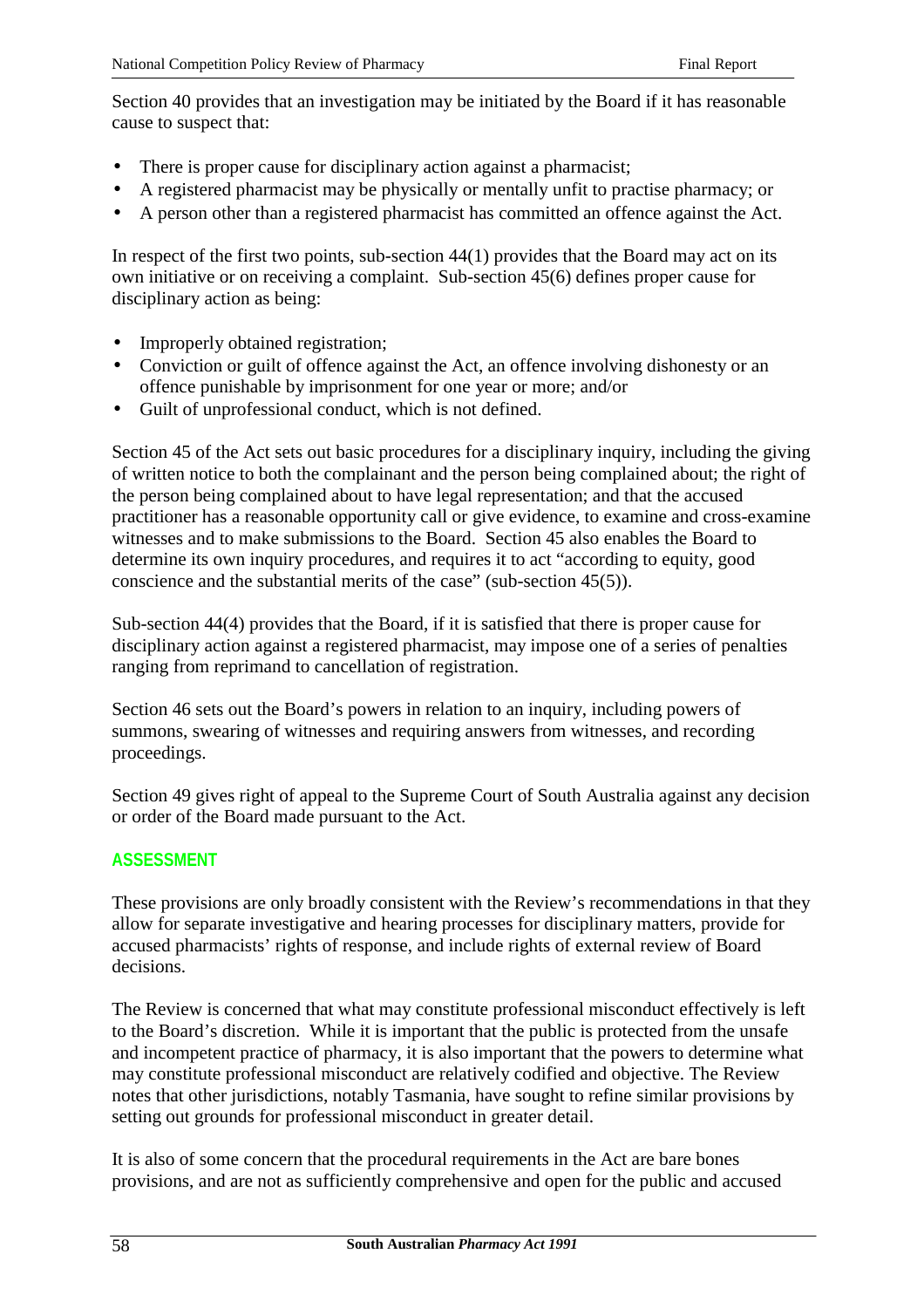persons to be assured that complaints are handled consistently and fairly by the Board as an investigating and adjudicating body.

This, however, goes both ways. It is also important that the Board, its members and its staff know what is required of them in disciplinary and professional competence matters. Then the can Board act, and be seen to act, confidently, fairly and consistently in the interests of the persons most directly affected by a given matter, and in the interests of the South Australian community as a whole. This better protects the Board its members and it officers.

Although the Act dates back only to 1991, much work has been undertaken in other States in recent years to revise and overhaul legislation relating to complaints against health practitioners and dealing with disciplinary and professional competence matters openly, consistently and fairly. On balance, the Review believes that while the Act's existing provisions are broadly consistent with the principles of its recommendation, they should be **amended** to make them as fully consistent with these principles as possible, with reference to recent developments in other professions and jurisdictions.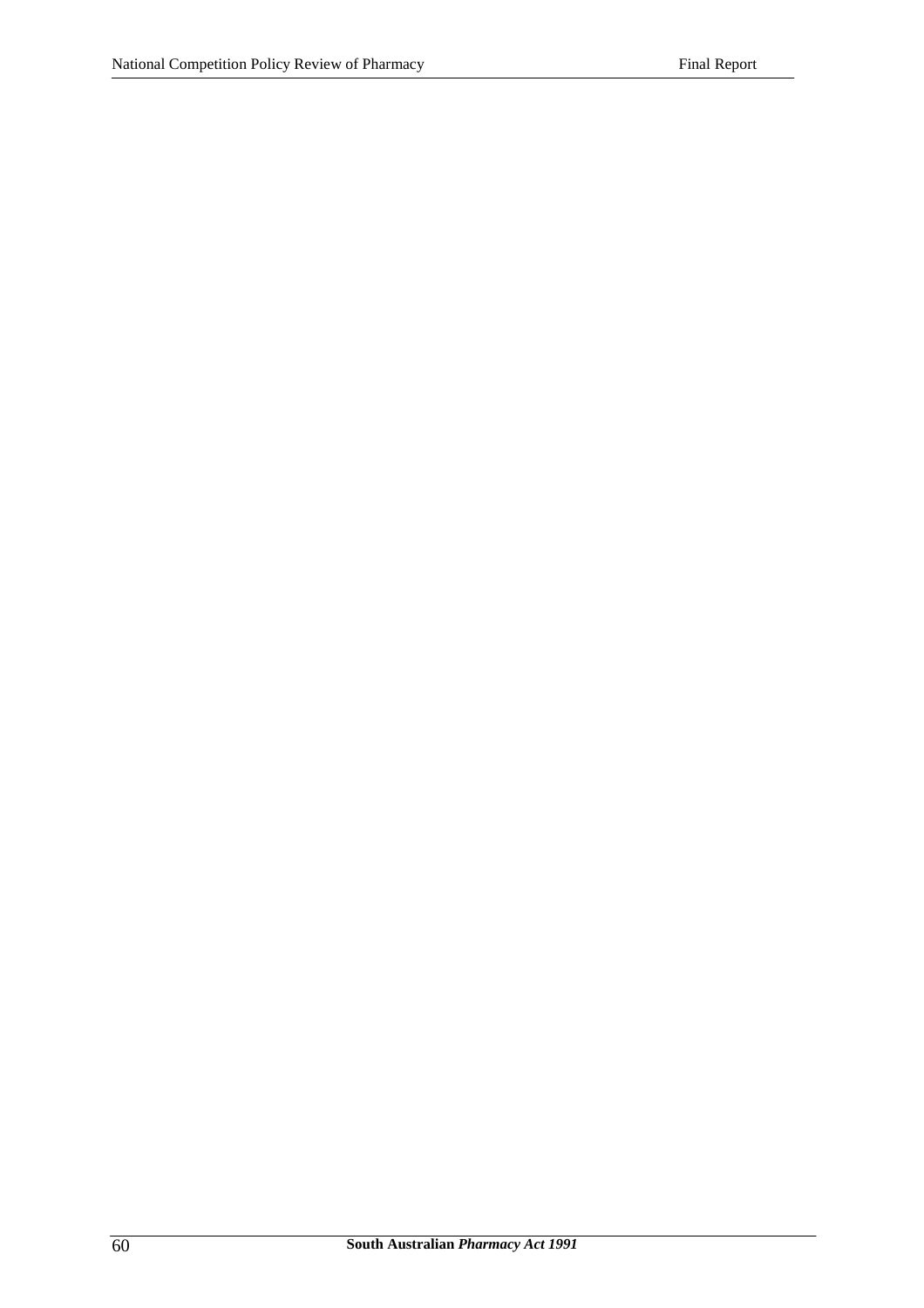# **TASMANIAN** *PHARMACY ACT 1908*

# *ASSESSMENT AGAINST THE REVIEW'S RECOMMENDATIONS*

# **1. OVERVIEW**

The Long Title of the *Pharmacy Act 1908* (the Act), describes its objective as being "to establish a board of pharmacy in Tasmania, and to make provision for the registration of pharmaceutical chemists".

The Act has three Parts and two Schedules. Since 31 December 1998 there have been no regulations under the Act, as the then current regulations lapsed pending the replacement of the present Act with new legislation. The Review notes that the administration of the profession has been carried on as if they were still in place.

The Tasmanian Government currently is developing a *Pharmacists Registration Bill* (the draft Bill), which has been released publicly for comment in exposure draft form. Where awareness of the provisions of the draft Bill has assisted the Review's consideration of existing provisions, passing references may be made to relevant provisions of the draft Bill in the following sections.

The Review particularly commends the direction being taken in the draft Bill in terms of developing clear and detailed provisions about the operation and powers of the Pharmacy Board of Tasmania (the Board). It notes especially the draft Bill's codifying of matters relating to complaints about the professional conduct of pharmacists, its setting out of clear and relevant disciplinary procedures and practices, and its clear setting out of the grounds on which regulations may be made under the Act.

The Review's Terms of Reference exclude the consideration of Tasmanian legislation about the registration of pharmacists and related matters. The following comments on the present Act, therefore, relate only to the ownership of pharmacies against the framework of the Review's recommendations in Chapter 2 of its Final Report.

# **2. OWNERSHIP OF PHARMACIES**

Matters relating to pharmacy ownership generally are covered in Part III of the Act.

# *OWNERSHIP OF PHARMACIES BY PHARMACISTS (RECOMMENDATION 1)*

## **DESCRIPTION**

Section 30 of the Act provides that, other than registered pharmacists, partnerships composed entirely of registered pharmacists, and recognised friendly societies, no natural person or body corporate may carry on a pharmaceutical business (as owner or otherwise). It also provides that such excluded persons or bodies corporate cannot hold an interest in a pharmacy or the business carried on in a pharmacy.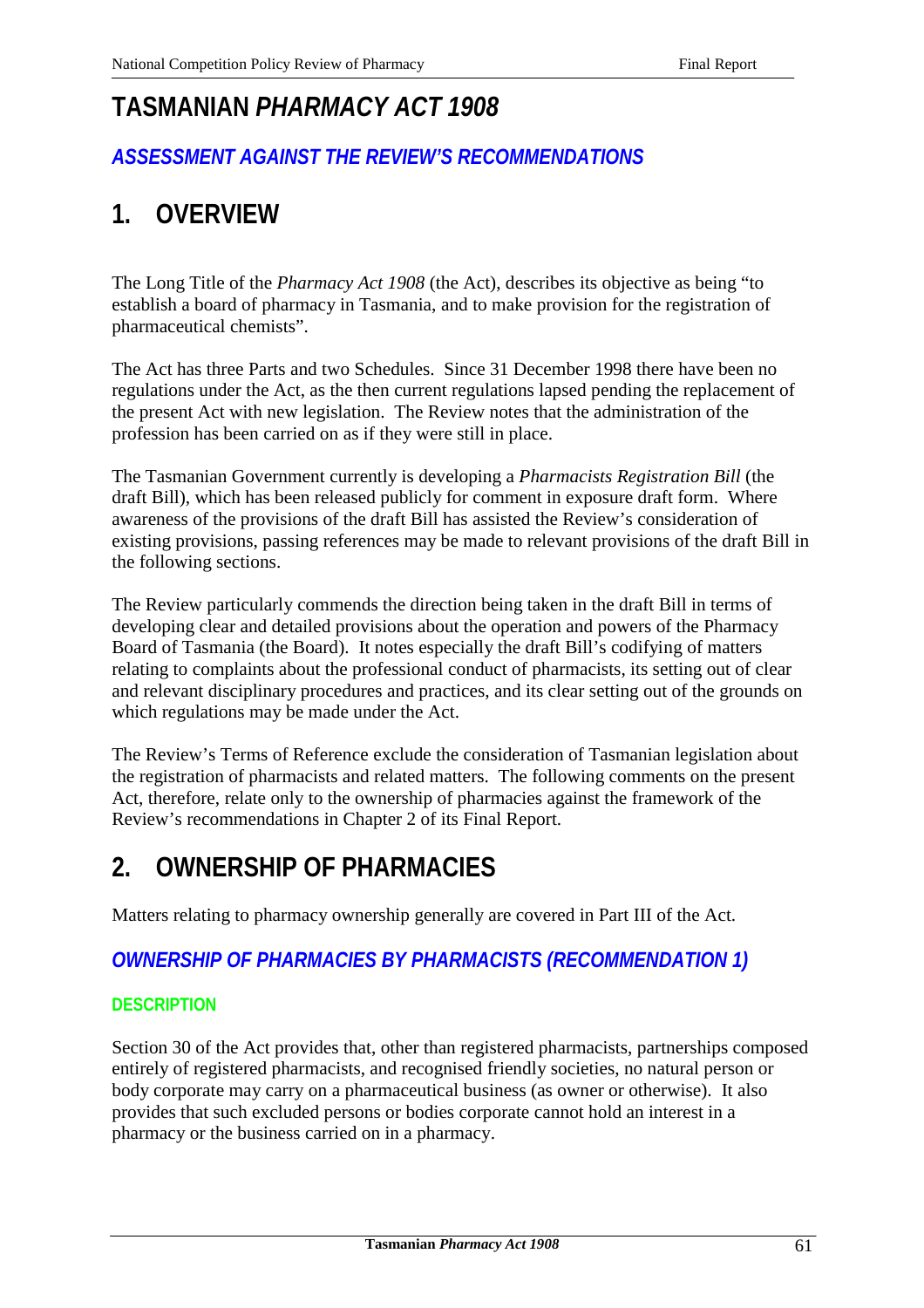Sub-section 30(3) provides that a pharmacist whose registration is suspended may retain an interest in a pharmacy or pharmacies during that suspension, if the Board makes an order to that effect under sub-section 17A(8C).

Paragraph 29(1)(d) makes it an offence for a person other than a registered pharmacist to carry on business as a pharmacist or to open a shop or place of business for pharmacy practice.

#### **ASSESSMENT**

These provisions are consistent with the Review's recommendation.

## *RESIDENTIAL REQUIREMENTS FOR OWNERSHIP (RECOMMENDATION 2)*

#### **DESCRIPTION**

The Act has no express residential requirements for pharmacy ownership. Section 30A requires, however, that a pharmacy must be owned by a registered pharmacist, and section 2 of the Act defines a "registered pharmaceutical chemist" as someone who has a Tasmanian certificate of registration. Therefore, a pharmacist with an interest in a Tasmanian pharmacy must be registered in Tasmania.

#### **ASSESSMENT**

This provision is consistent with the Review's recommendation.

## *OWNERSHIP STRUCTURES (RECOMMENDATION 3)*

### **DESCRIPTION**

Section 30 of the Act makes it an offence for a natural person or body corporate to carry on a pharmacy business unless the person or body corporate is:

- A registered pharmacist (ie as a sole trader);
- A partnership in which all the partners are pharmacists; or
- A recognised friendly society.

#### **ASSESSMENT**

The Review notes that the draft Bill would modify these provisions to allow for individual pharmacist proprietors and bodies corporate of whom each member is a registered pharmacist, and the supervision of the pharmacy practice and business is vested in a registered pharmacist. This broader wording would make possible different corporate structures, including incorporated companies, provided all the shareholders are registered pharmacists.

The present provisions are consistent with the Review's recommendation, and the draft Bills provisions would effectively incorporate the Reviews recommendations on bodies corporate.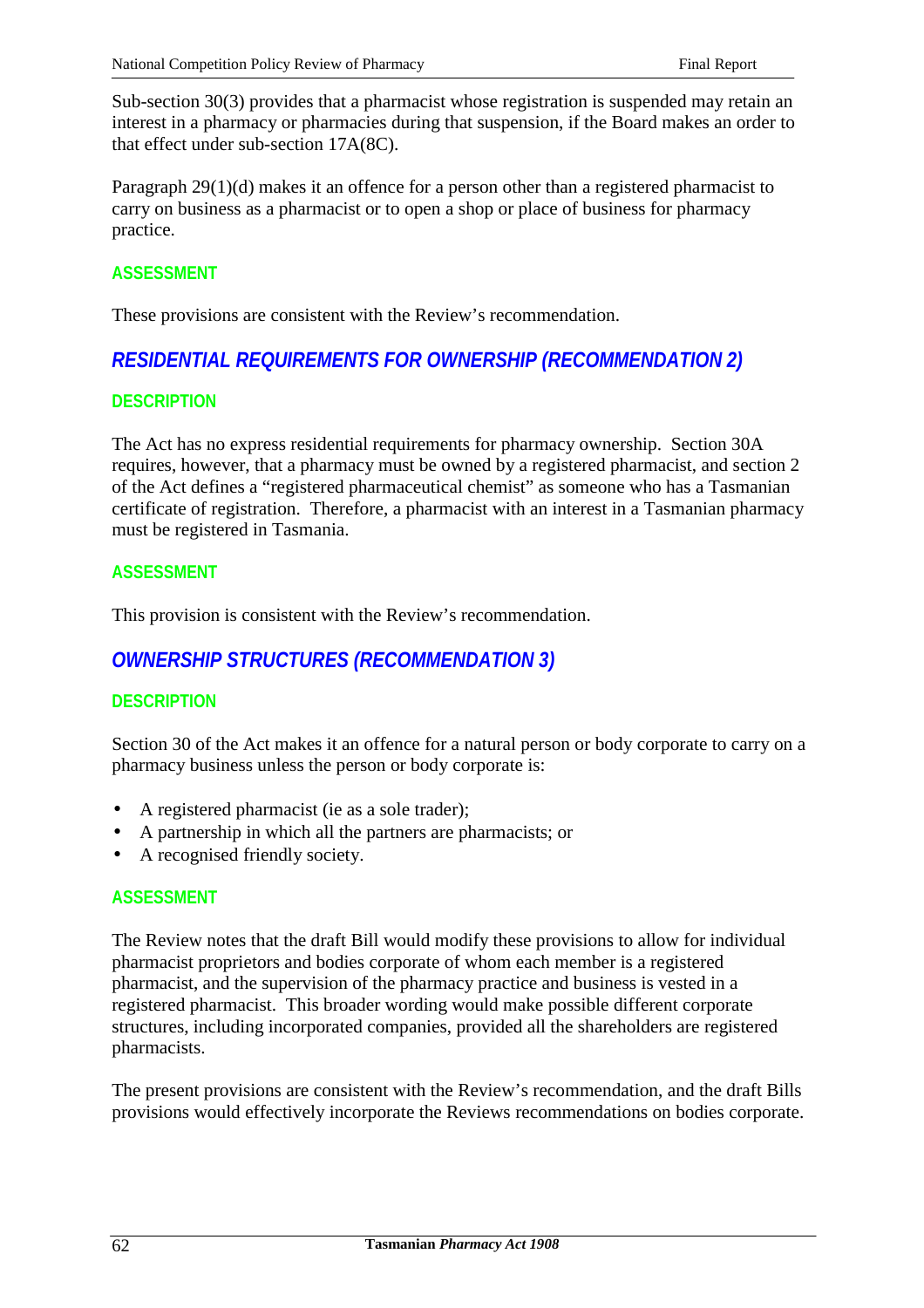# *NUMBERS OF PHARMACIES OWNED BY A PHARMACIST (RECOMMENDATION 4) AND PERSONAL SUPERVISION OF A PHARMACY BY A PHARMACIST*

## **DESCRIPTION**

Section 30A of the Act provides that no registered pharmacist shall at any one time either carry on a pharmacy business, or have a direct or indirect interest, in any more than two "ordinary" pharmacies. Section 2 defines an ordinary pharmacy as a pharmacy other than an after hours pharmacy.

After-hours pharmacies are treated differently. Section 2 of the Act requires an after hours pharmacy to be carried on by a partnership consisting of at least five registered pharmacists. Sub-section 30A(2) allows a pharmacist to carry on business or to hold an interest in two after-hours pharmacies, over and above the limitation on owning ordinary pharmacies.

Pharmacy holdings inconsistent with the present rules, but in place when they commenced, are grandparented by sub-section 30(3), until such time as the person gives up their interest in the affected pharmacies, or the pharmacy relocates. The Review understands that this provision is now all but redundant.

Section 31 provides that a pharmacist must ensure that a pharmacy must be supervised by either that pharmacist or another registered pharmacist, or to permit anyone other than a registered pharmacist to vend medicines, or to compound and dispense prescriptions.

### **ASSESSMENT**

The Review is unsure about the necessity for a distinction between ownership privileges for ordinary and after hours pharmacies. It notes, however, that the distinction is expected to disappear in the new legislation, although the present Act's limitation of holdings to two pharmacies is expected to continue.

In terms of the numerical requirement, however, the provisions are not consistent with the Review's recommendation, and should be **removed and not replaced** in the new legislation.

The provisions requiring personal pharmacist supervision of a pharmacy are consistent with the Review's recommendation.

# *PERMITTED EXCEPTIONS TO PHARMACIST OWNERSHIP (RECOMMENDATION 5)*

### **DESCRIPTION**

Sub-section 30(2) permits a pharmacy business to be carried on by a friendly society that is recognised by the *Friendly Societies (Tasmania) Code*. Sub-section 30(1) prohibits incorporated and unincorporated associations from owning pharmacies. There are no grandparented provisions in Tasmania.

The Act appears to be worded so that there is no limitation on the number of pharmacies that may be owned by a friendly society, but the Review understands that in practice the two groups operating pharmacies under the Act have two pharmacies each.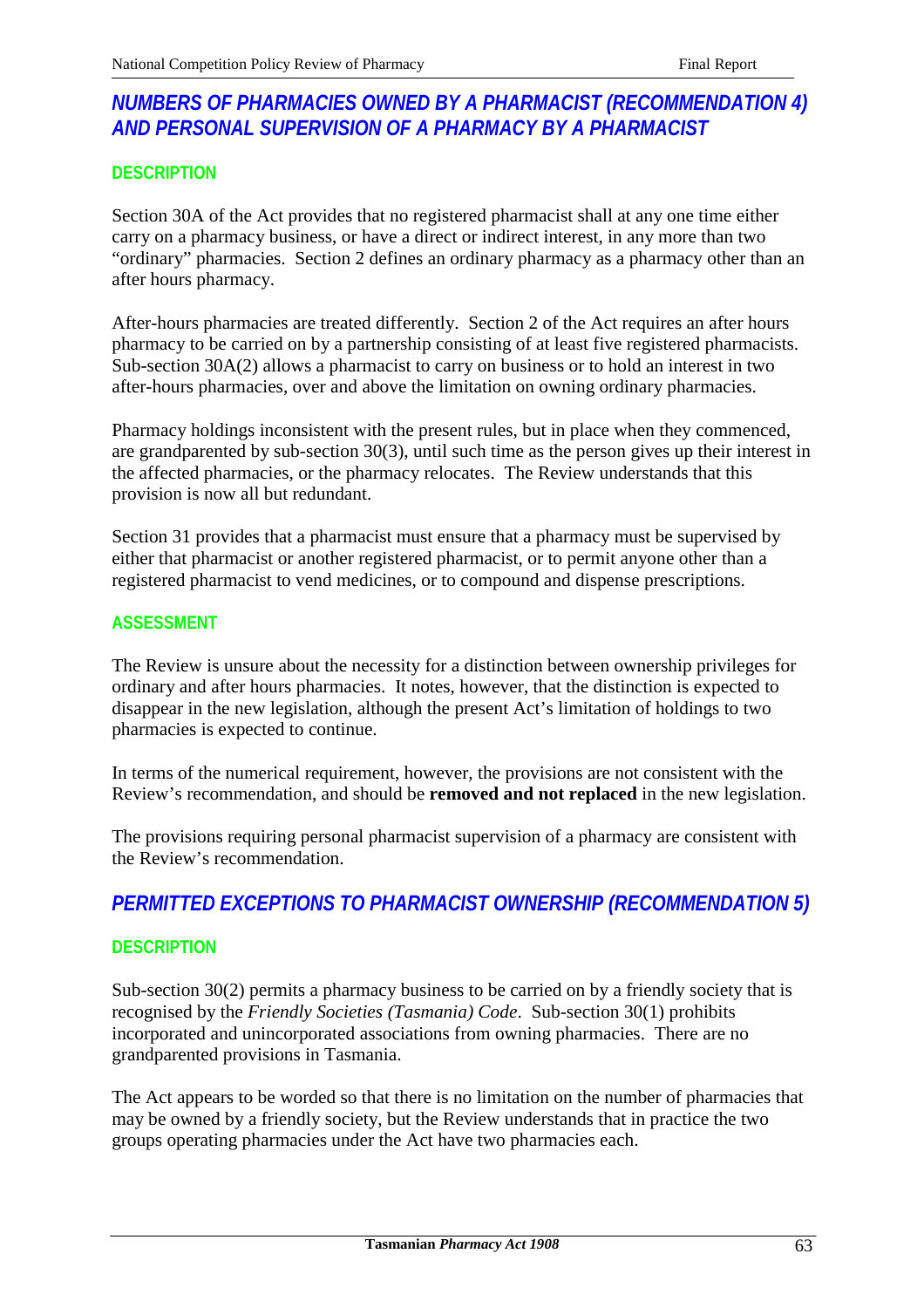The Review understands that friendly societies legislation in Tasmania has been amended to reflect the coverage of friendly societies under the Corporations Law. These provisions are taken as being consistent with the Review's recommendation.

The Review understands that a body similar to a friendly society but a non-pharmacist owned body corporate, the Queenstown Medical Union, was prescribed as eligible to operate pharmacies under the lapsed regulations to the Act. Given that the Union is not a friendly society, its continued operation appears to be inconsistent with the provision for role. If so, it's continued pharmacy role would need special provision.

## *PECUNIARY INTERESTS IN A PHARMACY BUSINESS (RECOMMENDATION 6)*

In dealing with permitted ownership structures, sub-section 30(1) of the Act also provides that no ineligible person or association "shall carry on a pharmaceutical business (whether as owner or otherwise) or hold an interest in a pharmacy or in the business carried on in the pharmacy". Paragraph 29(1)(d) makes it an offence for a person other than a registered pharmacist to carry on the business of a pharmacist.

Section 30D provides that bills of sale, loan documents, leasehold agreements cannot contain terms that:

- Require goods or services necessary for the carrying on the pharmacy business to be bought or otherwise obtained from a specified person;
- Give any party to the agreement, other than the registered pharmacist the power to control the conduct of the business, or access to the accounts of that business; and
- Allow that any party to the instrument receives any consideration from the business that varies according to the business's profits or takings.

### **ASSESSMENT**

The Act does not offer a definition of what constitutes a direct or indirect interest in a pharmacy.

Contextual reading of the relevant sections, however, suggests that these terms that "direct interest" appears to relate to a shareholding in a pharmacy owning entity. "Indirect interest" appears to relate to a non-owning party's ability to influence the direction of a pharmacy business, to derive a share of the business's revenue other than by a contract of supply or service, or both. This would seem to rule out the acceptability of a franchise agreement based on share of turnover or profit.

On this reading, it appears that the sub-section 30(1) reference to "business carried on in a pharmacy" would appear to apply against arrangements such as a full franchise, where a franchise agreement may expect conformity with group practice in terms of matters such as layout, or confer on the franchisor elements of stock management or purchasing. It would not prohibit banner group arrangements where services are provided for a flat fee, and nominally at least participating pharmacist can take or leave elements of the banner package as they see fit.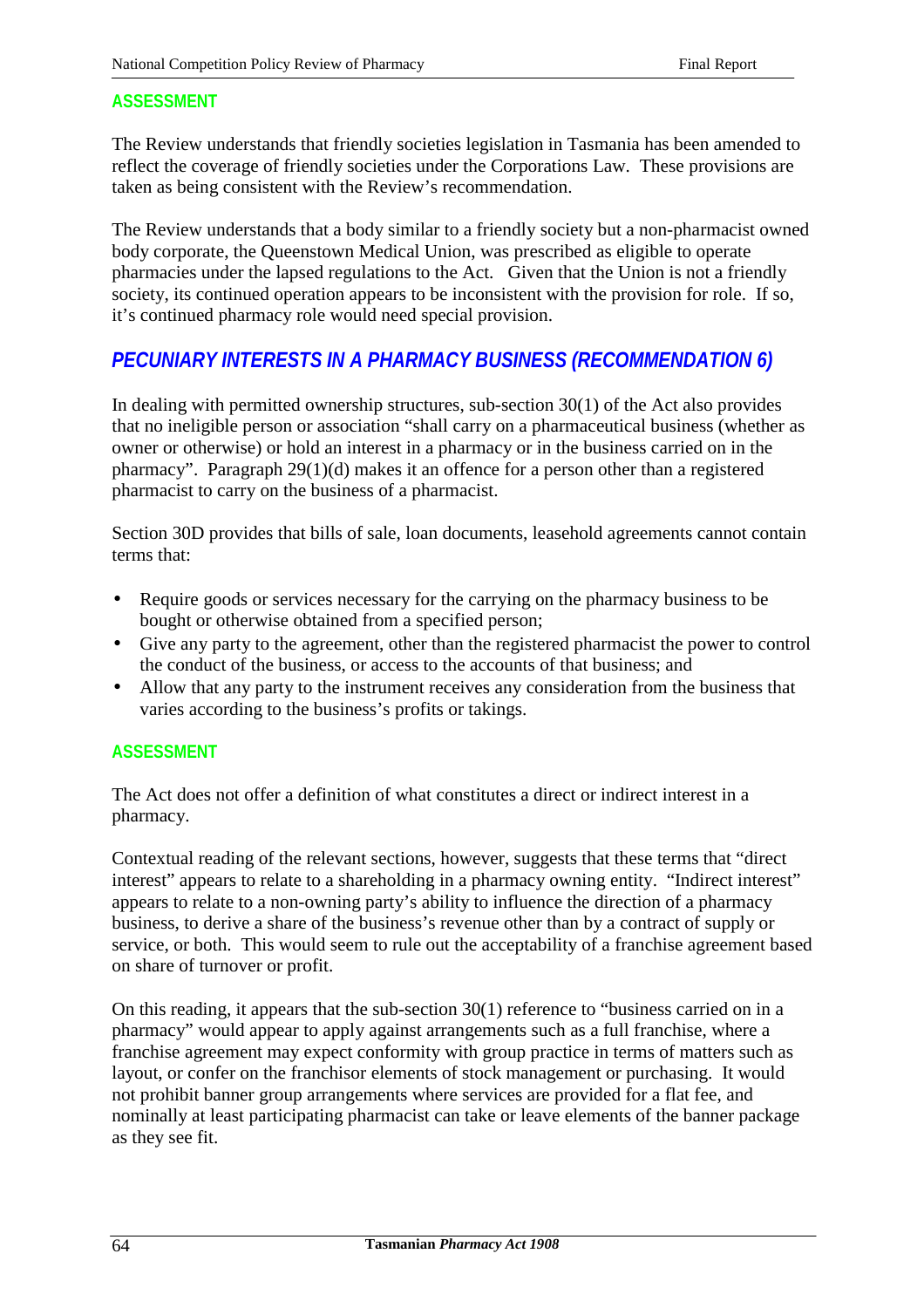The Review believes that existing provisions are too vague and go further than is necessary to protect the principle of pharmacist ownership and control of pharmacies and pharmacy businesses. It suggests that the draft bill could **replace** existing pecuniary interest provisions by including:

- A clear statement that no ineligible person or corporation should have a proprietary interest (ie a direct shareholding or directorship) in a pharmacy business;
- If necessary, a definition of proprietary interest to simplify and make consistent the interpretation and administration of relevant provisions of the Act; and
- A provision making it an offence under the Act for any person or corporation to apply improper or inappropriate influence on the professional conduct of a pharmacist, and making the a pharmacist acting under such influence a ground for professional misconduct.

The new Act should also ensure that section 30D of the present Act is **removed**, and not replaced with comparable provisions.

# *REGISTRATION OF PHARMACY PREMISES AND PHARMACY BUSINESSES (RECOMMENDATION 7)*

## **DESCRIPTION**

### *Pharmacy premises*

Section 30B of the Act provides that a pharmacy business can only be carried out in a currently registered pharmacy. Sub-section 30B(3) provides that the Board may register or refuse to register a pharmacy, or it may withhold registration until an applicant complies with such conditions as may be prescribed. Decisions by the Board may be appealed to a magistrate.

Section 30C provides that a pharmacy business can only be carried on in a pharmacy that complies with "the prescribed requirements", which may include requirements in relation to the pharmacy's construction, ventilation, lighting, cleanliness, sanitation and fittings.

Section 45 gives inspectors appointed by the Board powers, for the purposes of compliance with the Act, to enter and inspect any premises in an inspector has reasonable grounds for believing that a pharmacy practice or business is being carried on.

Regulations may be made by the Governor under sub-section 38(5) of the Act in respect of the registration of pharmacies and the requirements with which registered pharmacies are to comply. Currently no such regulations are in force.

#### *Pharmacy businesses*

There is no requirement under the Act to register a pharmacy business.

### **ASSESSMENT**

The pharmacy provisions of the Act are broad, vague and at the present time unsupported by regulations setting out precisely what conditions or specifications a registered pharmacy must satisfy. While it is understood that the reason for this situation is that regulations lapsed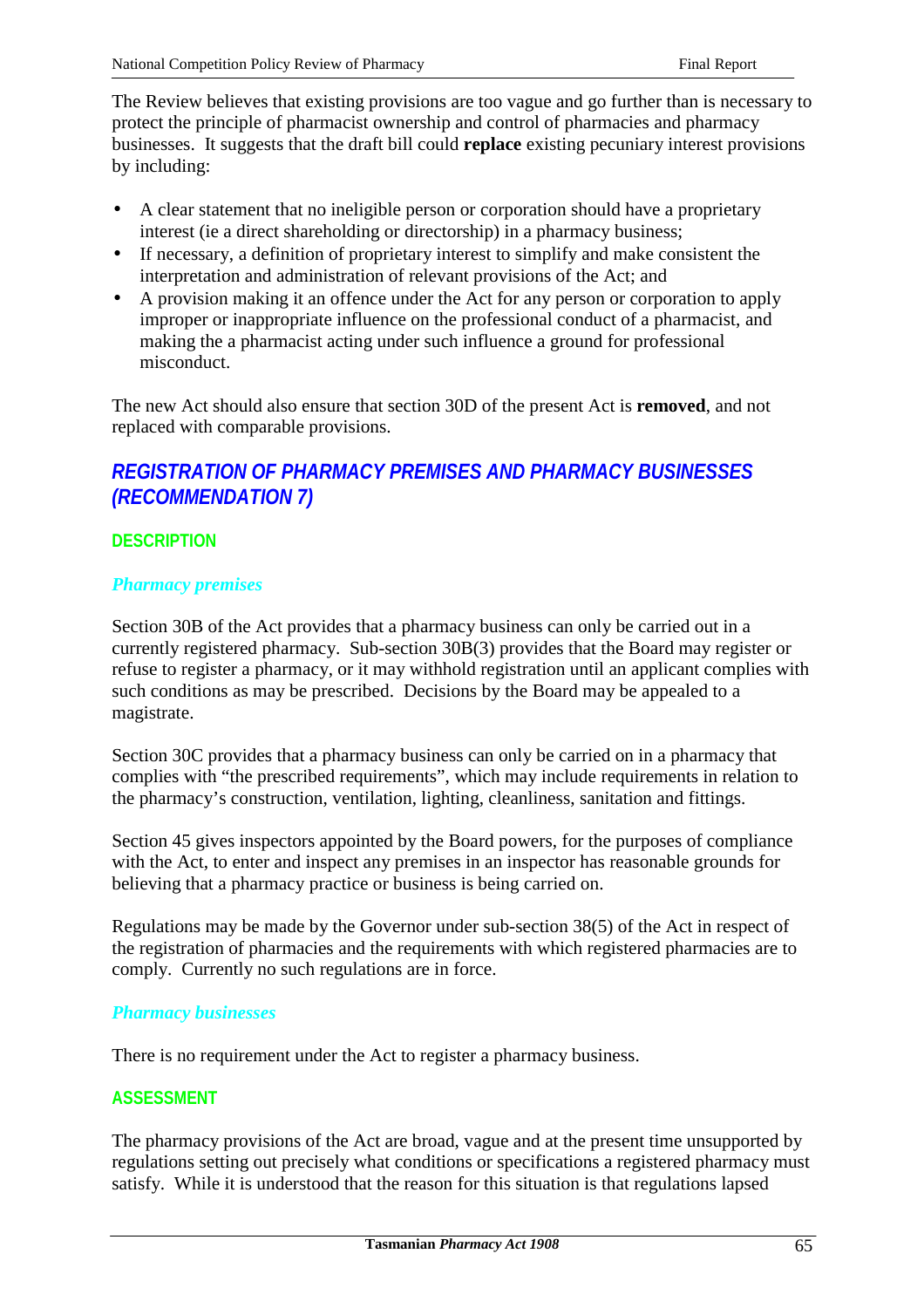pending imminent passage of a new Act, the Review is concerned that a prolonged gap in coverage may leave the Board enforcing standards that no longer have statutory force. Regulations of the nature specified in the Act would be justifiable restrictions on competition in interests of public safety, as they would contribute to the safe and competent practice of pharmacy.

The requirement for the registration of pharmacies is, however, inconsistent with the Review's recommendation, and should be **removed**.

The Review notes that, if enacted, the draft Bill would discontinue the present requirement for pharmacies to be registered. The draft Bill does, however, allow the Governor to make regulations in relation to the prescribed requirements for pharmacy premises. It also would retain powers of inspection for the Board, and enable the Board to make by-laws consistent with the new legislation, including in relation to pharmacy premises.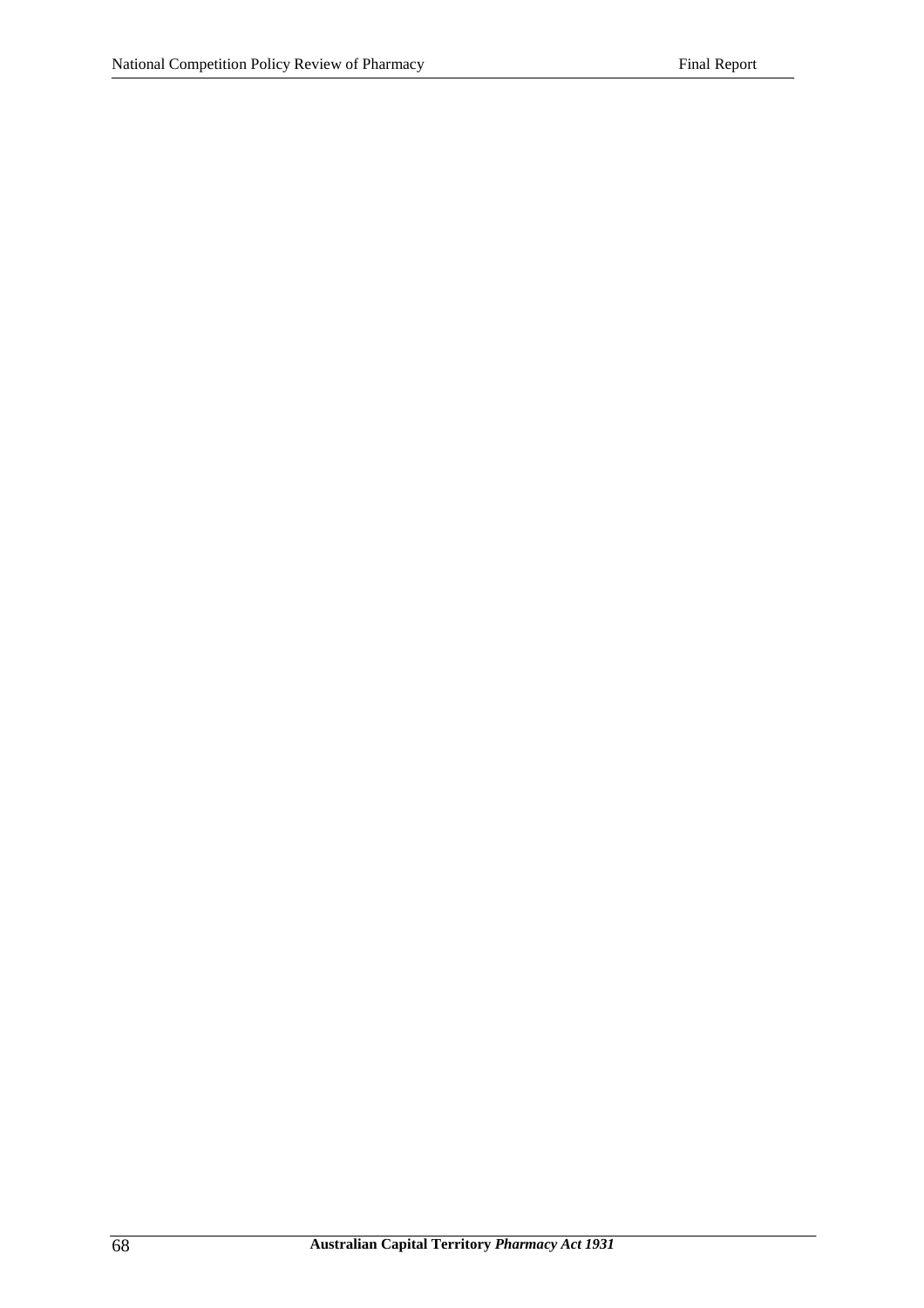# **AUSTRALIAN CAPITAL TERRITORY** *PHARMACY ACT 1931*

# *ASSESSMENT AGAINST THE REVIEWS' RECOMMENDATIONS*

# **1. OVERVIEW**

The *Pharmacy Act 1931* (the Act) has six Parts. There are no Regulations. The main provisions of the Act are the qualifications and registration of pharmacists and the conduct of business by pharmacists. In addition, and the constitution of the Pharmacy Board (the Board) is set out at Section 2 and specifies that the Board is charged with the general administration of pharmacy in the Territory.

# **2. OWNERSHIP OF PHARMACIES**

# *OWNERSHIP OF PHARMACIES BY PHARMACISTS (RECOMMENDATION 1)*

## **DESCRIPTION**

The Act has no express requirement on the ownership of pharmacies. Sub-section 2(4) of the Act defines people who practice pharmacy as those who do so personally on their own account, or as a member of a firm, or those who employ pharmacists. The last provision appears to imply that non-pharmacists, including non-pharmacist companies, can own pharmacies and that they are subject to the Act in relation to the practice of pharmacy.

There is a requirement in sub-section 45(1) for owners of pharmacy business to display the name of the pharmacist in charge at the premises. Sub-section 45(2) contains the penalties that apply to companies and in other cases for contravention of sub-section (1).

## **ASSESSMENT**

The Act appears to make a distinction between the ownership of businesses and the practice or conduct of the business of pharmacy. This view is supported by the provision in Section 45 for the separate concept of a pharmacist in charge as distinct from the owner of a business.

The Review understands that legal opinion obtained by the Board regarding these provisions indicates that there could be some doubt about the ability of non-pharmacists to own a pharmacy business. This advise argues that although a company can own a pharmacy, it cannot be registered as a pharmacist under Section 9 as a company could not meet the requirements of passing an examination and undertaking practical experience. Also, it appears that there would be difficulties in meeting the requirements of the Territories *Drugs of Dependence Act 1989* by a corporate entity or a pharmacy controlled by non-pharmacists. Owning or controlling certain prohibited substances is an offence under this Act, although pharmacists are exempted from these provisions.

On balance, the Review believes that the provisions on the Act cannot be held to rule out the ownership of pharmacies by persons other than pharmacists. If that is so, the current provisions are not wholly consistent with the Review's recommendation but, because they fall *within* and not *outside* the scope of the Review's conclusion on the boundaries of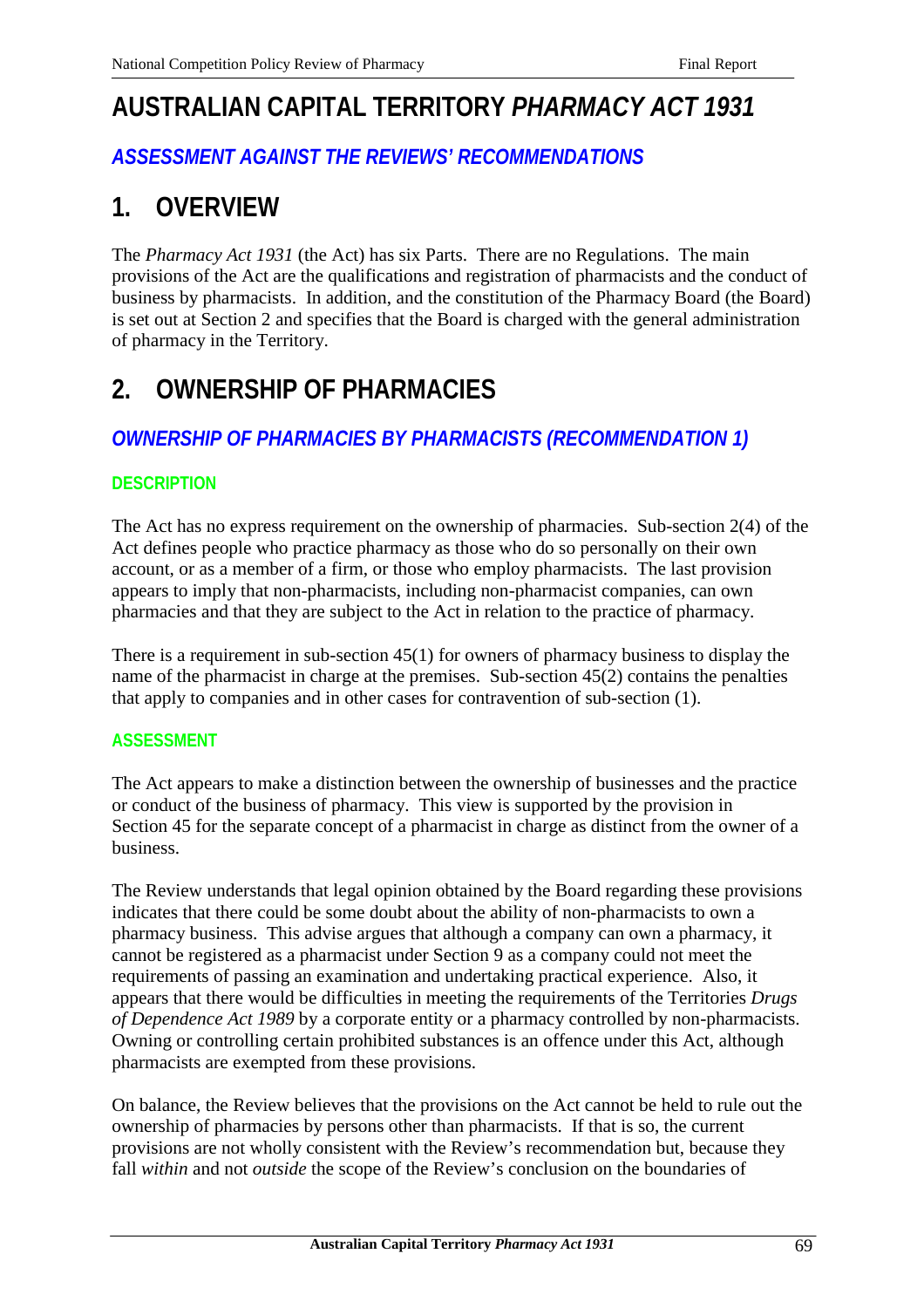justifiable regulation of who owns pharmacies<sup>16</sup>, any adjustments to current statutory requirements are a matter for the Territory.

## *RESIDENTIAL REQUIREMENTS FOR OWNERSHIP (RECOMMENDATION 2)*

### **DESCRIPTION**

There are no residential requirements for ownership or registration as a pharmacist under the Act. Section 21 lists the details that are to be included in the Register of Pharmacists and includes the person's place of residence, whether within or outside the Territory.

### **ASSESSMENT**

As the Act is silent on these points, it is not inconsistent with the Review's recommendations.

## *OWNERSHIP STRUCTURES (RECOMMENDATION 3)*

#### **DESCRIPTION**

There are no provisions in the Act relating to ownership structures. Section 43 of the Act authorises the administration of the estate of deceased pharmacists for six months, or more if the Board agrees, provided that the practice of pharmacy in the business is carried on by a registered pharmacist.

#### **ASSESSMENT**

The Act does not preclude or prohibit any ownership structures for, or shareholding arrangements in, pharmacy businesses. Generally, this is consistent with the Review's recommendation, but any implied ability for persons and corporations who are not registered pharmacists to be shareholders in a for-profit pharmacy business would be inconsistent with the Review's recommendation.

## *NUMBER OF PHARMACIES OWNED BY A PHARMACIST AND PERSONAL SUPERVISION OF A PHARMACY BY A PHARMACIST (RECOMMENDATION 4)*

### **DESCRIPTION**

The Act contains no references to pharmacy ownership or the numbers of pharmacies that may be owned by any person, persons or entities.

Paragraph 48(c) of the Act provides that a pharmacist shall not carry on business except under the supervision of that pharmacist or another registered pharmacist.

#### **ASSESSMENT**

The Act currently is interpreted as having no limitation on the number of pharmacies that a pharmacist may own. This is consistent with the Review's recommendations.

The pharmacist supervision provisions are consistent with the Review's recommendation.

 $\overline{a}$ 16 See also Chapter 1 of Part A of this Report.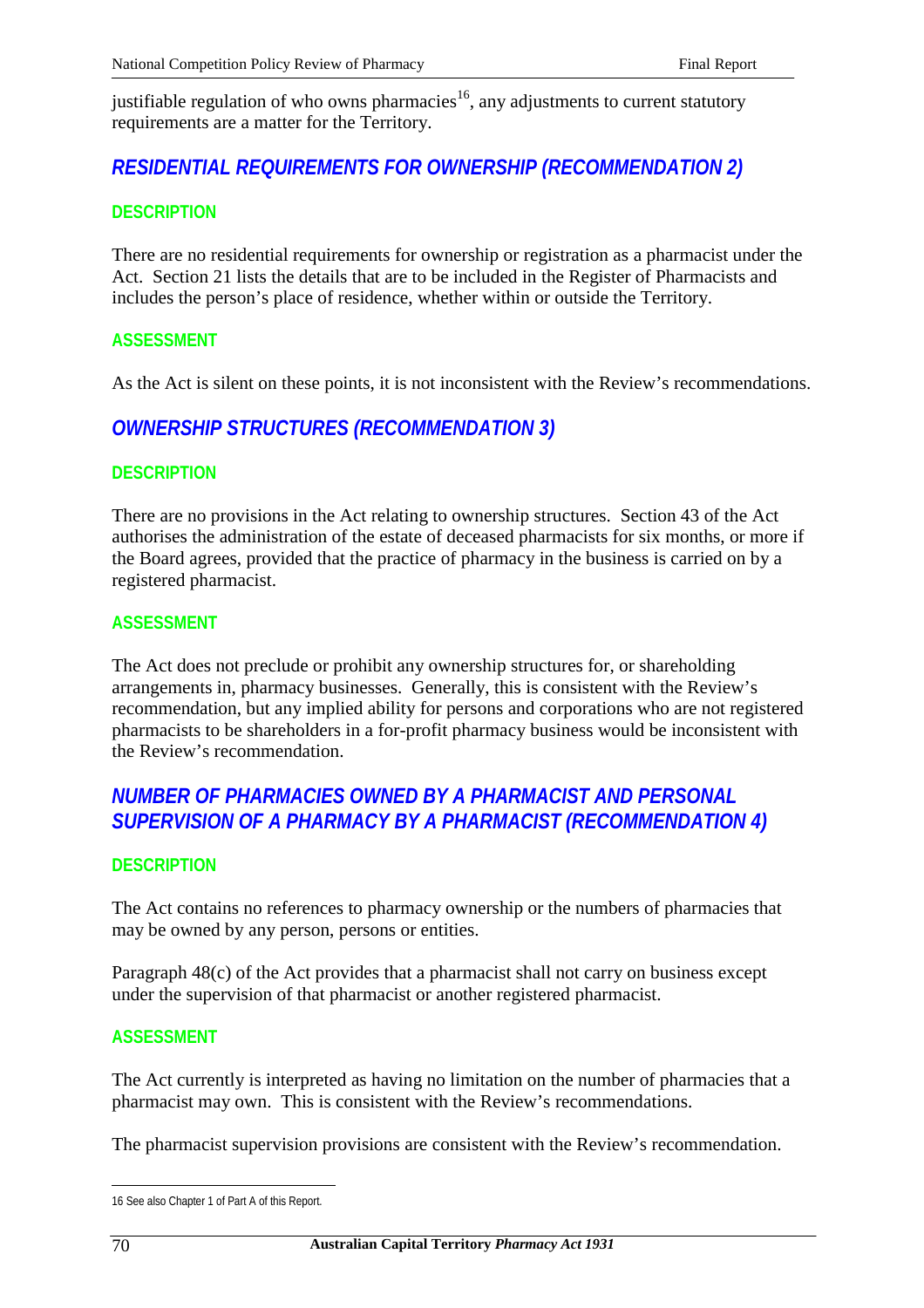# *PERMITTED EXCEPTIONS TO PHARMACIST OWNERSHIP (RECOMMENDATION 5)*

## **DESCRIPTION**

The Act contains no references to friendly societies or other ownership structures or arrangements and therefore contains no grandparenting provisions or other exemptions.

## *PECUNIARY INTERESTS IN A PHARMACY BUSINESS (RECOMMENDATION 6)*

### **DESCRIPTION**

There are no provisions in the Act concerning pecuniary interest.

### **ASSESSMENT**

Unless the Act was amended to clarify its coverage of pharmacy ownership, pecuniary interest provisions are not required. Should such amendments be made, however, they could include:

- A clear statement that no ineligible person or corporation can have a proprietary interest in a pharmacy business;
- A definition of proprietary interest to simplify and make consistent the administration of these provisions. The working definition of proprietary interest in Chapter 1 of the Review's report may be of guidance in this regard; and
- A provision making it an offence under the Act for a person or corporation to apply improper and inappropriate interference on the professional conduct of a pharmacist, and making the acting of a pharmacist under such influence a ground for professional misconduct.

# *REGISTRATION OF PHARMACY PREMISES AND PHARMACY BUSINESSES (RECOMMENDATION 7)*

### **DESCRIPTION**

The Act has no provisions relating to the registration of pharmacy premises or businesses, although a number of sections provide for the setting and enforcement of pharmacy practice and dispensary standards, and for reasonable inspection of premises.

## **ASSESSMENT**

The Act is consistent with the Review's recommendations.

# **3. REGISTRATION OF PHARMACISTS**

Part 3 of the Act deals with pharmacist registration, and part 4 is concerned with the conduct of pharmacy business, including provisions for the cancellation of registration. Essentially, the two parts provide the Board with the authority to register pharmacists, limit the practice of pharmacy to registered pharmacists, and to determine the professional and personal requirements for registration.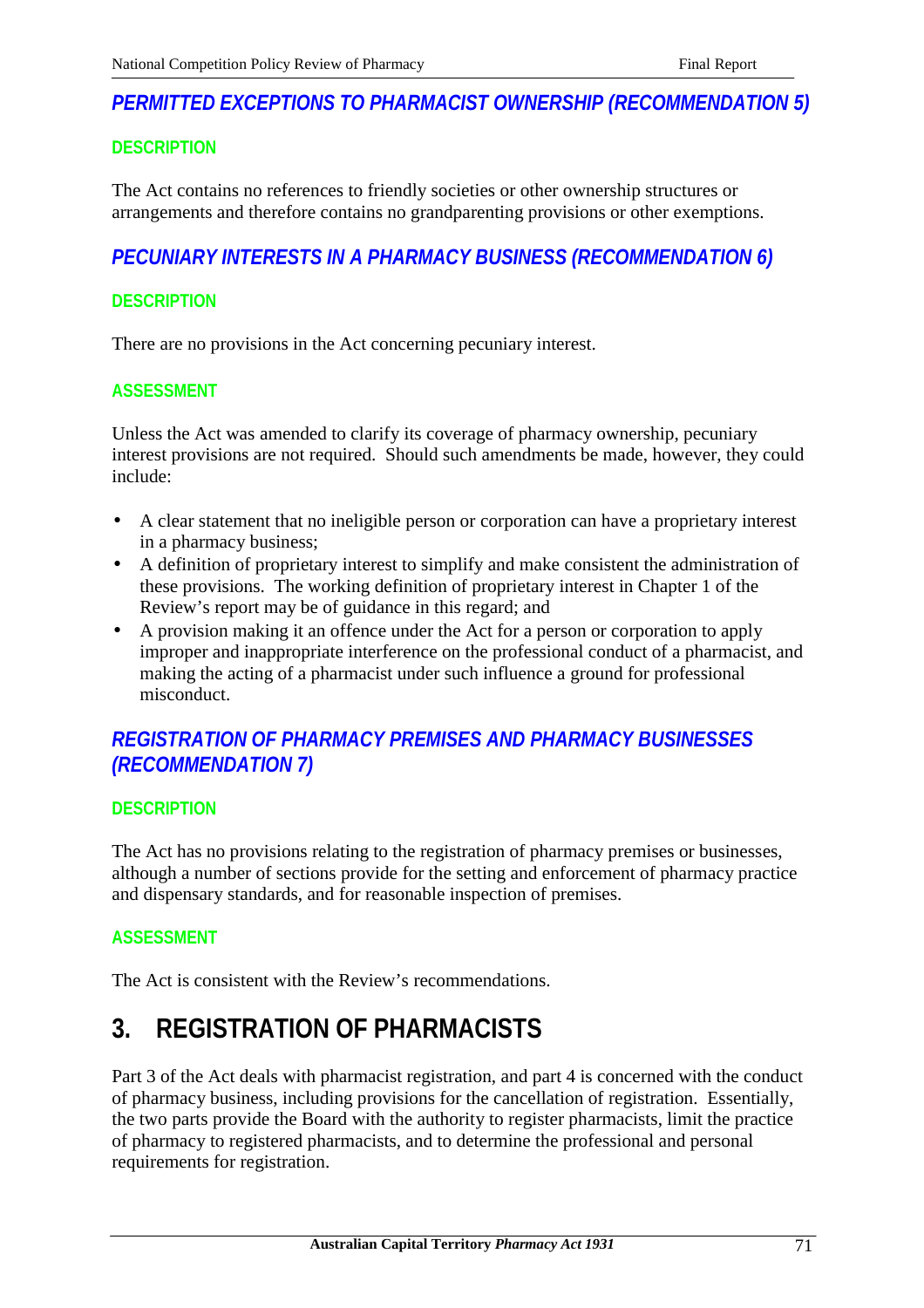The latter power includes an ability to cancel or suspend registration if a person has engaged in any improper or unethical behaviour, or is not competent to practise pharmacy. The Board also has a discretionary power to impose conditions on registration at Section 22 of the Act. These conditions can include the duration of registration, limitations on practice and conditions relating to any other matters the Board considers appropriate.

# *REGULATORY MACHINERY (RECOMMENDATIONS 14 AND 15)*

## **DESCRIPTION**

### *Constitution of the Board*

The constitution of and administrative arrangements for the Board are set out in Part 2, Sections 5 to 7. The Board consists of a Chairperson, three other members, all of whom are registered pharmacists and appointed in accordance with the *Health Professions Boards (Procedures) Act 1981* and three who are elected in accordance with the *Health Professions Boards (Elections) Act 1980*, which requires that all candidates be registered pharmacists. The Act is silent in relation to all other aspects of the administration and conduct of the Board, including disciplinary procedures.

#### *Functions of the Board*

The Board has a broad role outlined at Section 5, which is the "general administration" of the Act. In practice, the Act requires that the Board and has discretion in a number of areas regarding registration. For example, Section 14 permits the Board to refuse registration to persons convicted of an offence that renders them "unfit in the public interest to practice". There are also a number of specific powers and functions that the Board is required to perform. These mostly relate to the actual registration and re-registration of pharmacists and generally confine the role of the Board to registration and the practice of pharmacy.

#### *Staffing*

There are no provisions relating to staffing apart from Section 7, which provides the ability to create and maintain one or more offices which have duties including the performance of the function of an inspector.

#### **ASSESSMENT**

#### *Constitution of the Board*

The lack of wider community and legal practitioner representation in Board membership, and the fact that half its members are elected, are inconsistent with the Review's recommendations, and the existing provisions should be **amended**.

#### *Functions of the Board*

Current provisions regarding the Board and its operation are not consistent with the Review's recommendations and the regulatory machinery should be **revised** to make the provisions more consistent with the principles outlined in Recommendation 14.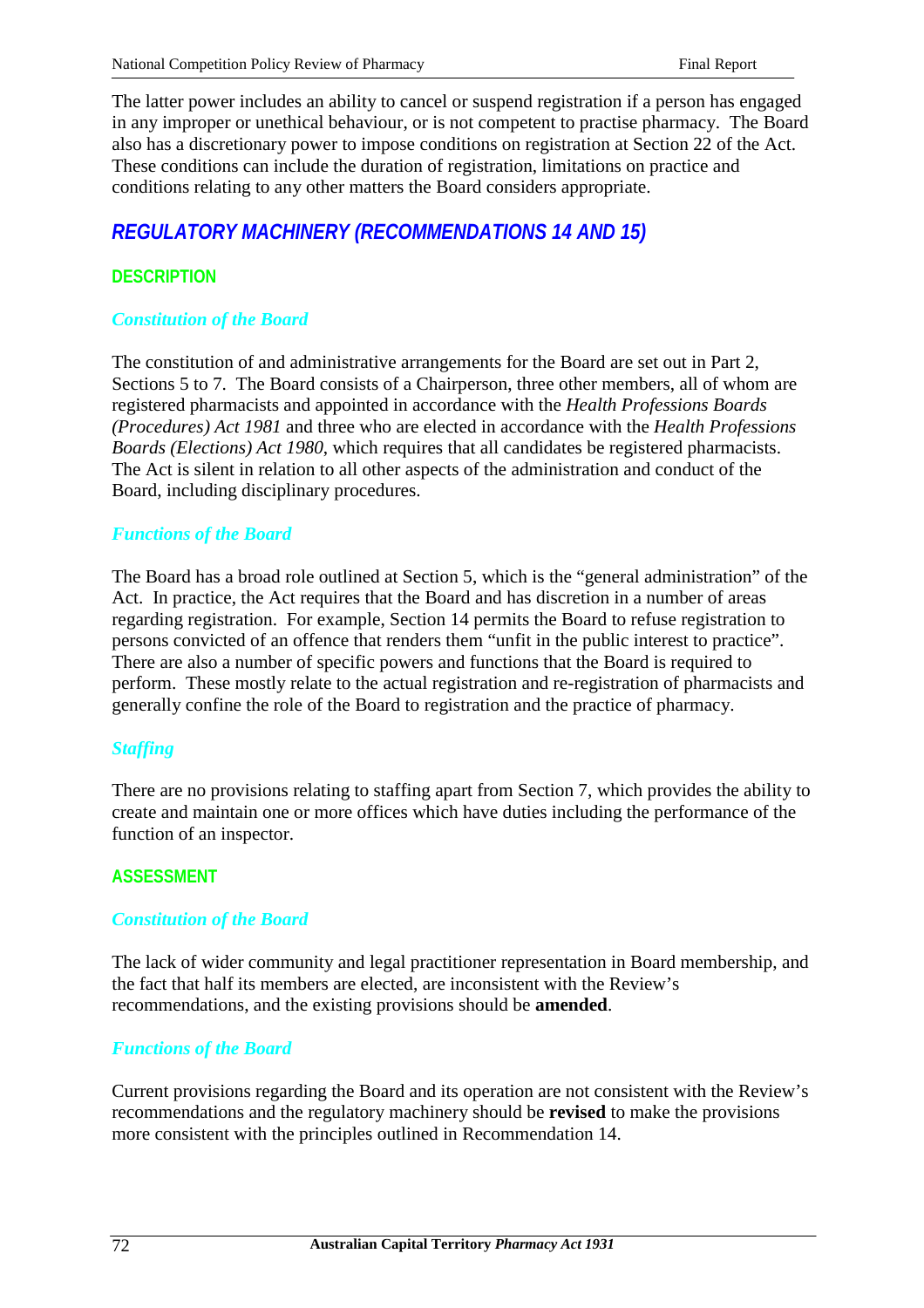# *REGISTRATION OF PHARMACISTS (RECOMMENDATION 16)*

# **DESCRIPTION**

## *Pharmacy register*

The registration of pharmacists is dealt with in Part 3 of the Act. The Board is required to keep a Register of Pharmacists in accordance with Section 23, whilst the details to be included in the Register are listed in Section 24. Notification of changes of address, alterations to the Register and the publication of entries in the Register are included in Sections 32 to 34. Certificates of Registration are issued are authorised in Section 31.

### *Practice protection*

Section 42 of the Act makes it an offence for persons other than registered pharmacists to carry on the business of a pharmacist. Section 49 allows dentists, medical practitioners and veterinary surgeons to dispense medicines without becoming registered pharmacists.

# *Title protection*

Prohibition on the use of descriptions or titles by persons other than registered pharmacists in respect of the practice of pharmacy is also included in Section 42.

# *Personal requirements for registration*

There are a number of personal requirements in the Act. These include, conviction of an offence, deregistration outside the Territory, competence and good character (sections 13-16) Additionally, Section 18 requires that application is to be made on the prescribed form and accompanied by the determined fee.

### *Professional requirements for registration*

The qualifications required for registration are covered at Section 9. The requirements specify a tertiary course accredited by the Board, passing an examination conducted by or on behalf of the Board and practical experience or training in practising pharmacy for up to twelve months. There are mutual recognition discretionary provisions at Sections 10 and 11 respectively. The latter permits the board to grant registration for teaching or research positions for people who possess qualifications that the Board considers appropriate.

### **ASSESSMENT**

### *Pharmacy register*

These provisions are consistent with the Review's recommendations. *Practice protection*

These provisions are consistent with the Review's recommendations.

### *Title protection*

These provisions are consistent with the Review's recommendations.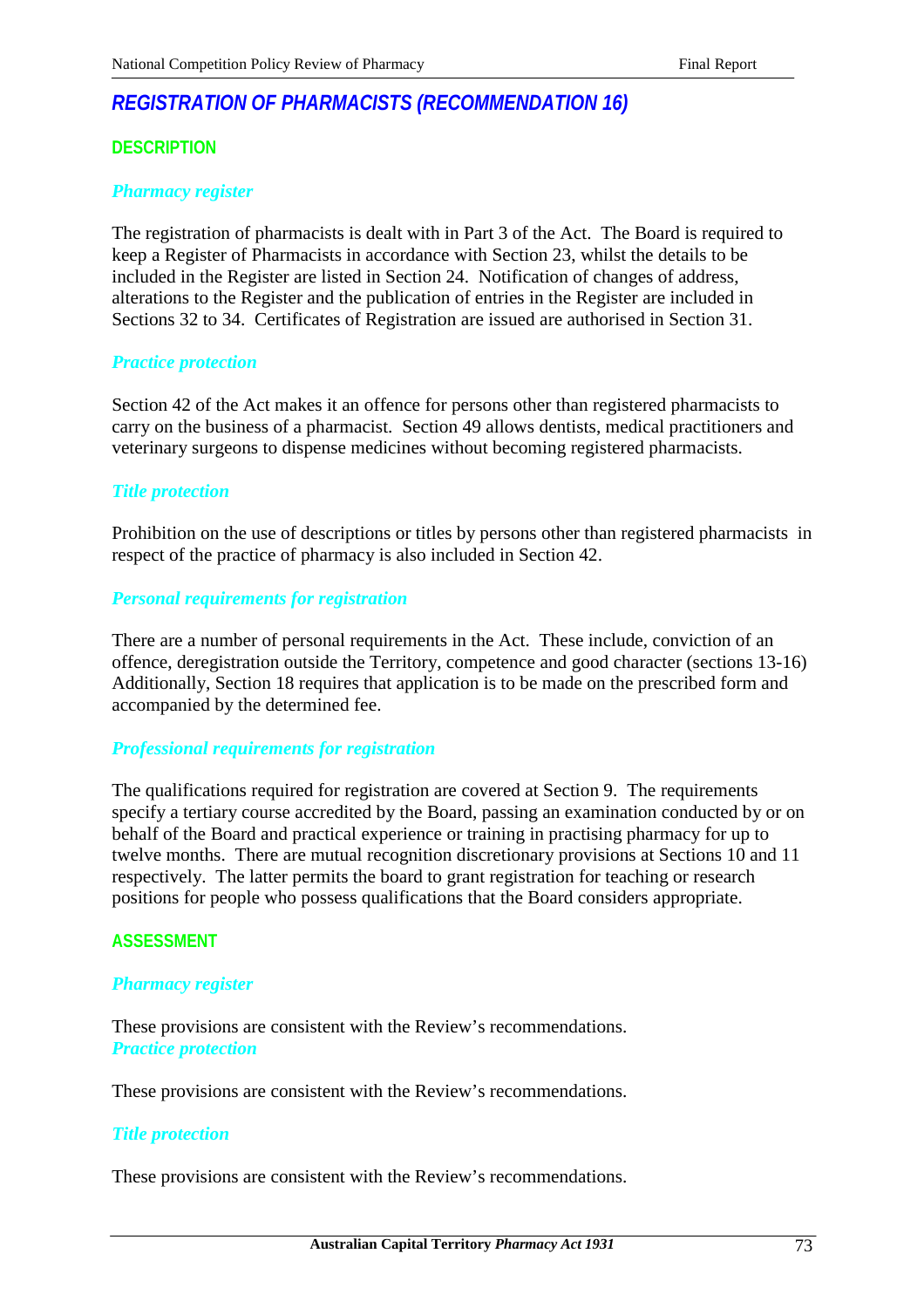# *Personal requirements for registration*

Requirements excess to good character and English language proficiency are inconsistent with the Review recommendations and should be **removed**.

*Professional requirements for registration*

These provisions are consistent with the Review's recommendations.

# *ONGOING PRACTICE (RECOMMENDATIONS 17 AND 18)*

# **DESCRIPTION**

### *Re-registration*

The only re-registration requirement is at Section 28 of the Act, which requires the payment of the determined fee by 31 October each year. There are no requirements to notify the Board of any periods of non-practice nor any other matter. This means that registration can be maintained unless it is cancelled by the Board in accordance with other provisions in the Act relating to registration. These are dealt with in the section on disciplinary processes below.

# **ASSESSMENT**

These provisions are consistent with the Review's recommendations.

# *DISCIPLINARY PROCESSES (RECOMMENDATION 19)*

# **DESCRIPTION**

The grounds for the cancellation or suspension of registration and the procedures to be followed by the Board are contained in Part 4 of the Act, Sections 35 to 53, which are concerned with the conduct of business as a pharmacist. The Board has both specific and broad powers to cancel registration. These range from withdrawal of the pharmaceutical qualification to habitual drunkenness and improper conduct and incompetence.

The Board can also caution, reprimand and impose fines on pharmacists. The cancellation or suspension of registration can only be imposed following an inquiry, which is required in accordance with Section 41. This Section also applies in cases where pharmacists are cautioned, reprimanded, ordered to undergo medical or psychiatric treatment or counselling or have conditions imposed on their practice.

There are no requirements for the conduct of inquiries and the publication of their findings is at the discretion of the Board (section 44). There are no provisions for the public to make complaints and for them to be investigated, nor is it specified how an inquiry should be instigated or conducted. Appeal rights to the Administrative Appeals Tribunal set out at Section 54, with written notification of Board decisions specified at section 55.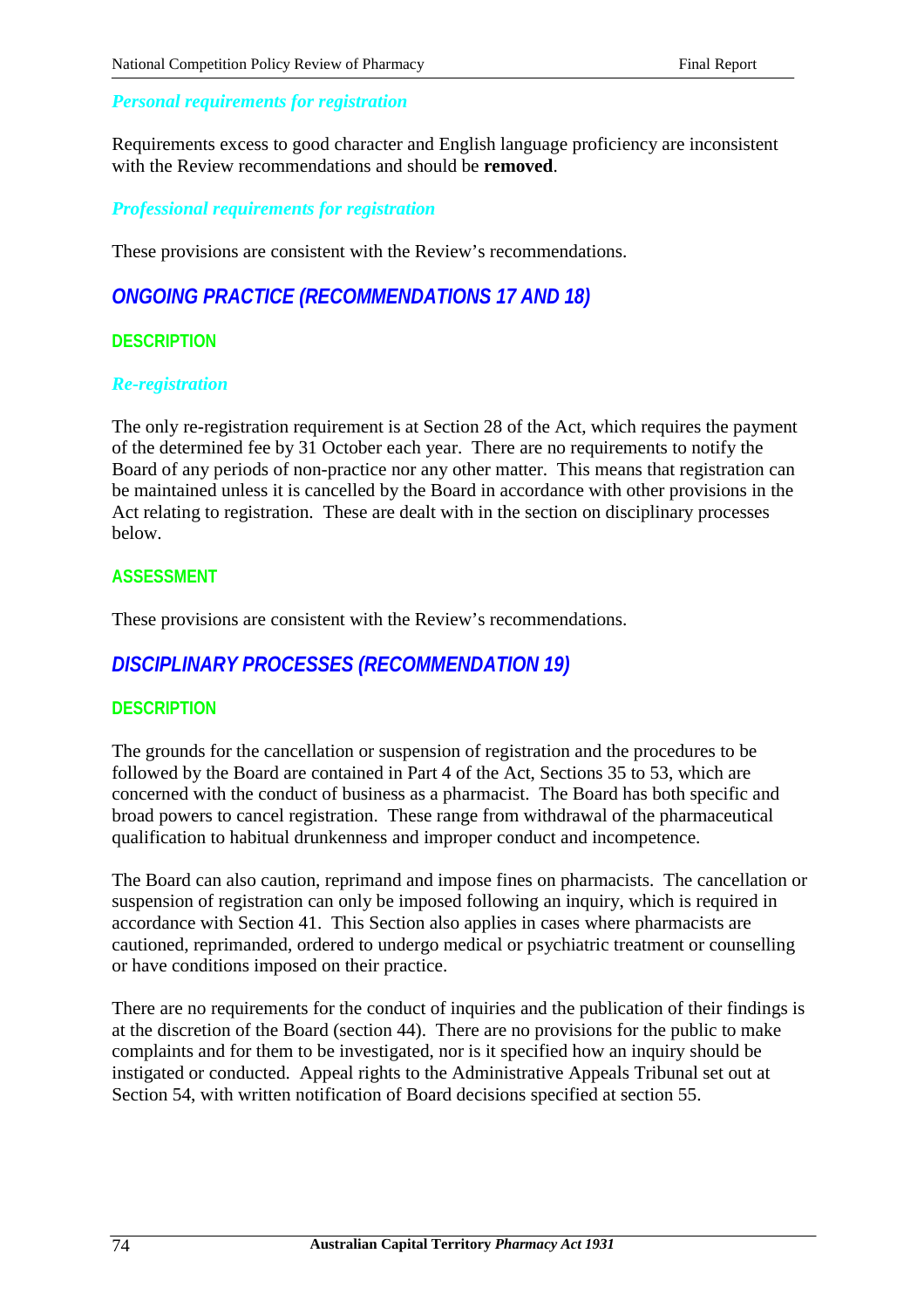# **ASSESSMENT**

The Act does not provide a comprehensive framework for pharmacist disciplinary system works and how it protects the public interest. The disciplinary provisions of the Act are therefore inconsistent with the Review's recommendation and should be **amended**.

Areas to which attention could be given include:

- Who may make complaints, referral of matters by courts and other bodies, and the manner in which complaints and referrals are made;
- Specific grounds for complaint, including setting out in reasonable detail what may constitute professional misconduct;
- Investigating complaints;
- Conciliating complaints and dealing with matters short of a hearing;
- Dealing with complaints by way of formal and informal hearings, and procedures for those hearings including dealing with conflicts of interest for Board members and ensuring that persons investigating a complaint do not adjudicate on the matter;
- The setting of penalties, including appropriate periods of suspension and adequate financial penalties; and
- Dissemination of disciplinary decisions.

At minimum, any guidelines or standing orders used by the Board to investigate, hear and adjudicate on disciplinary matters should be statutory instruments. These should cover all stages of a complaints process, including receiving and investigating complaints.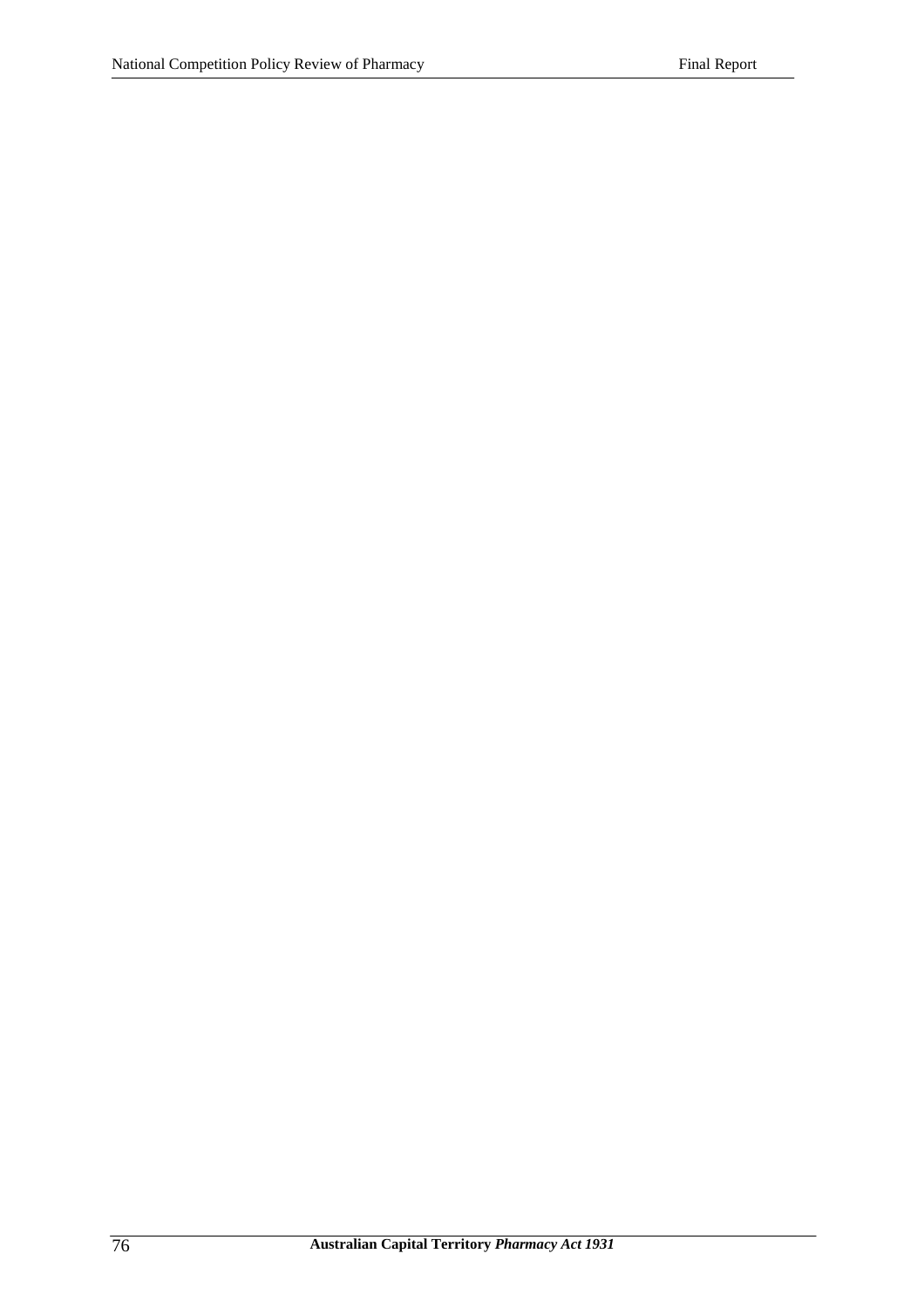# **NORTHERN TERRITORY** *PHARMACY ACT 1996*

# *ASSESSMENT AGAINST THE REVIEW'S RECOMMENDATIONS*

# **1. OVERVIEW**

The *Pharmacy Act 1996* (the Act) has five Parts. There are currently four Pharmacy Regulations.

The purpose of the Act is to register pharmacists and control the practice of pharmacy in the Northern Territory. The main provisions of the Act relate to the administration of the Pharmacy Board of the Northern Territory (the Board), registration requirements for, and the qualifications of, pharmacists, and the conducting of pharmacy businesses. The Regulations relate to meetings of the Board, details to be included in the Register of Pharmacists and the issue of certificates of registration.

By way of a general observation, pharmacy regulation in the Territory is notable for its relative lack of express regulation. While this promotes a professional practice environment, this in itself puts a particular pressure on the Board, which has to use its discretion and interpretative skills to administer the Act. The Act's relatively patchy coverage of key matters, such as pharmacy ownership and disciplinary and professional conduct matters, is noted.

It may be that it is timely for thorough revision of the Act. If this possibility is taken up by the Territory, the Review commends the principles of pharmacy legislation outlined in Recommendation 14 of this Report.

# **2. OWNERSHIP OF PHARMACIES**

# *OWNERSHIP OF PHARMACIES (RECOMMENDATION 1)*

It appears that the Act is concerned with who can practise the profession of pharmacy, rather than ownership of a pharmacy business as such. It is ambiguous in the way it approaches the matter of who can own a pharmacy. Some provisions imply that pharmacists can own pharmacies, and others simply provide that a pharmacy business must be under the management of a registered pharmacist.

Section 39 requires that only pharmacists can carry on business as a pharmacist and that dispensaries are to be constantly under the control of a pharmacist when open for business. Section 32 prohibits anyone other than a registered pharmacist from carrying on the business of a pharmacist. Also contained in Section 32 is a clause regarding the arrangements to be put in place when a pharmacist dies and specifies a transitional time limit of two months before which a registered pharmacist must conduct the business. These provisions could be read as implying only pharmacists are presumed to legally be capable of owning pharmacies.

On the other hand section 34, which relates to the management of a pharmacy, requires the "manager of a pharmacy" to display their name in front of the pharmacy, advise that Board of the pharmacy's location and that he or she is its manager, advise the Board of his or her continuous absence for more than three days, and "who will act as manager of the pharmacy during the absence".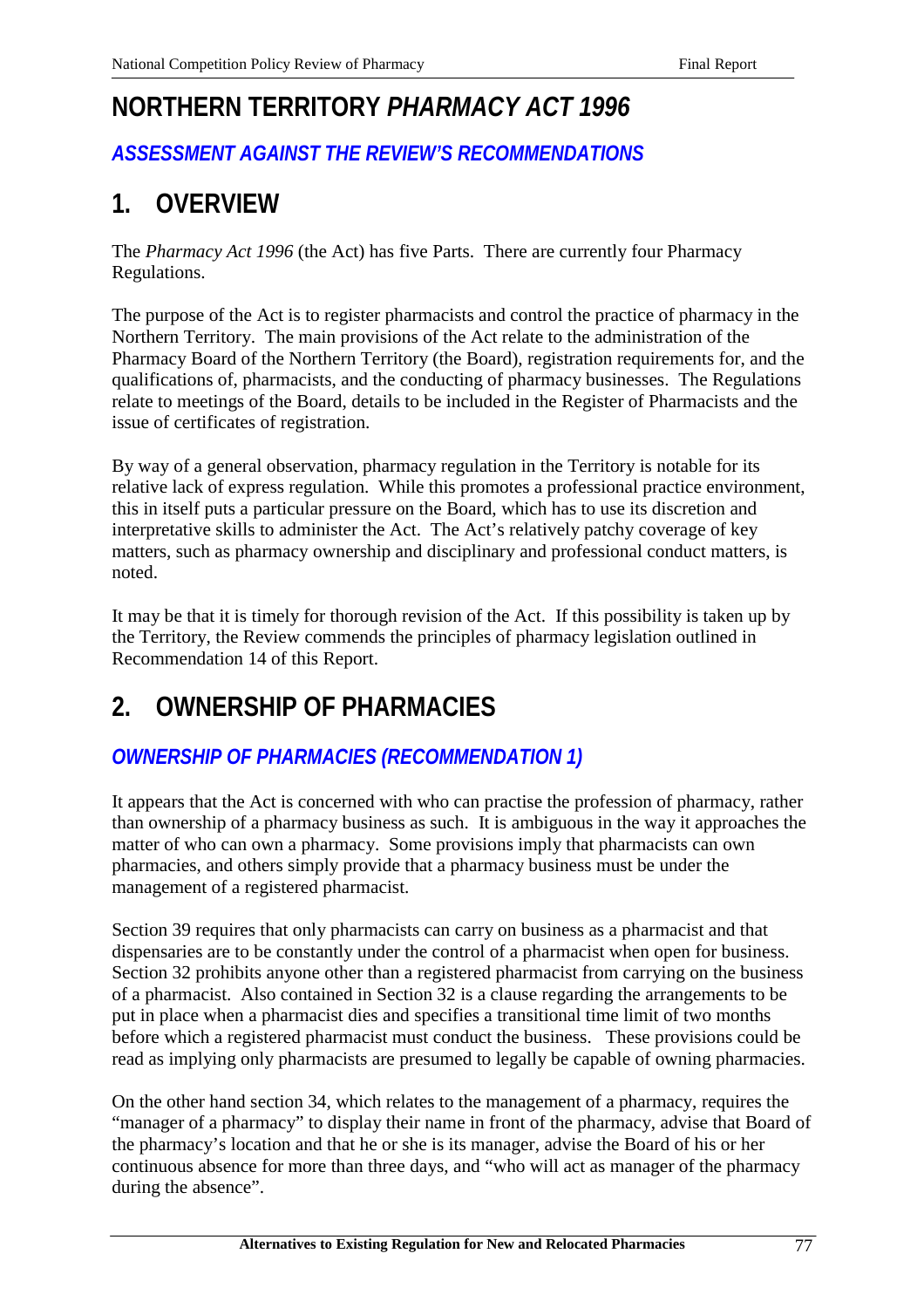Read in conjunction with sections 32 and 39, however, section 34 seems to imply very strongly that the Act's only interest is that a pharmacy is under the management of a professional pharmacist, and not necessarily that the manager is also the proprietor of the business.

The interpretation section of the Act provides no definition of terms such as "carry on the business of a pharmacist", as "manager of a pharmacy".

# **ASSESSMENT**

The question whether the Act prohibits pharmacies to be owned by persons other than pharmacists is ambiguous at best.

Legal opinion obtained by the Pharmacy Board of the Northern Territory regarding these provisions indicates that it can be strongly argued that the Act implies that a pharmacy must be owned by a pharmacist<sup>17</sup>. The opinion canvassed the effects of sections 32 and 39, but notable overlooked the contrary implication of section 34.

Nevertheless, the contention that the Act has an implied assumption that only pharmacists may own pharmacies has some basis on a reading of the Act. Sub-section 32(2), containing transitional provisions for pharmacy businesses on the death of a pharmacist, could be taken to suggest that there was an intent shown by Parliament that only pharmacists can own pharmacies, otherwise this provision would not be needed. It could also be, however, that this sub-section relates only to those businesses that are owned and operated by pharmacists, and not to all pharmacy businesses in the Territory.

But when the pharmacy manager provisions of section 34 are taken into account, the Act can be construed as requiring simply that pharmacies are managed and supervised by registered pharmacists. That a pharmacist also owns a pharmacy is not essential to ensuring the supervision of pharmacy services by a registered pharmacist.

The phrase "carrying on the business of a pharmacist" as used in sub-section 32(1), is also ambiguous. Similar phrases in State *Pharmacy Acts* appear to relate to proprietorship, and in others to the day to day operation of a pharmacy and the provision of professional pharmacy services by pharmacists.

Without clear guidance from the Act itself, it may be that the only ways that this question is resolved definitively are by amendment to clarify the Territory's intentions, or by judicial interpretation if a non-pharmacist proprietor seeks to establish a pharmacy business in the Territory and is challenged by the Board as another party.

On balance, the Review believes that the provisions in the Act cannot be held to rule out the ownership of pharmacies by persons other than pharmacists. If that is so, the current provisions are not wholly consistent with the Review's recommendation but, because they fall *within* and not *outside* the scope of the Review's conclusion on the boundaries of justifiable regulation of who owns pharmacies18, any adjustments to current statutory requirements are a matter for the Territory.

 $\overline{a}$ 

<sup>17</sup> This legal advice was conveyed to the Review in a letter from the Board dated 16 December 1999.

<sup>18</sup> See also Chapter 1 of Part A of this Report.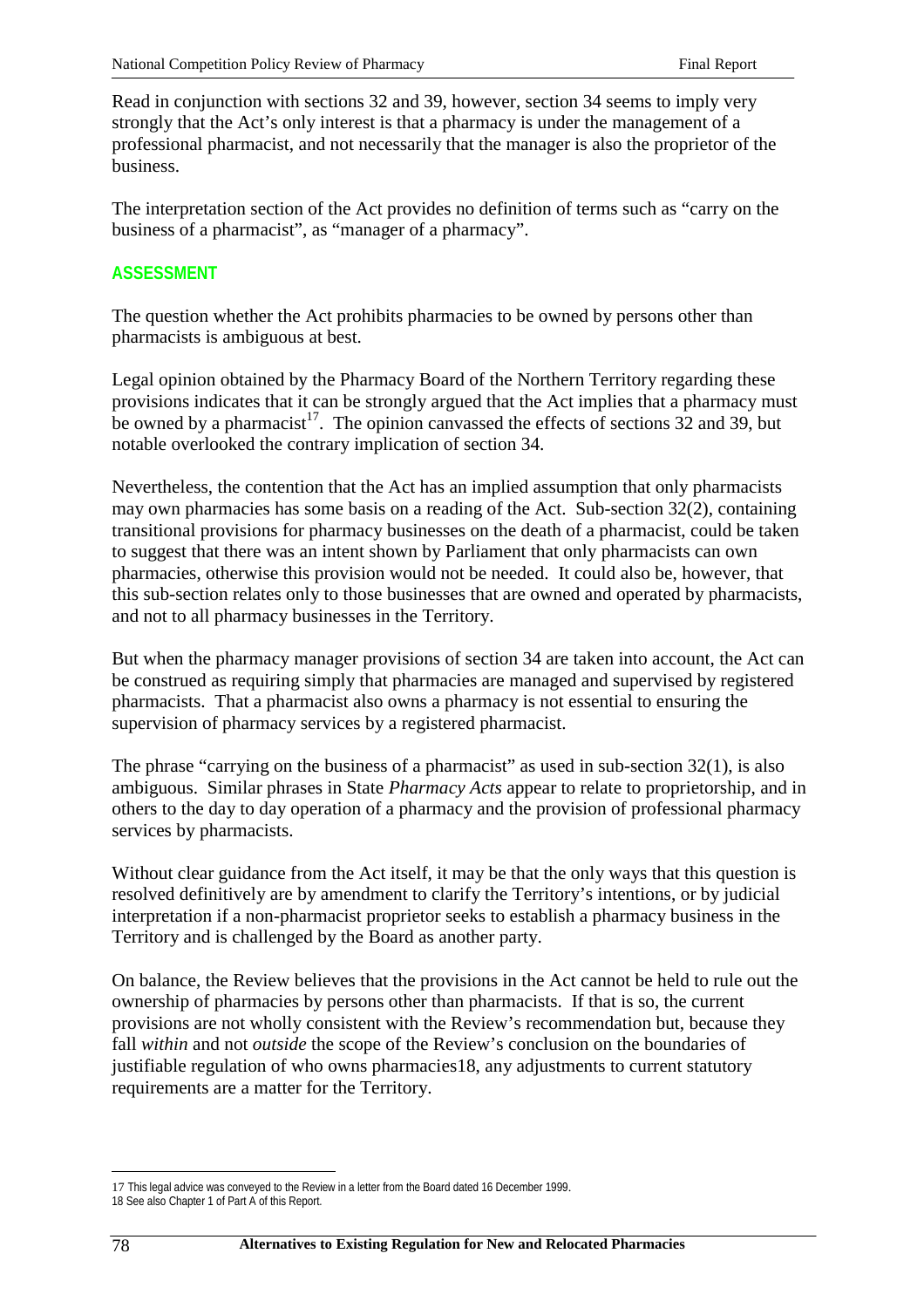# *RESIDENTIAL REQUIREMENTS FOR OWNERSHIP (RECOMMENDATION 2)*

## **DESCRIPTION**

The Act is silent on both whether a pharmacist has to be resident in the Territory to own a pharmacy, and on whether a pharmacist must be registered in the Territory to own a pharmacy.

## **ASSESSMENT**

As the Act is silent on these points, it is not inconsistent with the Review's recommendation.

# *OWNERSHIP STRUCTURES (RECOMMENDATION 3)*

# **DESCRIPTION**

Over and above its unclear provisions on whom may own pharmacies, the Act makes no comment about permitted ownership structures and arrangements for pharmacy businesses.

### **ASSESSMENT**

Because of its silence, the Act does not preclude or prohibit any ownership structures for, or shareholding arrangements in, pharmacy businesses. Generally, this is consistent with the Review's recommendation, but any implied ability for persons and corporations who are not registered pharmacists to be shareholders in a for-profit pharmacy business is inconsistent with the Review's recommendation.

# *NUMBERED OF PHARMACIES OWNED BY A PHARMACIST AND PERSONAL SUPERVISION OF A PHARMACY BY A PHARMACIST (RECOMMENDATION 4)*

### **DESCRIPTION**

The Act is silent on how many pharmacies a pharmacist may own in the Territory, and in which he or she may have a pecuniary interest.

Paragraph 39(c) of the Act provides that a pharmacist shall not carry on business except under the supervision of that pharmacist or another registered pharmacist.

### **ASSESSMENT**

The Act currently is interpreted as making no limitation on the number of pharmacies that a pharmacist may own. This is consistent with the Review's recommendation.

The pharmacist supervision requirement is consistent with the Review's recommendation.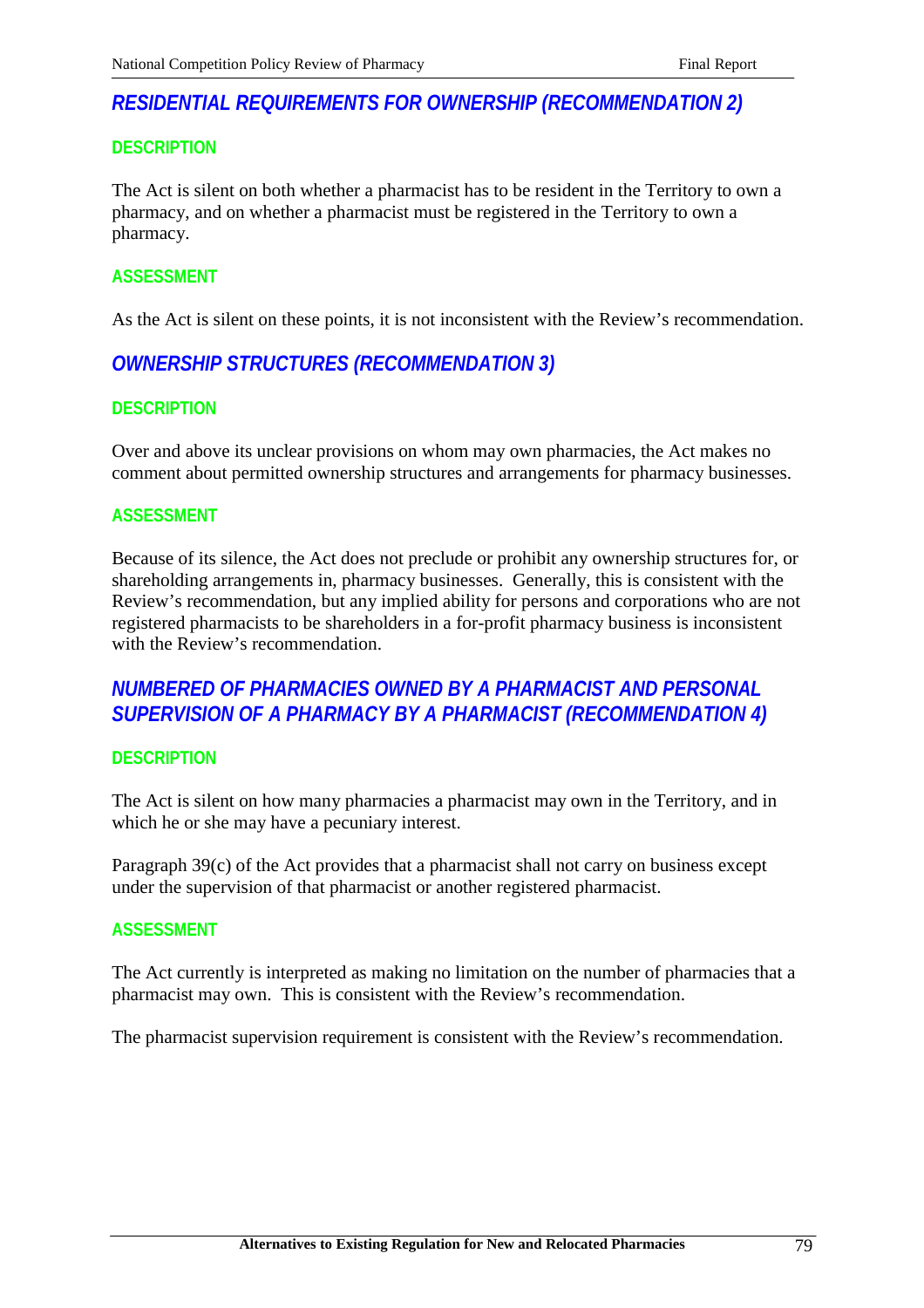# *PERMITTED EXCEPTIONS TO PHARMACIST OWNERSHIP (RECOMMENDATIONS 5)*

# **DESCRIPTION**

Further to its ambiguity on who may own pharmacies, and the permissible ownership structures for those pharmacies, the Act is silent on who besides registered pharmacists may be the proprietors of a pharmacy. There are no references to friendly societies or any other potential non-pharmacist proprietors in, apart from Section 36 that prohibits persons other than registered pharmacists from holding appointments as pharmacists to a number of agencies, including friendly societies.

# **ASSESSMENT**

In light of the Review's interpretation of other provisions of the Act as not precluding nonpharmacist owned pharmacies, it follows that friendly societies, and non-pharmacist individuals and companies, are not prevented from owning pharmacies in the Territory as the legislation stands.

In practice, it is understood that all community pharmacies in the Territory are currently owned by pharmacists and the issue has not needed to be resolved.

The Act, therefore, is not in itself inconsistent with the Review's recommendation, in the sense that leaves unregulated matters considered by that recommendation.

# *PECUNIARY INTERESTS IN A PHARMACY BUSINESS (RECOMMENDATION 6)*

# **DESCRIPTION**

The Act is silent in this area. This implies that any natural person or body corporate may have lawful pecuniary interest in a pharmacy or pharmacy business.

# **ASSESSMENT**

Unless the Act is amended to clarify its intentions on pharmacy ownership, pecuniary interest provisions are not required. If it is so amended, however, it could include:

- A clear statement that no ineligible person or corporation can have a proprietary interest in a pharmacy business;
- A definition of proprietary interest to simplify and make consistent the administration of these provisions. The working definition of proprietary interest in Chapter 1 of the Review's report may be of guidance in this regard; and
- A provision making it an offence under the Act for a person or corporation to apply improper and inappropriate interference on the professional conduct of a pharmacist, and making the acting of a pharmacist under such influence a ground for professional misconduct.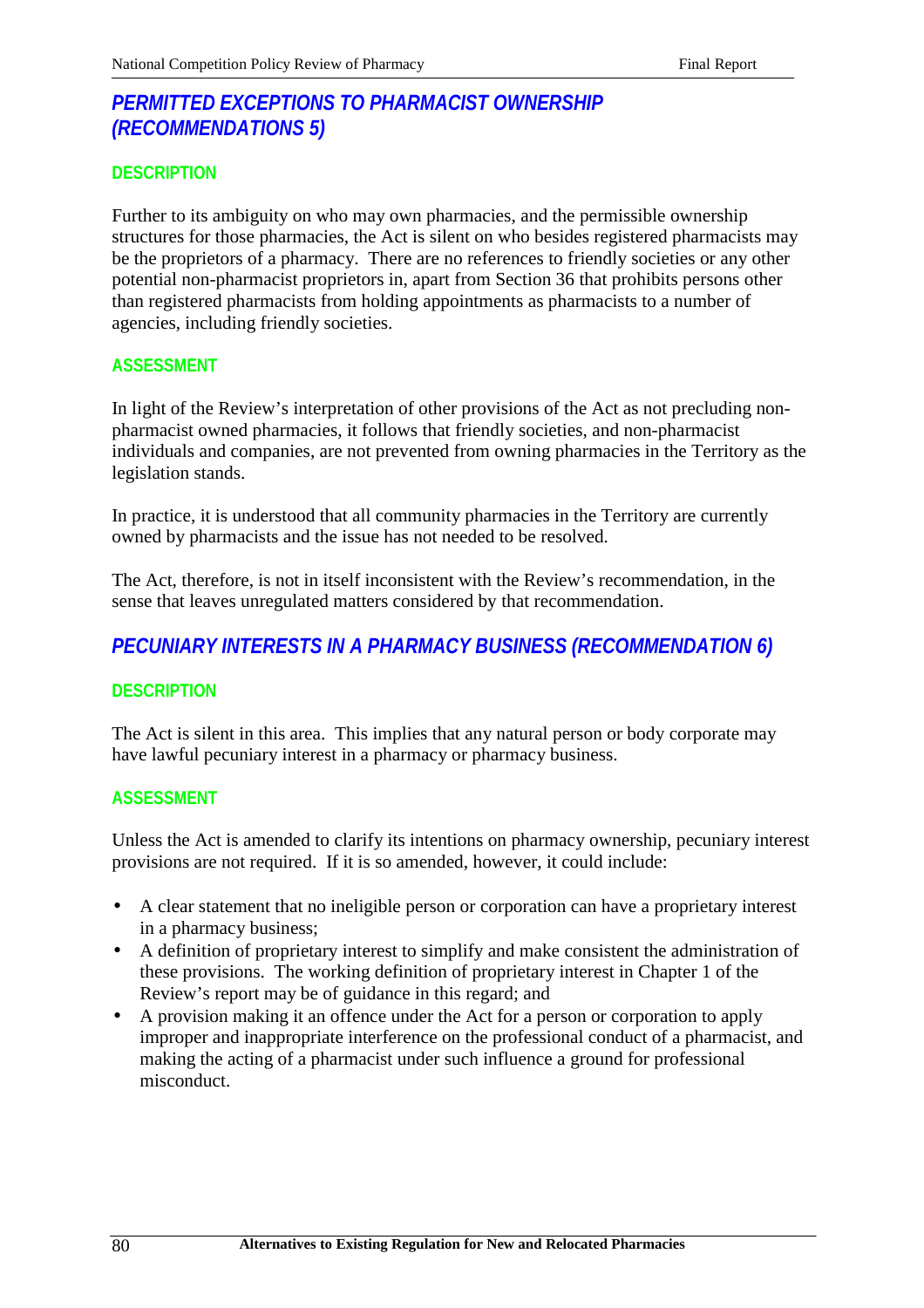# *REGISTRATION OF PHARMACY PREMISES AND PHARMACY BUSINESSES (RECOMMENDATION 7)*

# **DESCRIPTION**

The Act has no provisions relating to the registration of pharmacies or pharmacy businesses.

Section 17, however, provides for persons authorised by the Chairman of the Board to enter and examine premises where any pharmacist is carrying on business. Regulation 3 requires the "Professional Address" of pharmacists to be included in a Register of Pharmacists but there is no definition of what constitutes such an address.

Section 34 requires the display of the name of the pharmacy manager. A description of a dispensary is included at Section 39(2), which defines one as a place within a shop where certain drugs or substances are stored. These drugs and substances are defined in other Acts.

# **ASSESSMENT**

These provisions are consistent with the Review's recommendation.

# **3. REGISTRATION OF PHARMACISTS**

Part 2 of the Act deals with Board matters, Part 3 deals with the registration of pharmacists, whilst part 4 is concerned with the conduct of pharmacy businesses and professional practices, and includes provisions for the cancellation of registration. Essentially, the Act parts provide the Board with the authority to register pharmacists, to limit the practice of pharmacy to registered pharmacists, and to determine the professional and personal requirements for registration.

# *REGULATORY MACHINERY (RECOMMENDATIONS 14 AND 15)*

# **DESCRIPTION**

The constitution of, and administrative arrangements for, the Board are set out in Part 2, Sections 6 to 8A. The Board consists of a Chairman and five registered pharmacists. No members are elected, with the Chairman being the Chief Health Office, or his or her nominee and five registered pharmacists appointed by the Minister. There are no requirements regarding potential conflict of interest in disciplinary and other matters before the Board.

The role of the Board is not actually codified in the Act. Specific functions are found throughout the Act, the principal ones being the registration of pharmacists (section 21), cancellation of registration, (section 29), and powers to undertake investigations (Sections 9 to 14).

# **ASSESSMENT**

The full appointment of Board members is consistent with the Review's recommendation.

On the whole, however, provisions regarding the Board and its operation are not consistent with the Review's recommendation, and indeed with practice either adopted or being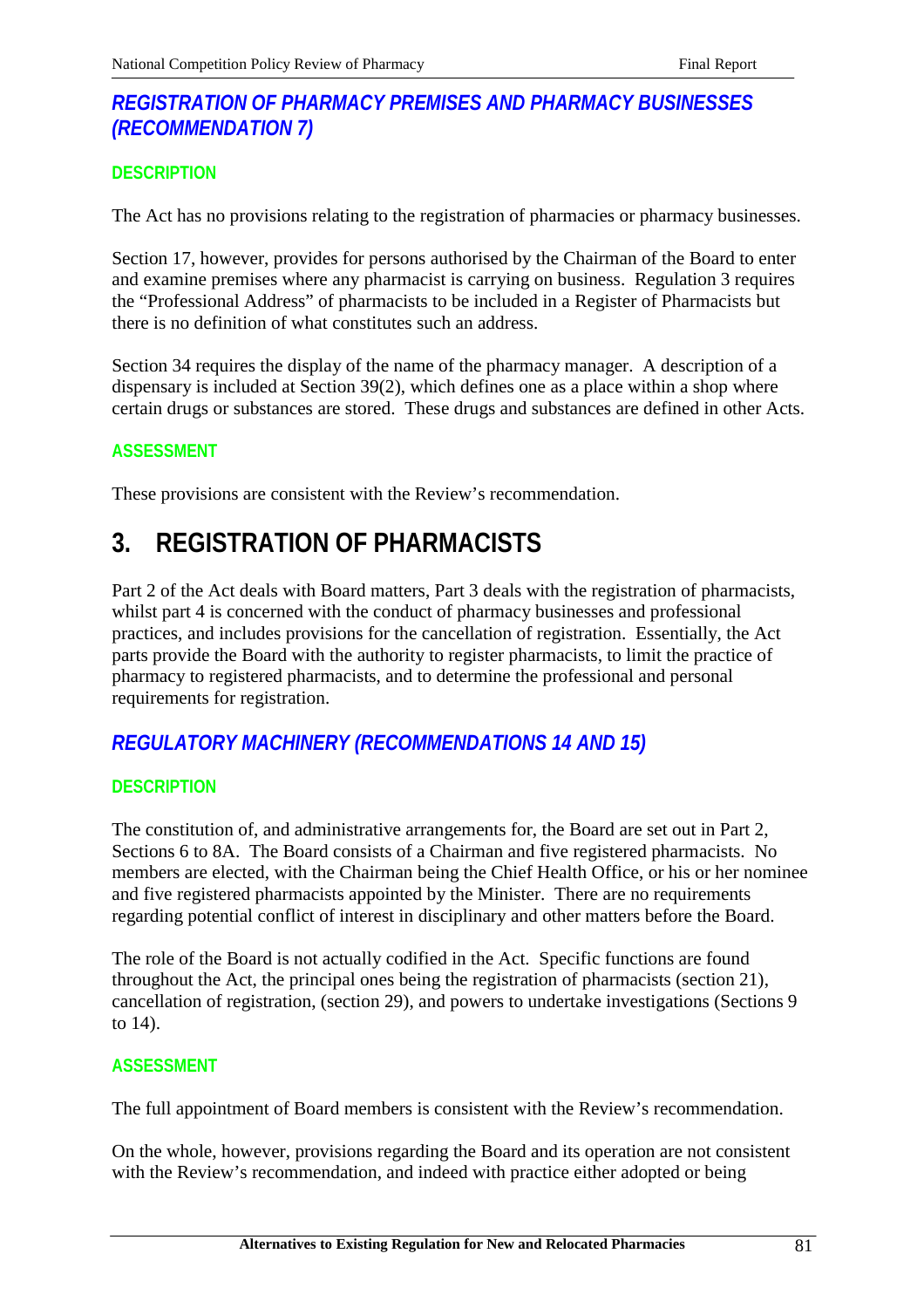considered for pharmacy regulatory authorities in other States and Territories. The regulatory machinery in the Act should be **amended**. Such amendments could include:

- A clear setting out of the Board's (or new body's) role, powers (including limitations on its discretion) and responsibilities in the Act and regulations; and
- Ensuring that regulations, by-laws and guidelines that may be proposed by the Board or new body are not effective until they are approved by the Administrator-in-Council as statutory instruments.

# *REGISTRATION OF PHARMACISTS (RECOMMENDATION 16)*

# **DESCRIPTION**

# *Initial Registration*

The Board maintains a register of pharmacists, the requirements for which are set out in Section 18 and Sections 26 - 30.

Section 19 describes how a person is registered. The qualifications required for registration are at section 21, and require a candidate passing the examinations prescribed by the Board in any State or by overseas colleges or boards of pharmacy recognised by the Board. Mutual recognition of registration in other States and Territories is provided for in section 20. There is no fee for registration, but one is payable for the issue of a certificate of registration.

# *Practice Protection*

Section 32 makes it an offence to for persons other than registered pharmacists to carry on business as a pharmacist. Retailers of patient or proprietary medicines, defined in section 32(2), are not deemed to be carrying on the business of a pharmacist. Similarly, medial practitioners and veterinary surgeons may dispense medicines and do not need to be registered pharmacists.

### *Title Protection*

The use of certain descriptions or titles, and words of similar meaning, by persons other than registered pharmacists is included in Section 32the Act at section 32.

### *Personal requirements*

Section 21 requires that they be of "good fame and character". Other than this, there are no other personal requirements for initial registration.

# **ASSESSMENT**

# *Initial Registration*

These requirements are consistent with the Review's recommendation.

# *Practice Protection*

These requirements are consistent with the Review's recommendation.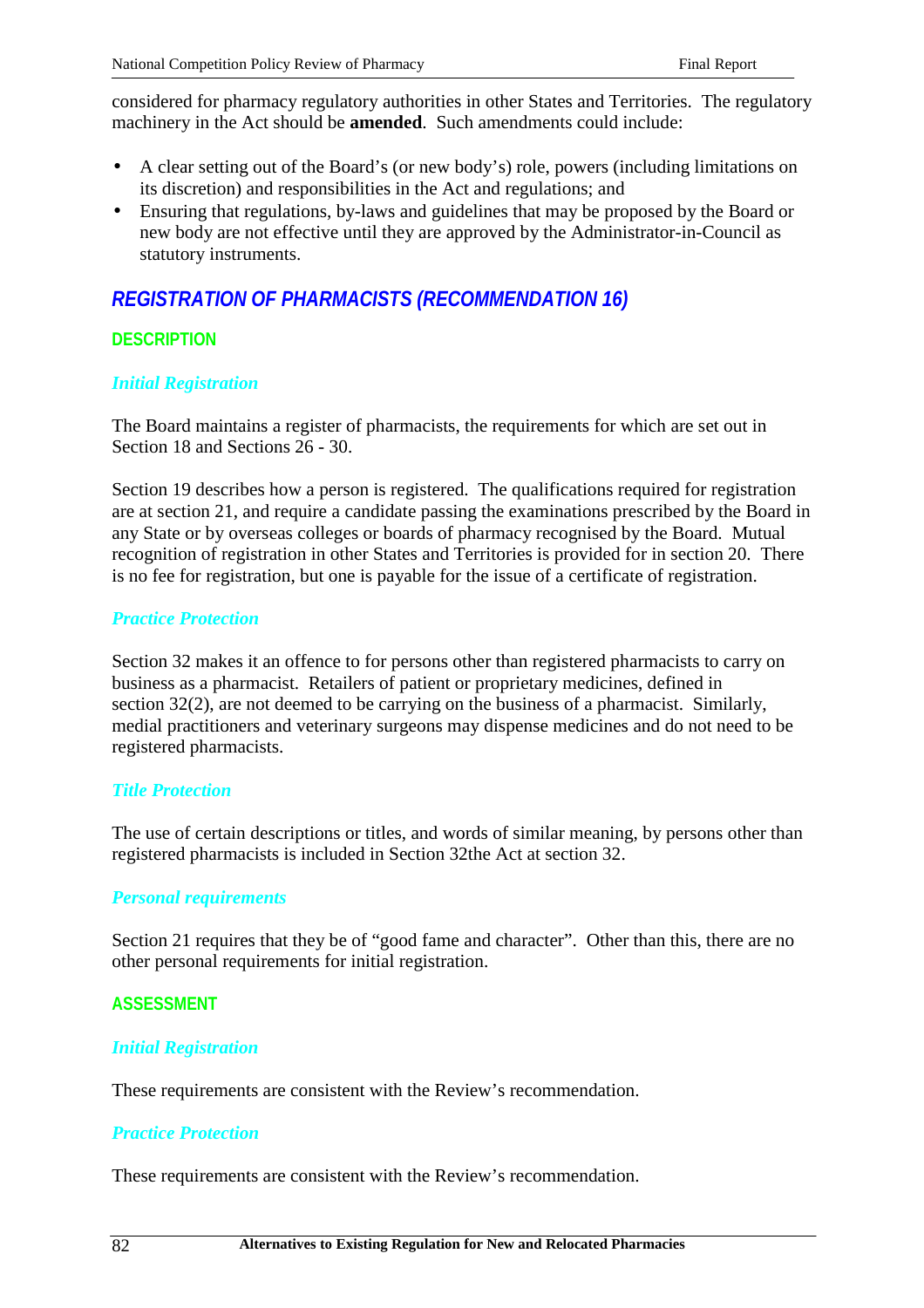## *Title Protection*

These requirements are consistent with the Review's recommendation.

### *Personal requirements*

These requirements are consistent with the Review's recommendation.

# *ONGOING PRACTICE (RECOMMENDATIONS 17 AND 18)*

# **DESCRIPTION**

The Act contains no re-registration requirements of any kind. This means that a pharmacist's registration continues unless and until it is cancelled by the Board in accordance with the Act. In section 29(1) of the Act grounds for cancellation are set out. These include situations where the original registration was obtained by fraud or misrepresentation, being found guilty of an offence, habitual drunkenness or improper conduct that the Board considers renders a person unfit to practise.

### **ASSESSMENT**

These requirements are consistent with the Reviews recommendations.

# *DISCIPLINARY PROCESSES (RECOMMENDATION 19)*

## **DESCRIPTION**

Disciplinary procedures are codified in Part 2 of the Act, Sections 9-14. These provisions outline the powers of the Board and the procedures it is to adopt in gathering and assessing evidence. Section 29 lists the grounds for cancelling the registration of a pharmacist, whilst Section 30 requires that the Board conduct an inquiry prior to cancellation of registration.

Certificates of registration are to be returned to the Board for cancellation. The grounds for cancellation are outlined above. Persons who appear before the Board are entitled to representation and have the right to examine witnesses. The Board can summon people to give evidence and require them to provide a range of records in their custody or control.

There are no other guidelines for the conduct of inquiries or public notification or the right of the public to attend. Nor are there any appeal rights in the Act, other than a right of appeal against the board's refusal to register a pharmacist. There are no specific grounds or procedures for the public to make complaints to the Board.

### **ASSESSMENT**

The Act does not provide detailed requirements for the making and investigation of complaints. In fact, it does not specify any grounds for the public to make complaints. Nor does it provide a comprehensive guide about how the disciplinary system actually works and how it protects the public interest.